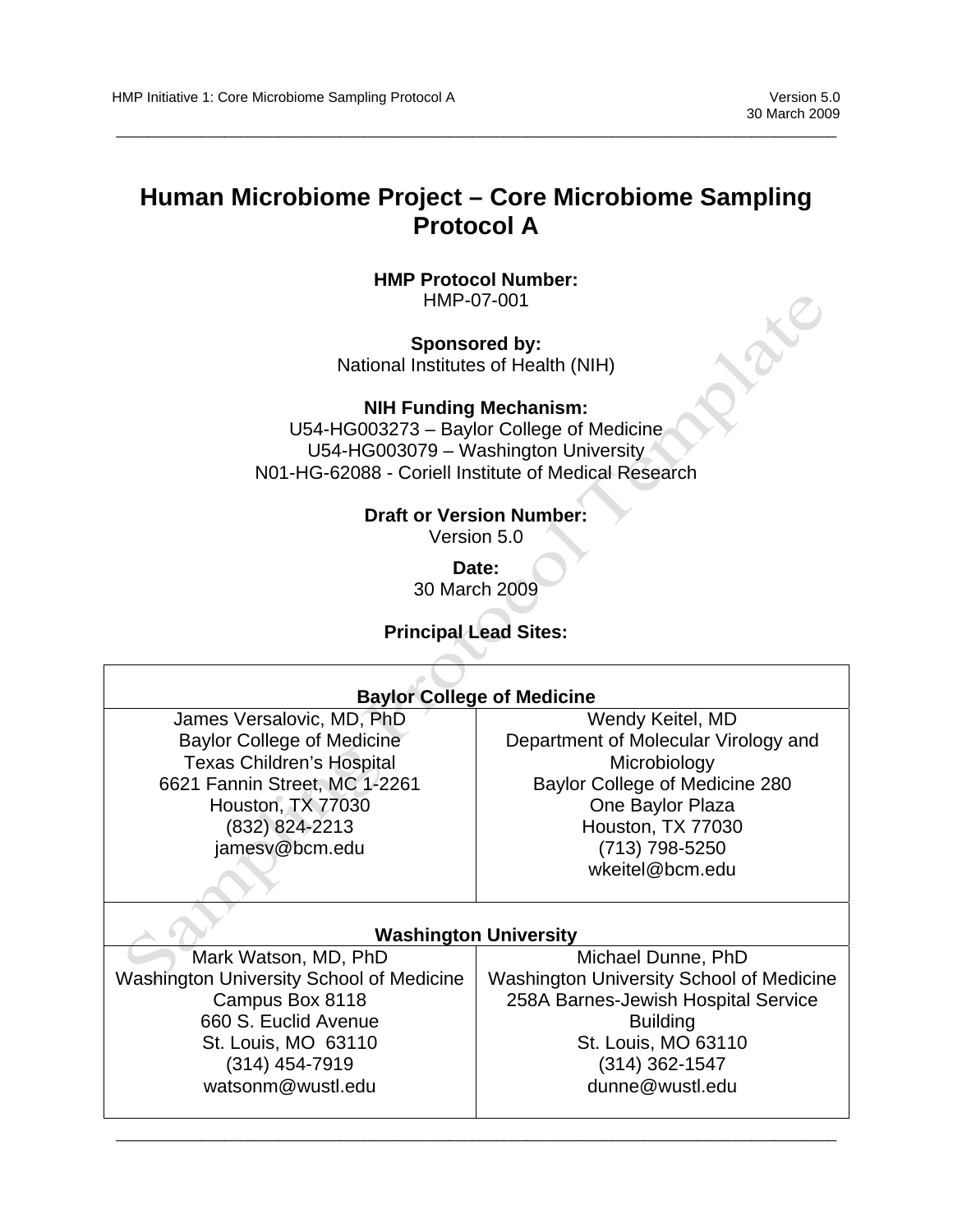#### **NIH Contact Persons:**

 $\overline{a}$  , and the state of the state of the state of the state of the state of the state of the state of the state of the state of the state of the state of the state of the state of the state of the state of the state o

Pamela McInnes, DDS, MSc.(Dent.) Director, Division of Extramural Research National Institute of Dental and Craniofacial Research (NIDCR) National Institutes of Health 6701 Democracy Blvd. Room 610, Mail Stop 4878 Bethesda, MD 20892-4878 (301) 443-8618 pmcinnes@nidcr.nih.gov

Jane Peterson, PhD Associate Director, Division of Extramural Research National Human Genome Research Institute (NHGRI) National Institutes of Health 5635 Fishers Lane Suite 4076 Bethesda, MD 20892-9305 (301) 496-7531 petersoj@exchange.nih.gov

Jean E. McEwen, JD, PhD Program Director, Ethical, Legal, and Social Implications Program National Human Genome Research Institute (NHGRI) National Institutes of Health 5635 Fishers Lane, Suite 4076, MSC 9305 Bethesda, MD 20892-9305 (301) 496-7531 jean.mcewen@nih.hhs.gov

Michelle A. Culp, BSN, MPH Director, Office of Clinical Trials Operations and Management National Institute of Dental and Craniofacial Research (NIDCR) National Institutes of Health Democracy I, Room 644 Bethesda, MD 20892-4878 (301) 594-4830 mculp@nidcr.nih.gov

> **Coordinating Author:**  Pamela McInnes, DDS, MSc.(Dent.)

 $\overline{\phantom{a}}$  , and the contribution of the contribution of the contribution of the contribution of the contribution of the contribution of the contribution of the contribution of the contribution of the contribution of the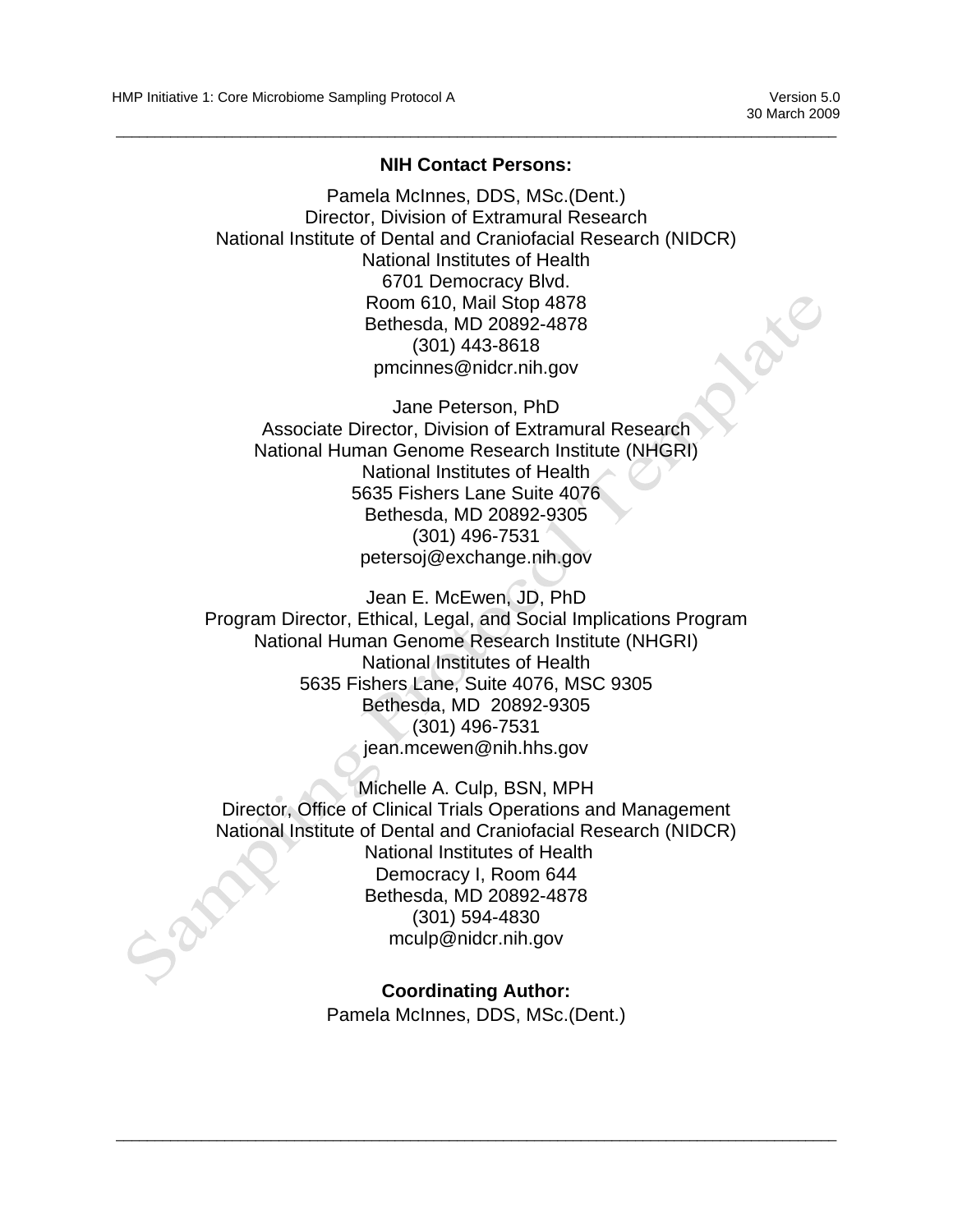#### **Statement of Compliance**

 $\overline{a}$  , and the state of the state of the state of the state of the state of the state of the state of the state of the state of the state of the state of the state of the state of the state of the state of the state o

The clinical study will be carried out in accordance with Good Clinical Practice (GCP) as required by the following documents:

- U.S. Code of Federal Regulations applicable to clinical studies (45 CFR 46)
- **ICH GCP E6**
- Completion of Human Subjects Protection Training
- NIH Clinical Terms of Award

# Refer to: *http://www.hhs.gov/ohrp/humansubjects/guidance/45cfr46.htm#46. http://www.fda.gov/cder/guidance/959fnl.pdf http://grants.nih.gov/grants/guide/notice-files/NOT-OD-01-061.html*  http://cme.cancer.gov/c01/<br>
2006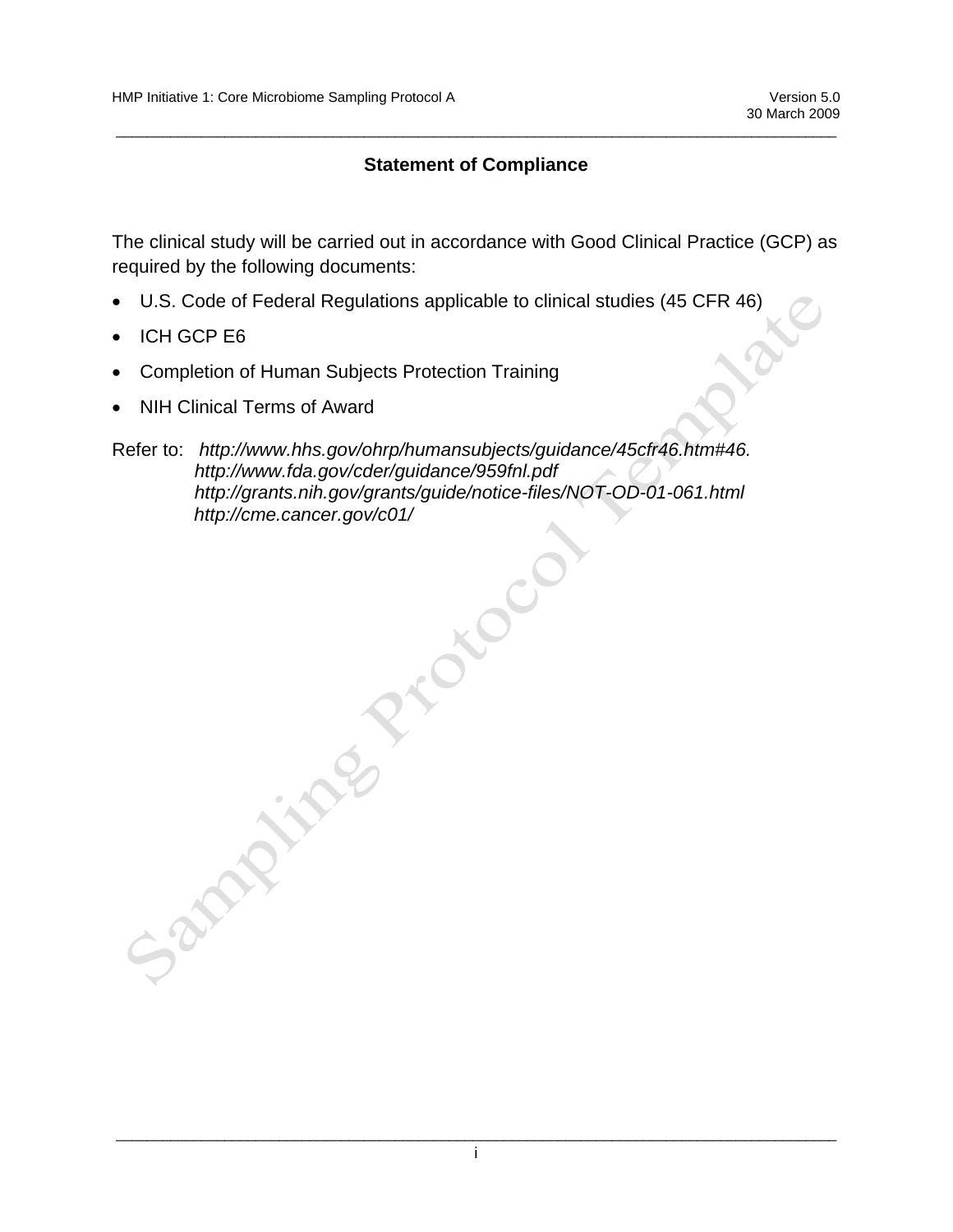#### **Signature Page**

I have read the protocol, including all of the appendices and the Manual of Procedures. I agree that these documents contain all of the necessary information to conduct this study as described. I will conduct this study as outlined herein, in accordance with the regulations stated in the Federal Code of Regulations for Protection of Human Subjects Title 45 and the International Conference on Harmonisation Good Clinical Practices Guidelines (E6), and will make a reasonable effort to complete the study within the time designated.

|         | <b>Clinical Site Principal Investigator:</b> |       |
|---------|----------------------------------------------|-------|
| Signed: |                                              | Date: |
|         | <b>Title</b>                                 |       |
|         |                                              |       |
|         |                                              |       |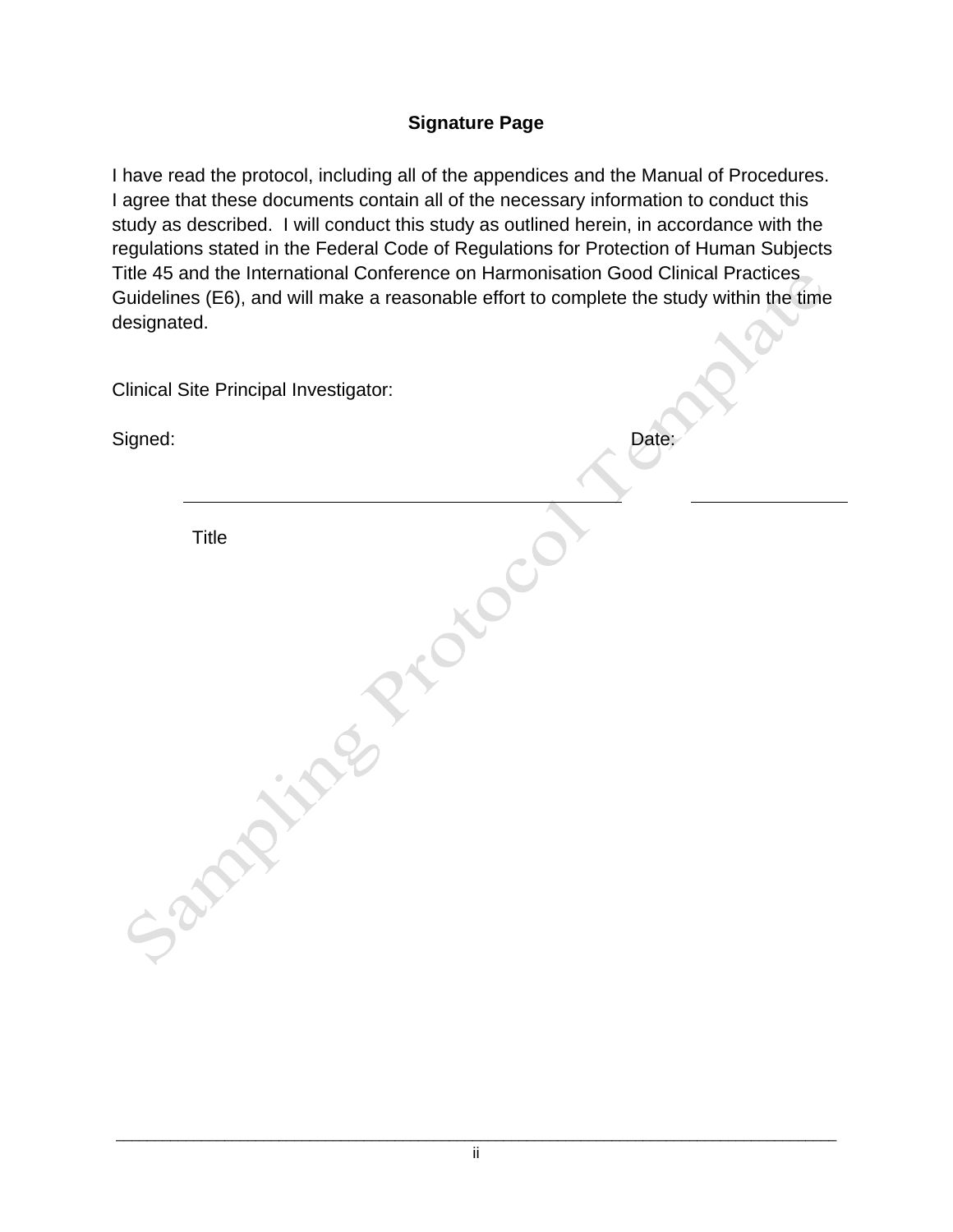#### **Table of Contents**

| $\overline{2}$ |              |                                                                      |  |
|----------------|--------------|----------------------------------------------------------------------|--|
|                | 2.1          |                                                                      |  |
|                | 2.2          |                                                                      |  |
|                | 2.3          |                                                                      |  |
|                |              | 2.3.1                                                                |  |
|                |              | 2.3.2                                                                |  |
| 3              |              |                                                                      |  |
| 4              |              |                                                                      |  |
| 5              |              |                                                                      |  |
|                | 5.1          |                                                                      |  |
|                | 5.2          |                                                                      |  |
| 6              |              |                                                                      |  |
|                | 6.1          |                                                                      |  |
|                | 6.2          |                                                                      |  |
|                | 6.3          | Specimen Collection, Preparation, Handling and Shipping 27           |  |
|                |              |                                                                      |  |
|                |              | 6.3.2 Specimen handling, preparation and nucleic acid extraction  28 |  |
|                |              |                                                                      |  |
| 7              |              |                                                                      |  |
|                | 7.1          |                                                                      |  |
|                | $7.2\degree$ |                                                                      |  |
|                | 7.3          |                                                                      |  |
|                | 7.4          |                                                                      |  |
| 8              |              |                                                                      |  |
|                | 8.1          |                                                                      |  |
|                | 8.2          |                                                                      |  |
|                | 8.3          |                                                                      |  |
|                | 8.4          |                                                                      |  |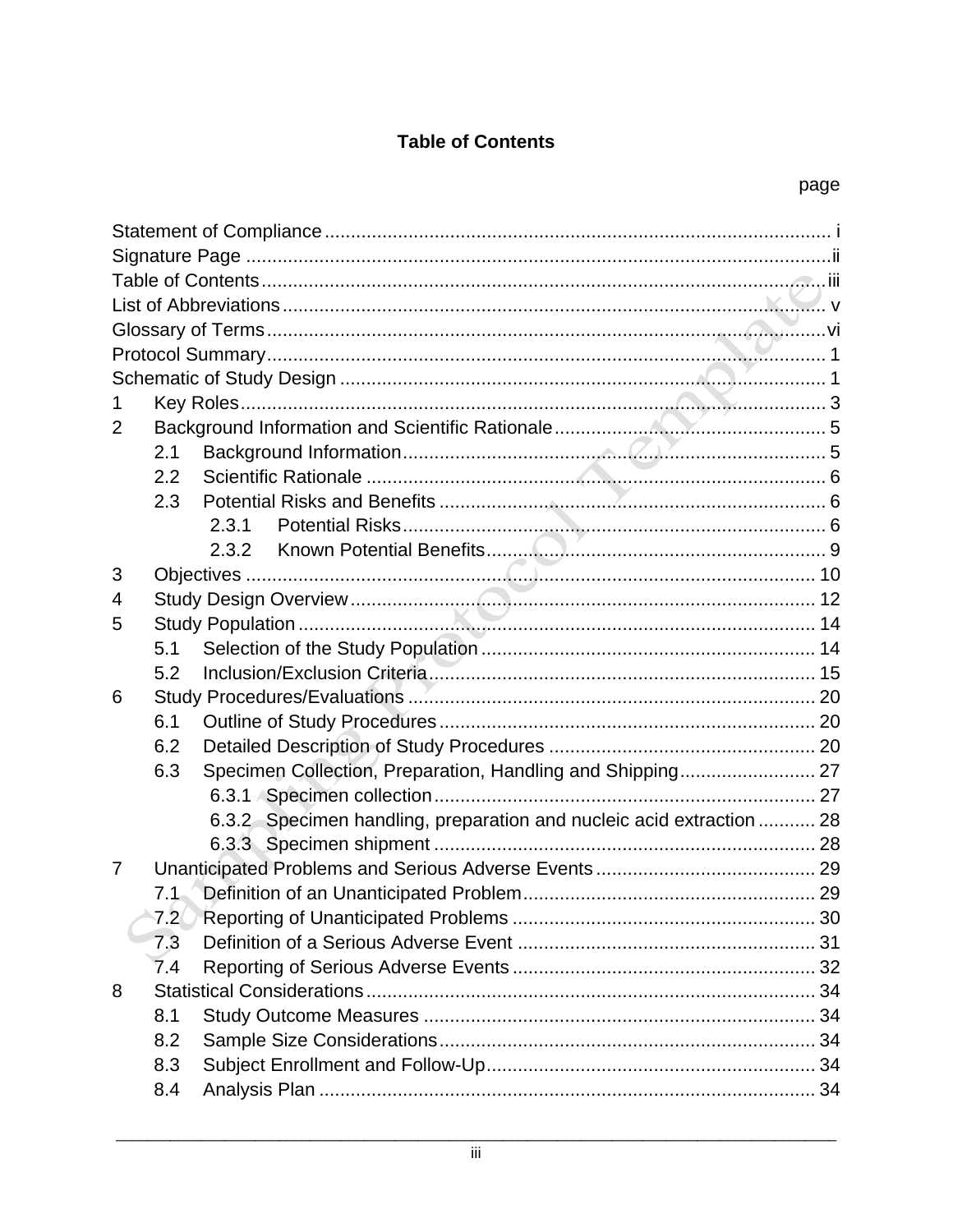| 9  |                                                                                |  |
|----|--------------------------------------------------------------------------------|--|
| 10 |                                                                                |  |
|    |                                                                                |  |
|    |                                                                                |  |
|    |                                                                                |  |
|    |                                                                                |  |
|    |                                                                                |  |
|    |                                                                                |  |
| 11 |                                                                                |  |
| 12 |                                                                                |  |
|    |                                                                                |  |
|    |                                                                                |  |
|    |                                                                                |  |
|    | 12.4                                                                           |  |
|    | 12.5                                                                           |  |
|    | 12.6                                                                           |  |
|    | 12.7 Repeat Specimen Collection for Nucleic Acid Extraction 46                 |  |
|    |                                                                                |  |
| 13 |                                                                                |  |
| 14 |                                                                                |  |
|    | APPENDIX A: Disposition of Blood and Body Site Specimens, Cell Lines, DNA, and |  |
|    |                                                                                |  |
|    |                                                                                |  |
|    |                                                                                |  |
|    |                                                                                |  |
|    |                                                                                |  |
|    |                                                                                |  |
|    |                                                                                |  |
|    |                                                                                |  |
|    |                                                                                |  |
|    |                                                                                |  |
|    |                                                                                |  |
|    | Sand                                                                           |  |
|    |                                                                                |  |
|    |                                                                                |  |
|    |                                                                                |  |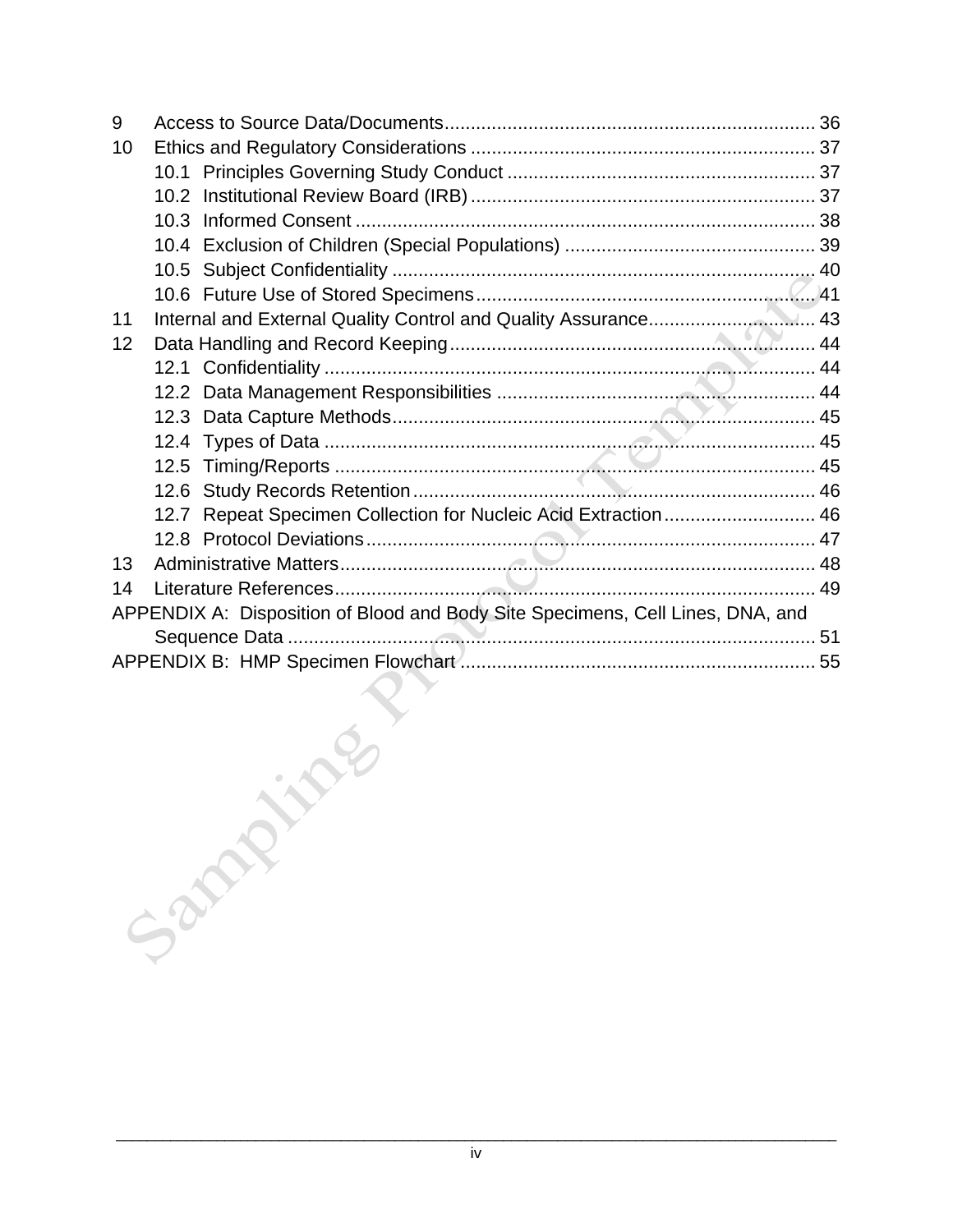#### **List of Abbreviations**

| <b>CDCC</b><br><b>Clinical Data Coordinating Center</b><br><b>CFR</b><br><b>Code of Federal Regulations</b><br><b>CLIA</b><br><b>Clinical Laboratory Improvement Amendments</b><br><b>Certificate of Confidentiality</b><br>CoC<br><b>CSOC</b><br><b>Clinical Study Oversight Committee</b><br>Department of Health and Human Services<br><b>DHHS</b><br>Deoxyribonucleic acid<br><b>DNA</b><br>Federal-Wide Assurance<br><b>FWA</b><br><b>GCP</b><br><b>Good Clinical Practice</b><br>GI<br>Gastrointestinal<br><b>HBV</b><br>Hepatitis B virus<br><b>HCV</b><br>Hepatitis C virus<br><b>HIPAA</b><br>Health Insurance Portability and Accountability Act<br>Human immunodeficiency virus<br><b>HIV</b><br>Human Microbiome Project<br><b>HMP</b><br><b>HPV</b><br>Human papillomavirus<br>Inflammatory bowel disease<br><b>IBD</b><br>Irritable bowel syndrome<br><b>IBS</b><br>International Conference on Harmonisation<br><b>ICH</b><br><b>IDES</b><br>Internet Data Entry System<br><b>Institutional Review Board</b><br><b>IRB</b><br><b>JAMA</b><br>Journal of the American Medical Association<br><b>MOP</b><br><b>Manual of Procedures</b><br>N<br>Number (typically refers to subjects)<br>New England Journal of Medicine<br><b>NEJM</b><br>National Human Genome Research Institute<br><b>NHGRI</b><br><b>NIDCR</b><br>National Institute of Dental and Craniofacial Research<br>National Institutes of Health<br><b>NIH</b><br><b>OHRP</b><br><b>Office for Human Research Protections</b><br><b>PD</b><br><b>Protocol Deviation</b><br>PHI<br><b>Protected Health Information</b><br>PI<br>Principal Investigator<br>Ribosomal ribonucleic acid<br><b>rRNA</b> | AE | <b>Adverse Event</b> |
|-------------------------------------------------------------------------------------------------------------------------------------------------------------------------------------------------------------------------------------------------------------------------------------------------------------------------------------------------------------------------------------------------------------------------------------------------------------------------------------------------------------------------------------------------------------------------------------------------------------------------------------------------------------------------------------------------------------------------------------------------------------------------------------------------------------------------------------------------------------------------------------------------------------------------------------------------------------------------------------------------------------------------------------------------------------------------------------------------------------------------------------------------------------------------------------------------------------------------------------------------------------------------------------------------------------------------------------------------------------------------------------------------------------------------------------------------------------------------------------------------------------------------------------------------------------------------------------------------------------------------------------------------------------------------------|----|----------------------|
|                                                                                                                                                                                                                                                                                                                                                                                                                                                                                                                                                                                                                                                                                                                                                                                                                                                                                                                                                                                                                                                                                                                                                                                                                                                                                                                                                                                                                                                                                                                                                                                                                                                                               |    |                      |
|                                                                                                                                                                                                                                                                                                                                                                                                                                                                                                                                                                                                                                                                                                                                                                                                                                                                                                                                                                                                                                                                                                                                                                                                                                                                                                                                                                                                                                                                                                                                                                                                                                                                               |    |                      |
|                                                                                                                                                                                                                                                                                                                                                                                                                                                                                                                                                                                                                                                                                                                                                                                                                                                                                                                                                                                                                                                                                                                                                                                                                                                                                                                                                                                                                                                                                                                                                                                                                                                                               |    |                      |
|                                                                                                                                                                                                                                                                                                                                                                                                                                                                                                                                                                                                                                                                                                                                                                                                                                                                                                                                                                                                                                                                                                                                                                                                                                                                                                                                                                                                                                                                                                                                                                                                                                                                               |    |                      |
|                                                                                                                                                                                                                                                                                                                                                                                                                                                                                                                                                                                                                                                                                                                                                                                                                                                                                                                                                                                                                                                                                                                                                                                                                                                                                                                                                                                                                                                                                                                                                                                                                                                                               |    |                      |
|                                                                                                                                                                                                                                                                                                                                                                                                                                                                                                                                                                                                                                                                                                                                                                                                                                                                                                                                                                                                                                                                                                                                                                                                                                                                                                                                                                                                                                                                                                                                                                                                                                                                               |    |                      |
|                                                                                                                                                                                                                                                                                                                                                                                                                                                                                                                                                                                                                                                                                                                                                                                                                                                                                                                                                                                                                                                                                                                                                                                                                                                                                                                                                                                                                                                                                                                                                                                                                                                                               |    |                      |
|                                                                                                                                                                                                                                                                                                                                                                                                                                                                                                                                                                                                                                                                                                                                                                                                                                                                                                                                                                                                                                                                                                                                                                                                                                                                                                                                                                                                                                                                                                                                                                                                                                                                               |    |                      |
|                                                                                                                                                                                                                                                                                                                                                                                                                                                                                                                                                                                                                                                                                                                                                                                                                                                                                                                                                                                                                                                                                                                                                                                                                                                                                                                                                                                                                                                                                                                                                                                                                                                                               |    |                      |
|                                                                                                                                                                                                                                                                                                                                                                                                                                                                                                                                                                                                                                                                                                                                                                                                                                                                                                                                                                                                                                                                                                                                                                                                                                                                                                                                                                                                                                                                                                                                                                                                                                                                               |    |                      |
|                                                                                                                                                                                                                                                                                                                                                                                                                                                                                                                                                                                                                                                                                                                                                                                                                                                                                                                                                                                                                                                                                                                                                                                                                                                                                                                                                                                                                                                                                                                                                                                                                                                                               |    |                      |
|                                                                                                                                                                                                                                                                                                                                                                                                                                                                                                                                                                                                                                                                                                                                                                                                                                                                                                                                                                                                                                                                                                                                                                                                                                                                                                                                                                                                                                                                                                                                                                                                                                                                               |    |                      |
|                                                                                                                                                                                                                                                                                                                                                                                                                                                                                                                                                                                                                                                                                                                                                                                                                                                                                                                                                                                                                                                                                                                                                                                                                                                                                                                                                                                                                                                                                                                                                                                                                                                                               |    |                      |
|                                                                                                                                                                                                                                                                                                                                                                                                                                                                                                                                                                                                                                                                                                                                                                                                                                                                                                                                                                                                                                                                                                                                                                                                                                                                                                                                                                                                                                                                                                                                                                                                                                                                               |    |                      |
|                                                                                                                                                                                                                                                                                                                                                                                                                                                                                                                                                                                                                                                                                                                                                                                                                                                                                                                                                                                                                                                                                                                                                                                                                                                                                                                                                                                                                                                                                                                                                                                                                                                                               |    |                      |
|                                                                                                                                                                                                                                                                                                                                                                                                                                                                                                                                                                                                                                                                                                                                                                                                                                                                                                                                                                                                                                                                                                                                                                                                                                                                                                                                                                                                                                                                                                                                                                                                                                                                               |    |                      |
|                                                                                                                                                                                                                                                                                                                                                                                                                                                                                                                                                                                                                                                                                                                                                                                                                                                                                                                                                                                                                                                                                                                                                                                                                                                                                                                                                                                                                                                                                                                                                                                                                                                                               |    |                      |
|                                                                                                                                                                                                                                                                                                                                                                                                                                                                                                                                                                                                                                                                                                                                                                                                                                                                                                                                                                                                                                                                                                                                                                                                                                                                                                                                                                                                                                                                                                                                                                                                                                                                               |    |                      |
|                                                                                                                                                                                                                                                                                                                                                                                                                                                                                                                                                                                                                                                                                                                                                                                                                                                                                                                                                                                                                                                                                                                                                                                                                                                                                                                                                                                                                                                                                                                                                                                                                                                                               |    |                      |
|                                                                                                                                                                                                                                                                                                                                                                                                                                                                                                                                                                                                                                                                                                                                                                                                                                                                                                                                                                                                                                                                                                                                                                                                                                                                                                                                                                                                                                                                                                                                                                                                                                                                               |    |                      |
|                                                                                                                                                                                                                                                                                                                                                                                                                                                                                                                                                                                                                                                                                                                                                                                                                                                                                                                                                                                                                                                                                                                                                                                                                                                                                                                                                                                                                                                                                                                                                                                                                                                                               |    |                      |
|                                                                                                                                                                                                                                                                                                                                                                                                                                                                                                                                                                                                                                                                                                                                                                                                                                                                                                                                                                                                                                                                                                                                                                                                                                                                                                                                                                                                                                                                                                                                                                                                                                                                               |    |                      |
|                                                                                                                                                                                                                                                                                                                                                                                                                                                                                                                                                                                                                                                                                                                                                                                                                                                                                                                                                                                                                                                                                                                                                                                                                                                                                                                                                                                                                                                                                                                                                                                                                                                                               |    |                      |
|                                                                                                                                                                                                                                                                                                                                                                                                                                                                                                                                                                                                                                                                                                                                                                                                                                                                                                                                                                                                                                                                                                                                                                                                                                                                                                                                                                                                                                                                                                                                                                                                                                                                               |    |                      |
|                                                                                                                                                                                                                                                                                                                                                                                                                                                                                                                                                                                                                                                                                                                                                                                                                                                                                                                                                                                                                                                                                                                                                                                                                                                                                                                                                                                                                                                                                                                                                                                                                                                                               |    |                      |
|                                                                                                                                                                                                                                                                                                                                                                                                                                                                                                                                                                                                                                                                                                                                                                                                                                                                                                                                                                                                                                                                                                                                                                                                                                                                                                                                                                                                                                                                                                                                                                                                                                                                               |    |                      |
|                                                                                                                                                                                                                                                                                                                                                                                                                                                                                                                                                                                                                                                                                                                                                                                                                                                                                                                                                                                                                                                                                                                                                                                                                                                                                                                                                                                                                                                                                                                                                                                                                                                                               |    |                      |
|                                                                                                                                                                                                                                                                                                                                                                                                                                                                                                                                                                                                                                                                                                                                                                                                                                                                                                                                                                                                                                                                                                                                                                                                                                                                                                                                                                                                                                                                                                                                                                                                                                                                               |    |                      |
|                                                                                                                                                                                                                                                                                                                                                                                                                                                                                                                                                                                                                                                                                                                                                                                                                                                                                                                                                                                                                                                                                                                                                                                                                                                                                                                                                                                                                                                                                                                                                                                                                                                                               |    |                      |
|                                                                                                                                                                                                                                                                                                                                                                                                                                                                                                                                                                                                                                                                                                                                                                                                                                                                                                                                                                                                                                                                                                                                                                                                                                                                                                                                                                                                                                                                                                                                                                                                                                                                               |    |                      |
|                                                                                                                                                                                                                                                                                                                                                                                                                                                                                                                                                                                                                                                                                                                                                                                                                                                                                                                                                                                                                                                                                                                                                                                                                                                                                                                                                                                                                                                                                                                                                                                                                                                                               |    |                      |
|                                                                                                                                                                                                                                                                                                                                                                                                                                                                                                                                                                                                                                                                                                                                                                                                                                                                                                                                                                                                                                                                                                                                                                                                                                                                                                                                                                                                                                                                                                                                                                                                                                                                               |    |                      |
|                                                                                                                                                                                                                                                                                                                                                                                                                                                                                                                                                                                                                                                                                                                                                                                                                                                                                                                                                                                                                                                                                                                                                                                                                                                                                                                                                                                                                                                                                                                                                                                                                                                                               |    |                      |
| <b>SOP</b><br><b>Standard Operating Procedure</b>                                                                                                                                                                                                                                                                                                                                                                                                                                                                                                                                                                                                                                                                                                                                                                                                                                                                                                                                                                                                                                                                                                                                                                                                                                                                                                                                                                                                                                                                                                                                                                                                                             |    |                      |
| Sexually transmitted disease<br><b>STD</b>                                                                                                                                                                                                                                                                                                                                                                                                                                                                                                                                                                                                                                                                                                                                                                                                                                                                                                                                                                                                                                                                                                                                                                                                                                                                                                                                                                                                                                                                                                                                                                                                                                    |    |                      |
| <b>Volunteer for Health</b><br><b>VFH</b>                                                                                                                                                                                                                                                                                                                                                                                                                                                                                                                                                                                                                                                                                                                                                                                                                                                                                                                                                                                                                                                                                                                                                                                                                                                                                                                                                                                                                                                                                                                                                                                                                                     |    |                      |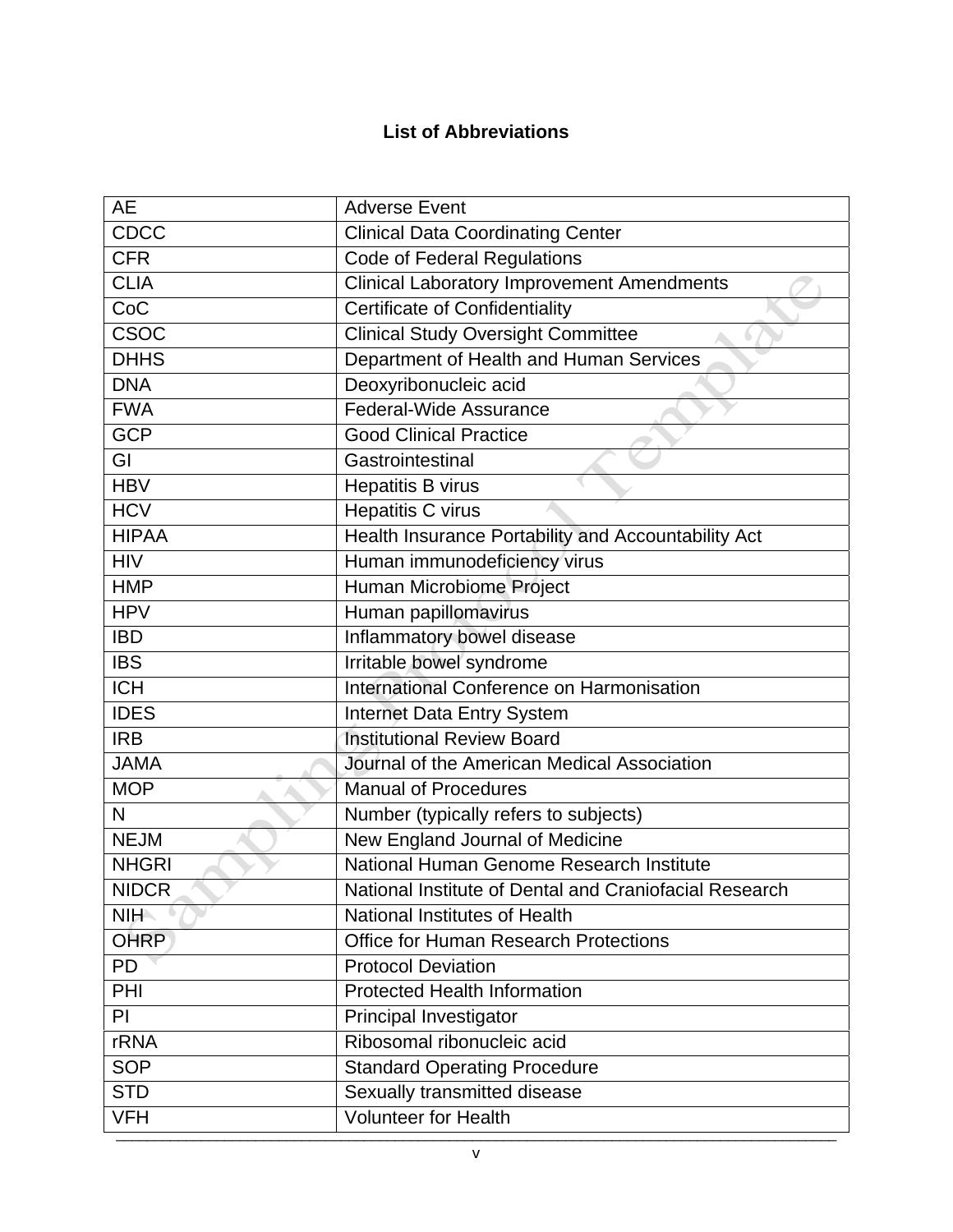#### **Glossary of Terms**

| Subject(s):                     | Term used throughout the protocol to denote an individual<br>who is contacted to become a participant, who is screened<br>or who is enrolled in the study   |                                                                                                                                                                                                                                                                                                                                                                                                                            |  |
|---------------------------------|-------------------------------------------------------------------------------------------------------------------------------------------------------------|----------------------------------------------------------------------------------------------------------------------------------------------------------------------------------------------------------------------------------------------------------------------------------------------------------------------------------------------------------------------------------------------------------------------------|--|
| Eligible:                       | Qualified for enrollment into the study based upon strict<br>adherence to inclusion/exclusion criteria                                                      |                                                                                                                                                                                                                                                                                                                                                                                                                            |  |
|                                 | Microbial nucleic acids: DNA and RNA from microorganisms including bacteria,<br>viruses, fungi and protozoa                                                 |                                                                                                                                                                                                                                                                                                                                                                                                                            |  |
| <b>Minority population:</b>     | A human subjects term indicating a subset of the U.S.<br>population distinguished by racial, ethnic, or cultural heritage                                   |                                                                                                                                                                                                                                                                                                                                                                                                                            |  |
| Protocol administrative change: |                                                                                                                                                             | A change to a protocol documented in a memo<br>informing the IRB of a change(s) to only<br>logistical or administrative aspects of the study                                                                                                                                                                                                                                                                               |  |
| <b>Protocol amendment:</b>      |                                                                                                                                                             | A written description of a change(s) to or formal clarification<br>of a protocol, prepared as an amendment to the protocol;<br>any change to an approved clinical protocol that affects the<br>safety of subjects, the scope of the investigation, the design<br>of the study, or scientific integrity of the study (e.g., the<br>collection of specimens in an invasive manner that<br>represents more than minimal risk) |  |
| <b>Screened Subject:</b>        | Subject who has provided consent for participation and has<br>been screened for the research; subject may or may not be<br>eligible                         |                                                                                                                                                                                                                                                                                                                                                                                                                            |  |
| <b>Study monitor:</b>           |                                                                                                                                                             | An individual centrally located at NIH who is responsible for<br>monitoring proper conduct of the clinical study                                                                                                                                                                                                                                                                                                           |  |
| Site monitor:                   | An individual assigned by NIH who is responsible for<br>monitoring conduct at individual study sites and providing<br>feedback to investigators and the NIH |                                                                                                                                                                                                                                                                                                                                                                                                                            |  |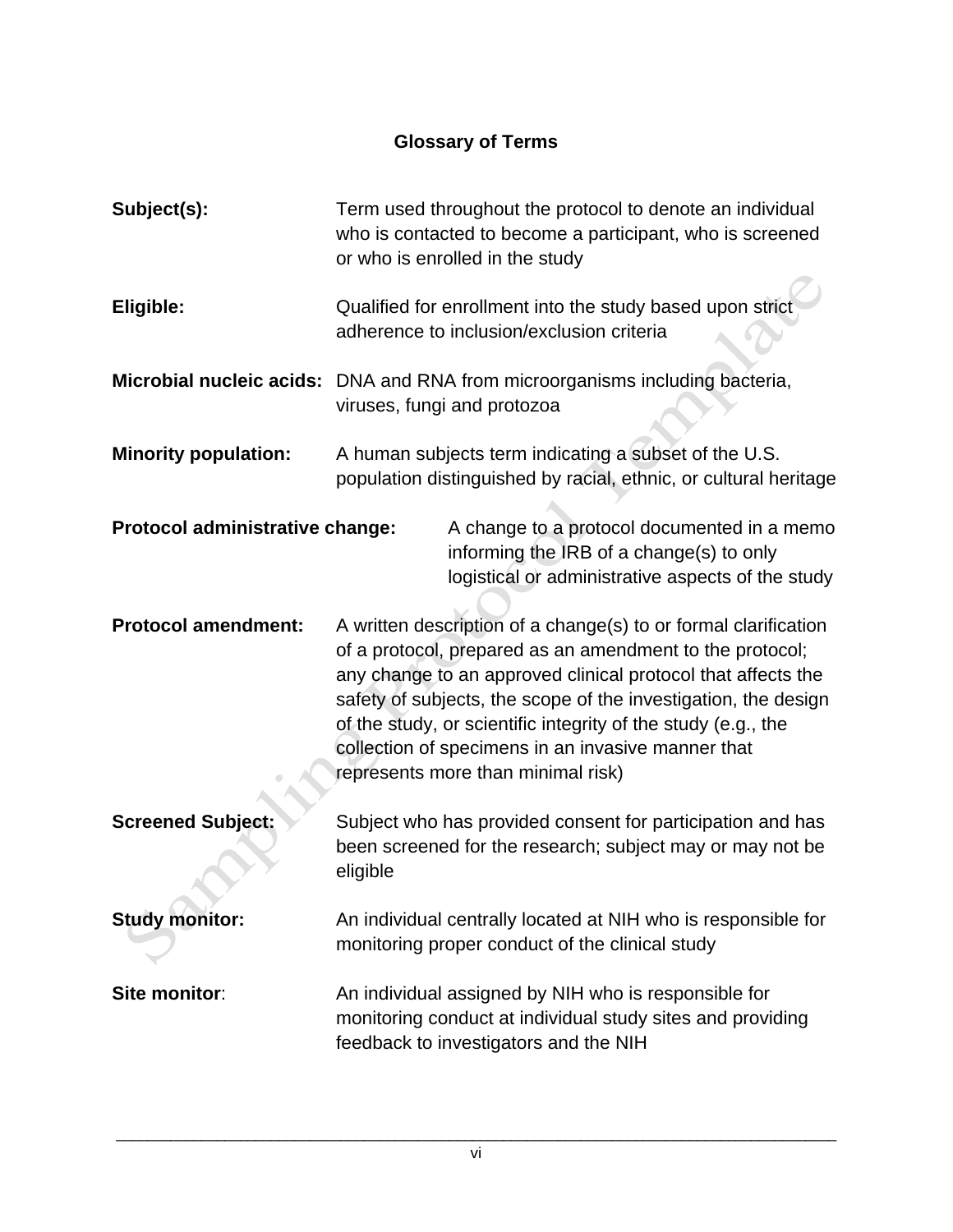#### **Protocol Summary**

| Title:                 | Human Microbiome Project - Core Microbiome Sampling                                                                              |
|------------------------|----------------------------------------------------------------------------------------------------------------------------------|
| <b>Population:</b>     | Approximately 250 male and female adults, 18-40 years of age, in<br>good health status, from two geographic locations in the US. |
|                        | Number of Sites: Two sites: Baylor College of Medicine, Houston, TX and<br>Washington University, St. Louis, MO                  |
| <b>Study Duration:</b> | Approximately 18 months                                                                                                          |

**Duration of Subject's Participation:** A few weeks up to 1 year

#### **Objectives:**

Sandy R

- To collect clinical specimens from multiple body sites in a non-invasive manner to serve as sources of measurement of the core microbiomes associated with the oral cavity, skin, nasal cavity, gastrointestinal tract and vagina.
- To collect blood from the subjects donating clinical specimens, to be used to examine the relationship of host genotype (by either genotyping or sequencing the DNA) to the microbiota present on/in an individual.
- To collect serum for possible future research studies, such as determinations of immune responses to organisms that are identified in the microbiome.

#### **Schematic of Study Design**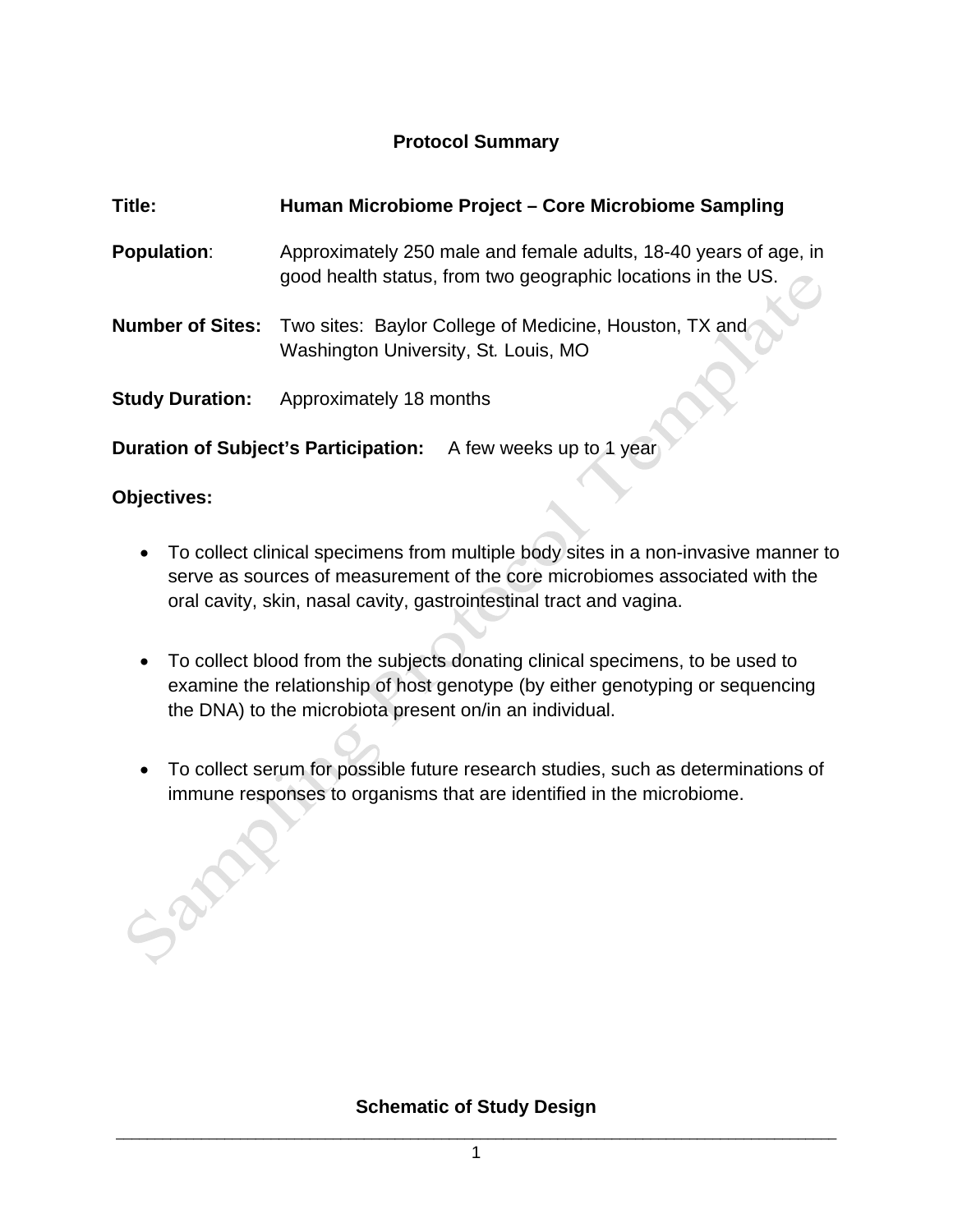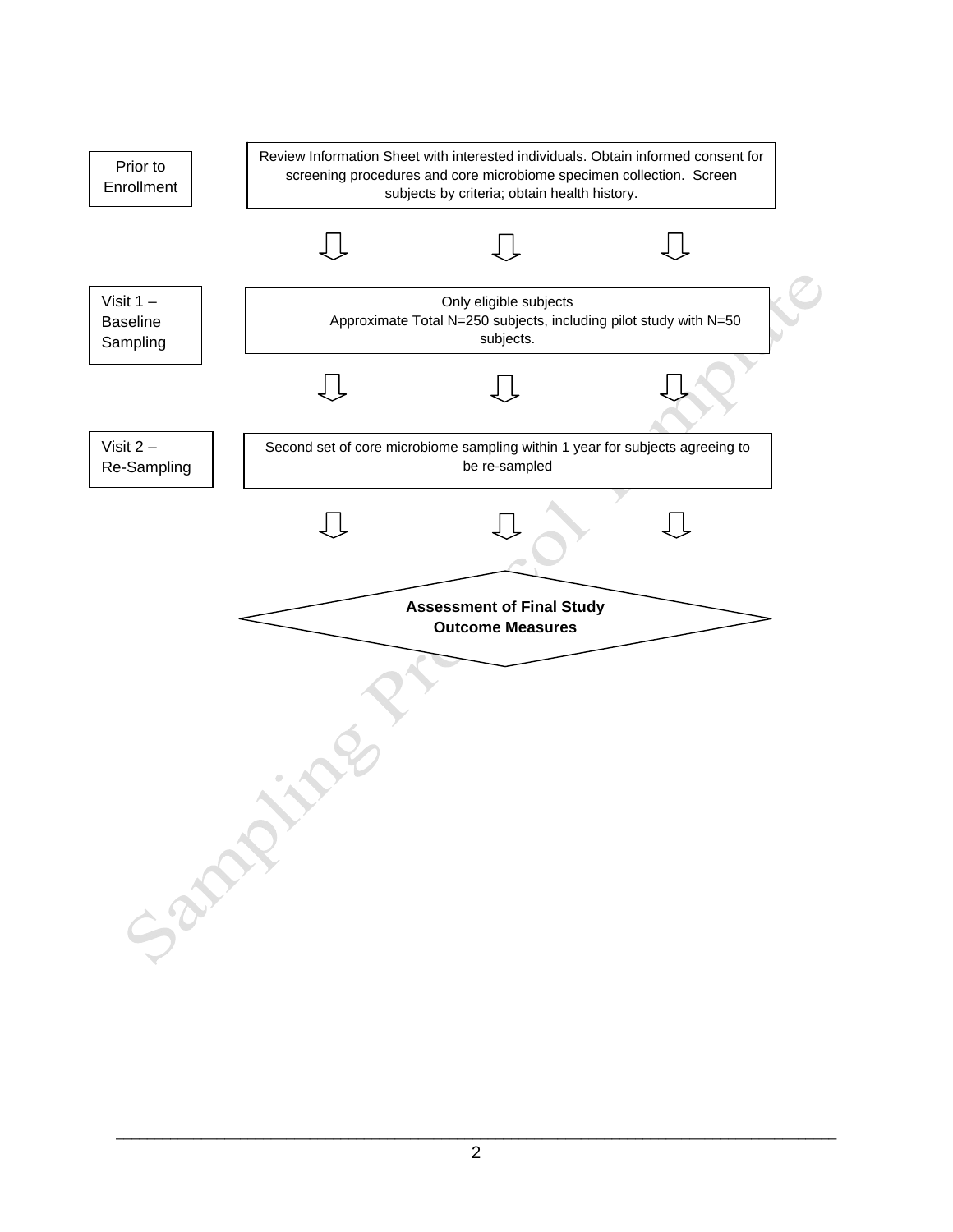# **1 KEY ROLES**

For questions regarding this protocol, contact:

#### **NIH Representative**:

Pamela McInnes, DDS, MSc(Dent.) Director, Division of Extramural Research NIDCR, NIH 6701 Democracy Blvd. Room 610, Mail Stop 4878 Bethesda, MD 20892-4878 (301) 443-8618 (301) 480-8319 (fax) pm23v@nih.gov

**SIRIVE** 

#### **Coordinating Investigator and Study Chair:**

James Versalovic, MD, PhD Associate Professor of Pathology Baylor College of Medicine Texas Children's Hospital 6621 Fannin Street, MC 1-2261 Houston, TX 77030 (832) 824-2213 jamesv@bcm.edu

#### **Baylor College of Medicine Principal Investigator**:

Wendy Keitel, MD Associate Professor Department of Molecular Virology and Microbiology Baylor College of Medicine 280 One Baylor Plaza Houston, TX 77030 (713) 798-5250 wkeitel@bcm.edu

**Washington University Principal Investigator:** 

Mark Watson, MD, PhD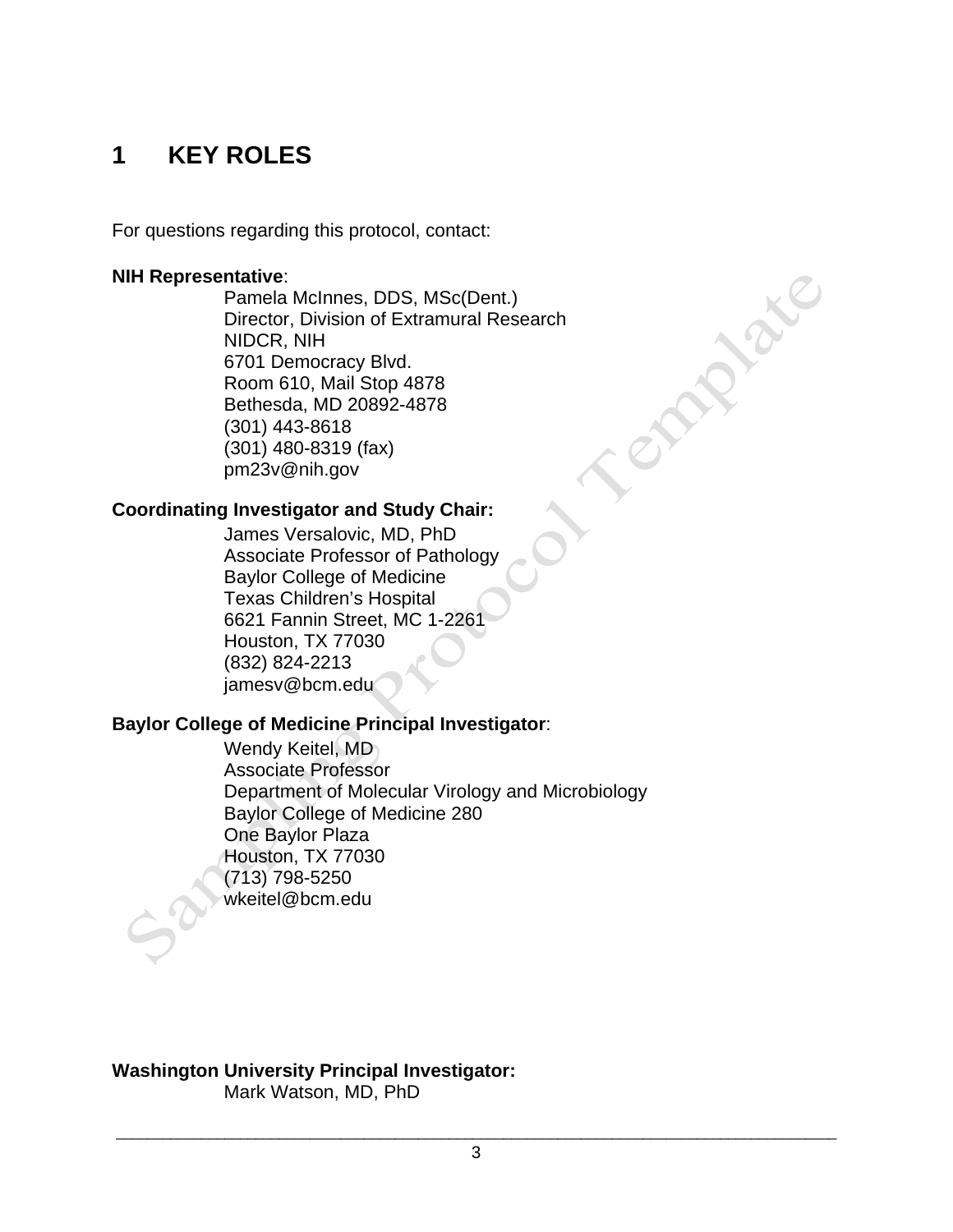Washington University School of Medicine Campus Box 8118 660 S. Euclid Avenue St. Louis, MO 63110 (314) 454-7919 watsonm@wustl.edu

#### **Washington University Co-Investigator:**

Michael Dunne, PhD Washington University School of Medicine 258A Barnes-Jewish Hospital Service Building St. Louis, MO 63110 (314) 362-1547 (office) (314) 362-1306 (lab) dunne@wustl.edu

#### **Clinical Data Coordinating Center:**

Gina A. Gorgone Simone The EMMES Corporation 401 N. Washington St., Suite 700 Rockville, MD 20850 (301) 251-1161 (main) (301) 251-1161 x2810 (direct) (301) 251-1355 (fax) gsimone@emmes.com

#### **Blood Specimen Repository:**

Donald L. Coppock, PhD Coriell Institute for Medical Research NHGRI Sample Repository for Human Genetic Research 403 Haddon Ave. Camden, NJ 08103 (856) 966-7377 (856) 964-0254 (fax) dcoppock@coriell.org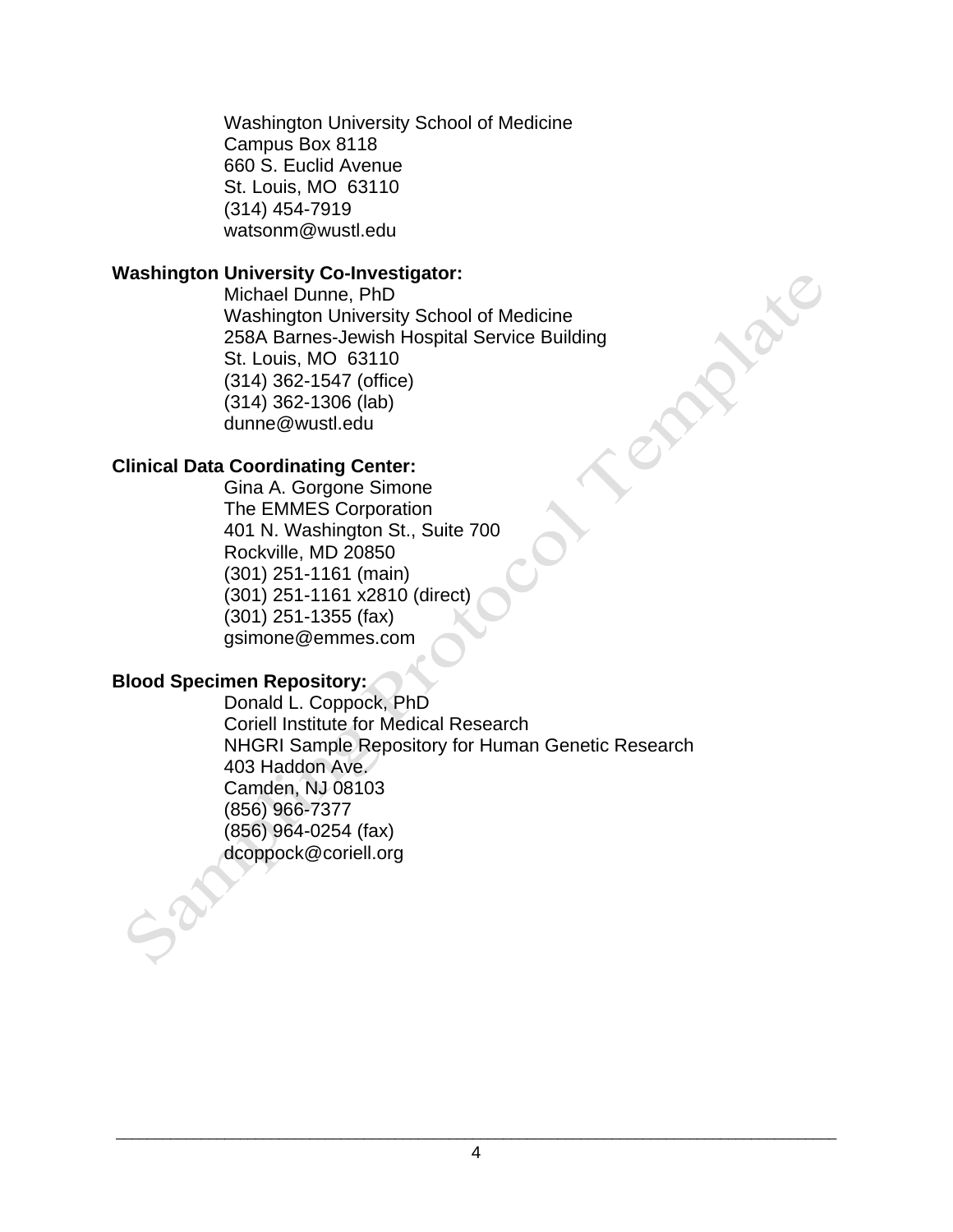# **2 BACKGROUND INFORMATION AND SCIENTIFIC RATIONALE**

#### **2.1 Background Information**

The collections of microbes that reside in the human body form complex communities and are found primarily in the oral cavity, on the skin, in the nasal cavity, in the gastrointestinal tract, and in the vagina (Paustian 2006; Tierno 2001). These microbial communities are intimately integrated with the human "self" and may lead to a new understanding of "self". They vary with many factors, such as age, gender, environment, diet and disease state. How these variations are accomplished and the impact of these variations on human development, physiology, immunity, and nutrition is not understood. To pursue this understanding by taking advantage of recent technological advances, the NIH Roadmap has initiated the Human Microbiome Project (HMP), with the mission of generating resources to enable comprehensive characterization of the human microbiota and analysis of their role in human health and disease.

Traditional microbiology has focused on the study of individual species as isolated units. However many, if not most, have never successfully been isolated as viable specimens for analysis, presumably because their growth is dependent upon a specific microenvironment that has not, or cannot, be reproduced experimentally. Among those species that have been isolated, analyses of genetic makeup, gene expression patterns, and metabolic physiologies have rarely extended to inter-species interactions or microbe-host interactions. Advances in DNA sequencing technologies have created a new field of research, called metagenomics, allowing comprehensive examination of microbial communities, even those comprised of uncultivable organisms. Instead of examining the genome of an individual bacterial strain that has been grown in a laboratory, the metagenomic approach allows analysis of genetic material derived from complete microbial communities harvested from natural environments. In the HMP, this method will complement genetic analyses of known isolated strains, providing unprecedented information about the complexity of human microbial communities.

By leveraging both the metagenomic and traditional approaches to genomic DNA sequencing, the HMP will lay the foundation for further studies of human-associated microbial communities. Broadly, the project has set the following goals:

• Determining whether individuals share a core human microbiome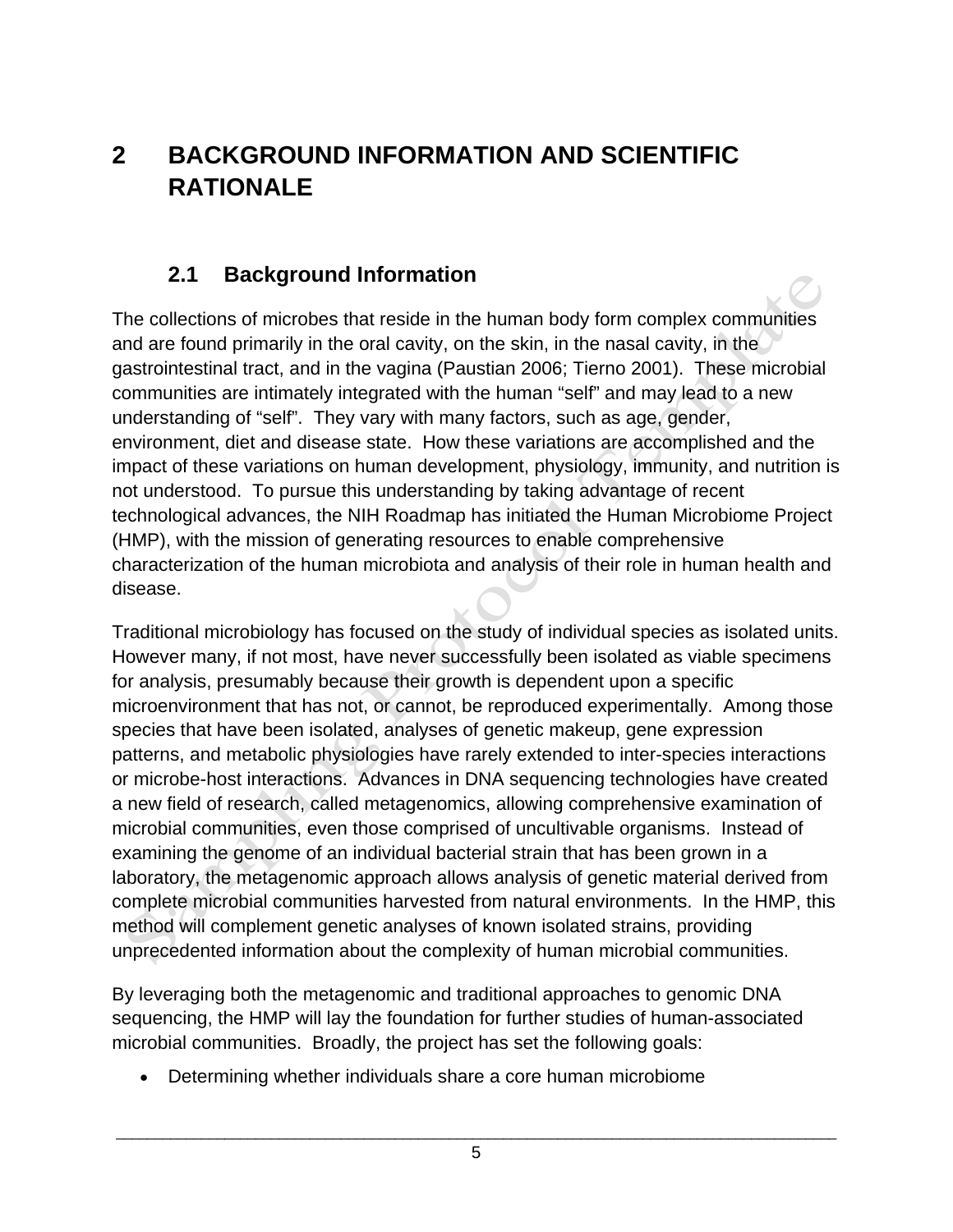- Understanding whether changes in the human microbiome can be correlated with changes in human health
- Developing the new technological and bioinformatic tools needed to support these goals
- Addressing the ethical, legal and social implications raised by human microbiome research.

This first clinical study addresses the first HMP goal of determining whether individuals share a core human microbiome.

#### **2.2 Scientific Rationale**

This study involves broad determination of the microbiota found in five anatomical sites: the oral cavity, skin, nasal cavity, gastrointestinal tract and vagina. This study will enroll healthy adults from two geographic regions of the US. The participation of healthy individuals will create a baseline for discovery of the core microbiota typically found in various areas of the human body. The information from this initial study can then be used to help assess the changes in the complement of microbiota found on or within diseased individuals. The specimens will be collected from approximately equal numbers of males and females. All subjects will be between the ages of 18 and 40. The age range of subjects has been established to minimize the influence of growth and developmental changes as well as those changes associated with the aging process.

## **2.3 Potential Risks and Benefits**

#### **2.3.1 Potential Risks**

The methods of specimen collection in this first core microbiome sampling study protocol pose only minimal risk to the study subjects. As defined in 45 US Code of Federal Regulations (CFR) 46.102 (i), "Minimal risk means that the probability and magnitude of harm or discomfort anticipated in the research are not greater in and of themselves than those ordinarily encountered in daily life or during the performance of routine physical or psychological examinations or tests."

Neither immediate nor long-range physical risks are involved. There are no alternative procedures or protocols available for conducting this research. The information gained from this study will help to evaluate later studies conducted with diseased individuals. Any gain made in studying these conditions would outweigh the risk to individuals who participate in this study.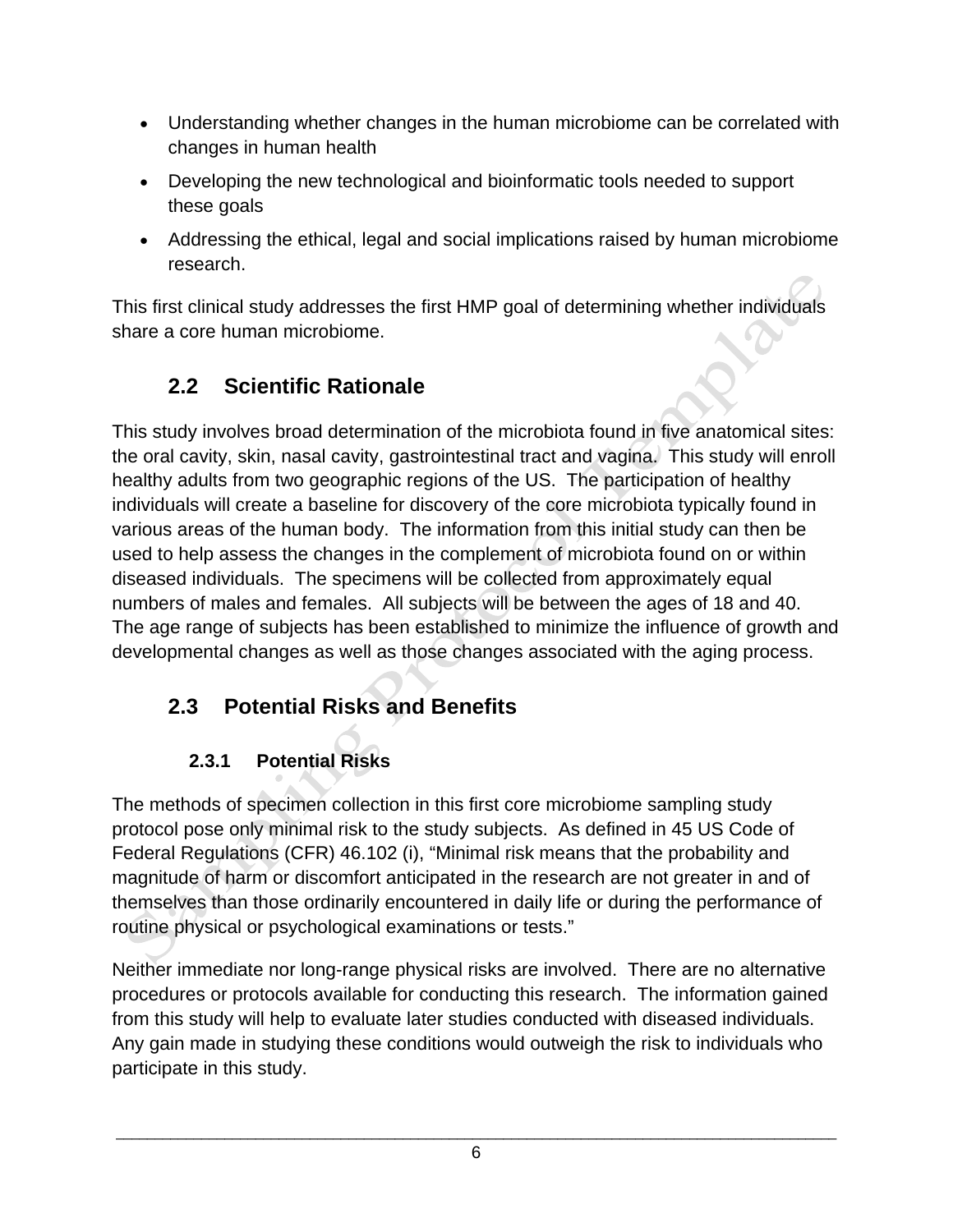Minimal physical risks are listed below:

- Blood specimen: There may be brief discomfort or pain and bruising at the site of venipuncture. There is also a very small chance that an infection could result or that there could be excessive bleeding. The subject may become dizzy or faint from the blood draw.
- Oral cavity: The subject could experience a dry area in the mouth at the sampling site for a short period of time (less than 5 minutes). Slight tenderness could occur in the gingivae (gums) surrounding teeth where specimens have been collected.
- Skin: Rubbing of the skin may cause slight irritation or transient redness at the sampling sites.
- Nasal cavity: There may be slight irritation at the sampling sites.
- Stool specimen: Contamination of skin with feces from the collection container could occur.
- Vagina: There may be slight irritation at the sampling sites and some subjects may experience embarrassment at having the procedure.

The nature of the information collected from subjects may involve risk to their privacy. This study will create a resource that will be available over the internet. The microbial data, which will be coded, will be deposited and be available through an open-access database. The clinical data and the eventual counterpart human sequence data, which will also be coded, will be available through a controlled-access database, accessible only to qualified investigators through an NIH Data Access Committee. DNA (and possibly later lymphoblastoid cell lines) from the blood specimens, which will be coded, may be made available to investigators outside the project for other studies of the human microbiome; however, the repository that distributes the specimens will not have access to the codes. If the subject grants permission, coded serum specimens held at the clinical site repositories may be distributed to other researchers for future studies not necessarily related to the human microbiome. Appendices A and B contain tables and a flowchart that address the disposition and access issues for original specimens as well as the DNA samples, possible cell lines, serum specimens and sequence data that may be derived from the original specimens.

There is a small risk that some information could be disclosed to someone outside of the project or that, at some point, information stored in the controlled access databases could in some way be linked back to a specific subject. Despite the recent passage of a federal law that bars genetic discrimination in employment and some types of insurance, the use by others of genetic information from the eventual study of the blood specimens could conceivably impact the subject negatively in some way. For example,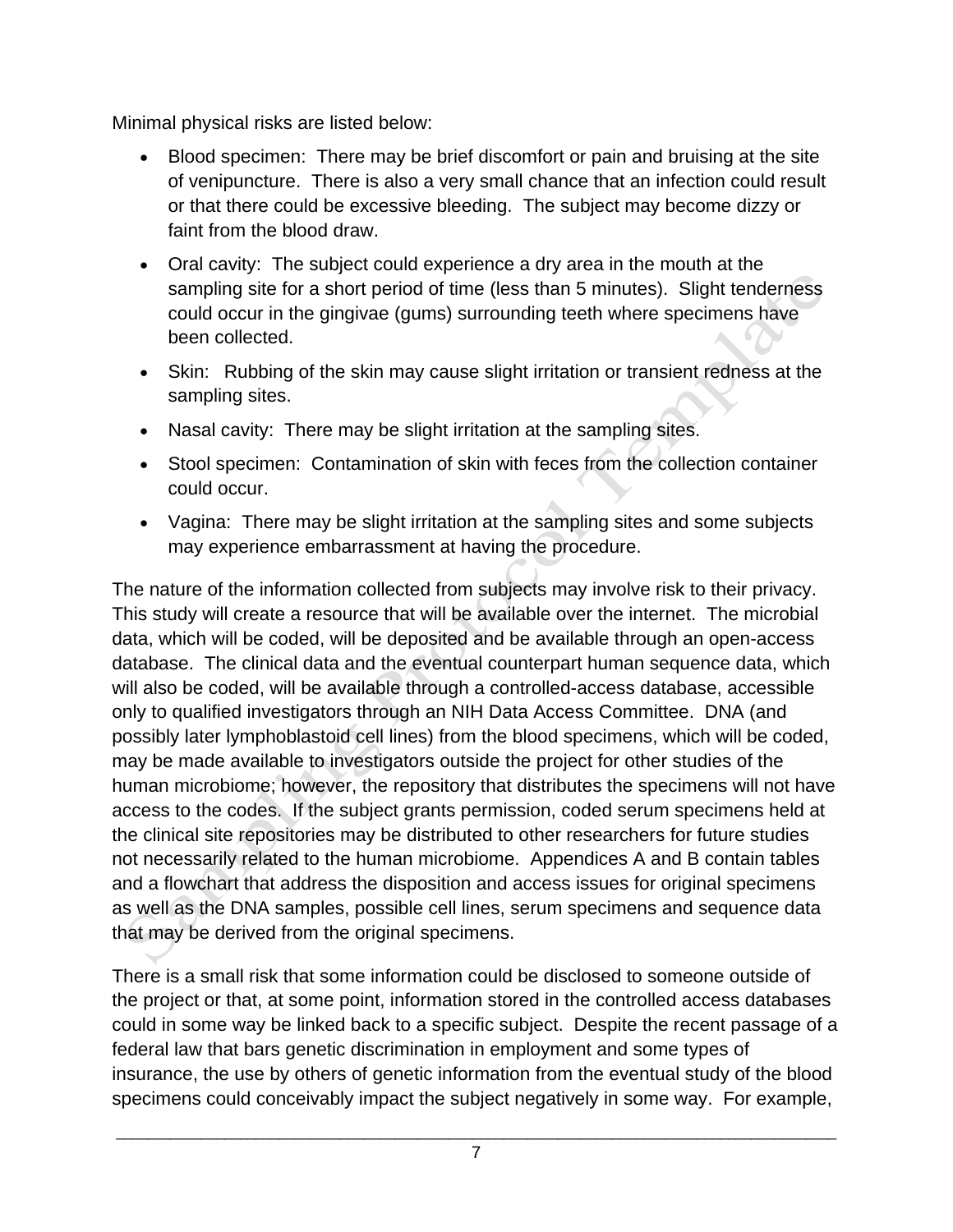there is a very small risk that genetic information obtained by this study could be used by law enforcement officials to try to learn more about the subjects or their family members for the purpose of a criminal investigation. However, a Certificate of Confidentiality (CoC) will be obtained that will prevent the participating institutions from being forced to disclose identifying information about subjects, without their permission, for use in such cases. In addition, anyone seeking access to the information in the controlled access databases will need prior approval of an NIH Data Access Committee. The controlled access databases are intended for research use only and the NIH Data Access Committee will not approve other uses such as for criminal investigations.

The results of HIV, hepatitis B, and hepatitis C tests will be available from the screening process. The results of pregnancy screening in women will also be available. These results will be provided to the subjects. Subjects with positive results will be referred for follow-up medical care. Positive results are exclusion criteria for the study so the subject will not be eligible to be enrolled. An unanticipated positive result from these tests has the potential to have adverse psychological impact on the screened subject.

Microbial nucleic acids (DNA and RNA) from pathogens reportable to public health authorities (e.g., reportable sexually transmissible pathogens), and from other pathogens with potential clinical significance may be discovered during the process of human microbiome studies. This information will not be shared with the subject, the subject's physician or the state public health authorities because the sequence data will be obtained in a non-CLIA certified setting, and will therefore not be validated for clinical diagnosis. Furthermore, the plan to make both the nucleic acid samples and the sequence databases available (with all information coded) for further study by numerous investigators makes it impracticable to commit to reporting of clinically significant findings to individual subjects or to their physicians. If investigators become aware of data with exceptional potential clinical significance, they will determine how best to proceed, in consultation with the NIH and ethics advisors. Information on this issue is available at http://bioethics.od.nih.gov/internationalresthics.html.

It is possible that the microbial nucleic acid specimens may contain small amounts of human DNA or RNA. Every effort will be made to remove any traces of human DNA or RNA sequence data from the microbial data by computational or other means, but it is possible that a very small amount of human nucleic acid (DNA or RNA) sequence data will remain.

The results of research cannot be foreseen so it is possible that new risks may arise in the future that cannot be predicted now. However, it is believed that the benefits of learning more about the human microbiome and how it relates to health and disease outweigh the current and potential future risks.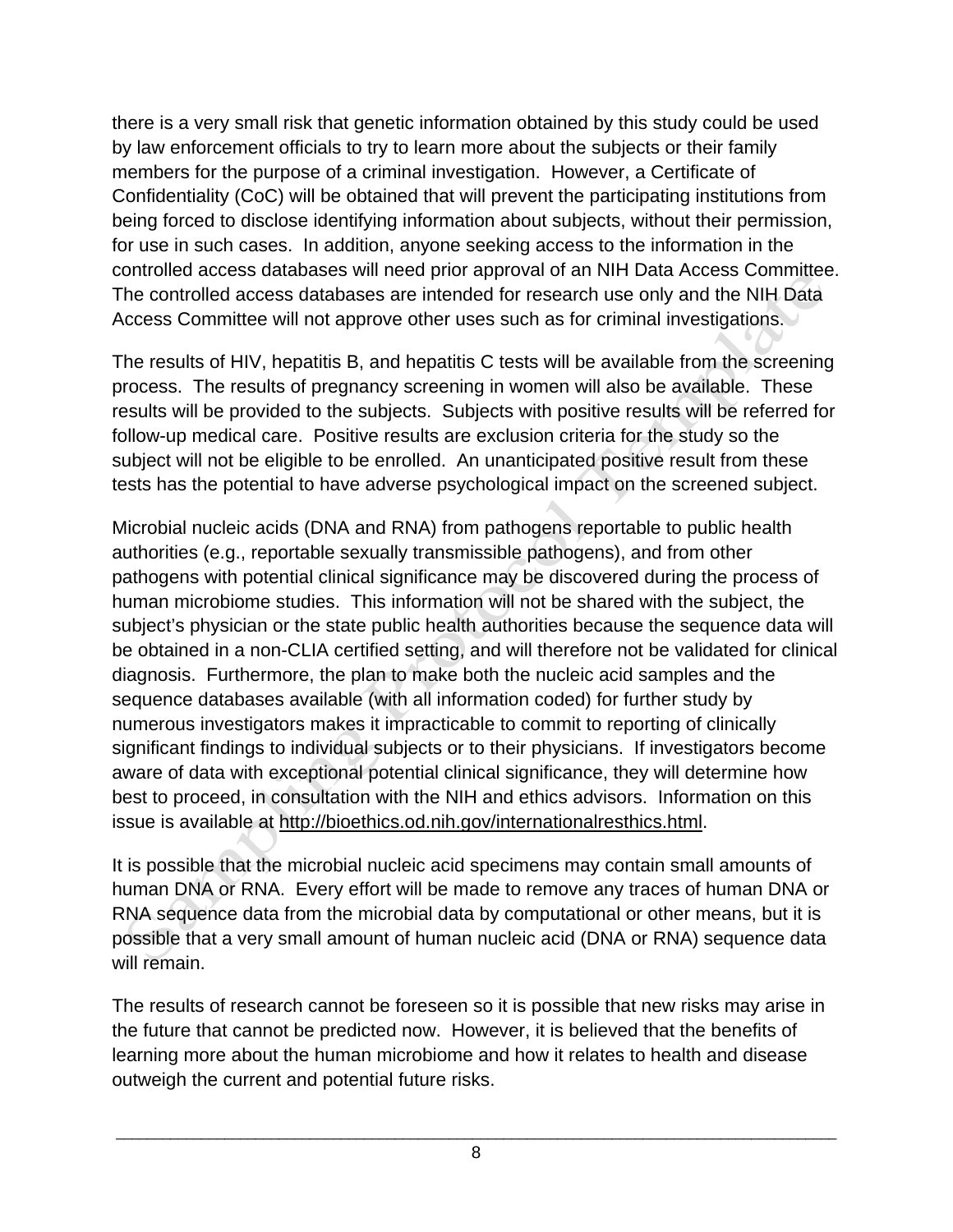#### **2.3.2 Known Potential Benefits**

Sampling Proces

Subjects who are screened for eligibility will be compensated for their time and effort. Eligible subjects enrolled in the study will be reimbursed for completion of a study visit, including collection of body site specimens. Other than this, subjects will not derive direct benefit of either money or treatment for participation. They will not benefit personally from giving the specimens because this research will take a long time to produce medically useful results. However, the subjects will be part of a groundbreaking biological study that will help researchers around the world and the general public gain knowledge and understand more about the human microbiome and how it relates to health and disease. A potential benefit of enrolling in the study is that subjects will receive a medical evaluation by health care professionals.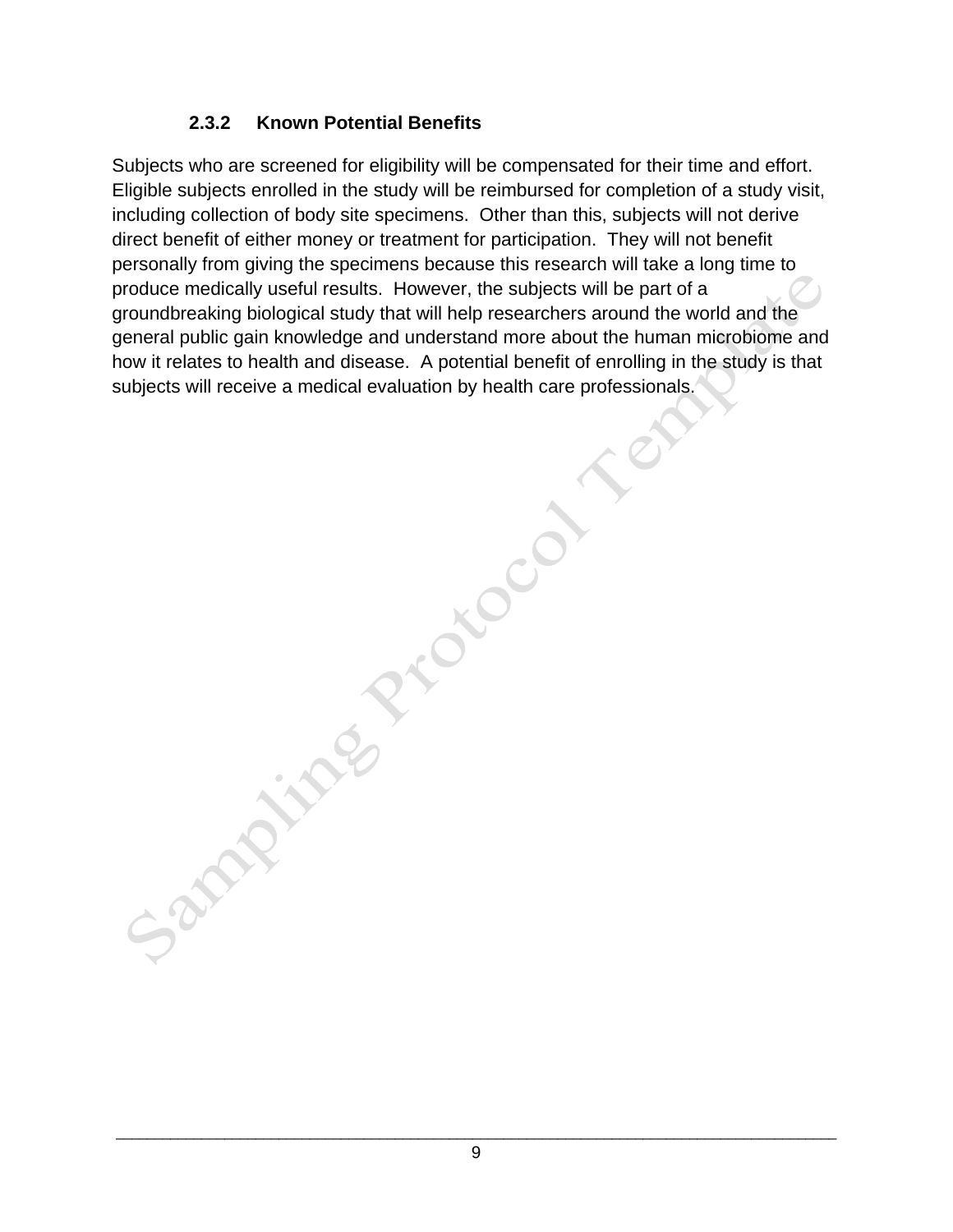# **3 OBJECTIVES**

The primary objective of this study is to collect specimens from multiple body sites of approximately 250 healthy human adults in a non-invasive manner to serve as sources of measurement of the core microbiomes associated with the oral cavity, skin, nasal cavity, gastrointestinal tract, and vagina. Blood specimens will be collected from these same subjects and will be used to create repositories of human DNA for future sequencing and cryopreserved lymphocytes for possible creation of lymphoblastoid cell lines. Serum specimen repositories will also be created for possible future measurement of serum immune responses.

The study will have an initial pilot phase in which 50 eligible subjects are enrolled, in order to validate collection procedures and logistics. Approximately 200 additional eligible subjects will then be enrolled and will have specimens collected from all or some of the same body sites as the pilot group. Study subjects will be asked to return within approximately a 1 year period for a second round of sampling; subjects will be asked to reconfirm their consent at the time they return. A subsequent protocol (Core Microbiome Specimen Protocol B) may undertake more invasive sampling of the gastrointestinal tract in a subset of these subjects (approximately 10). The collection event alone will test the ability of investigators to effectively collect microbiome specimens across multiple sites and individuals and isolate nucleic acids suitable for sequencing.

Following specimen collection, coding and processing, the sequencing of the isolated microbial nucleic acids will produce a list of core microbiota found in each location. In total, the data produced from this project will eclipse any known set of data and provide a core microbiome catalogue. These data will also allow more detailed and significant conclusions about inter- and intra-subject diversity as well as the overall composition of the human microbiome and how it changes over time. Producing this catalogue will require the development of novel bioinformatics tools used to align the data to reference genome sequences and an analysis pipeline designed to model the interaction of these bacteria in the environment from which they were collected.

The data sets from these studies will be considered a community resource to be used for further study. Methods of data storage, display and analysis will be developed to enable the community at large to take advantage of the data to the fullest extent. This analysis will then be used to direct new avenues of research for both sampling research and disease-based research. Comparisons of information derived from these specimens will be used to catalogue the microbiota that exist in the general population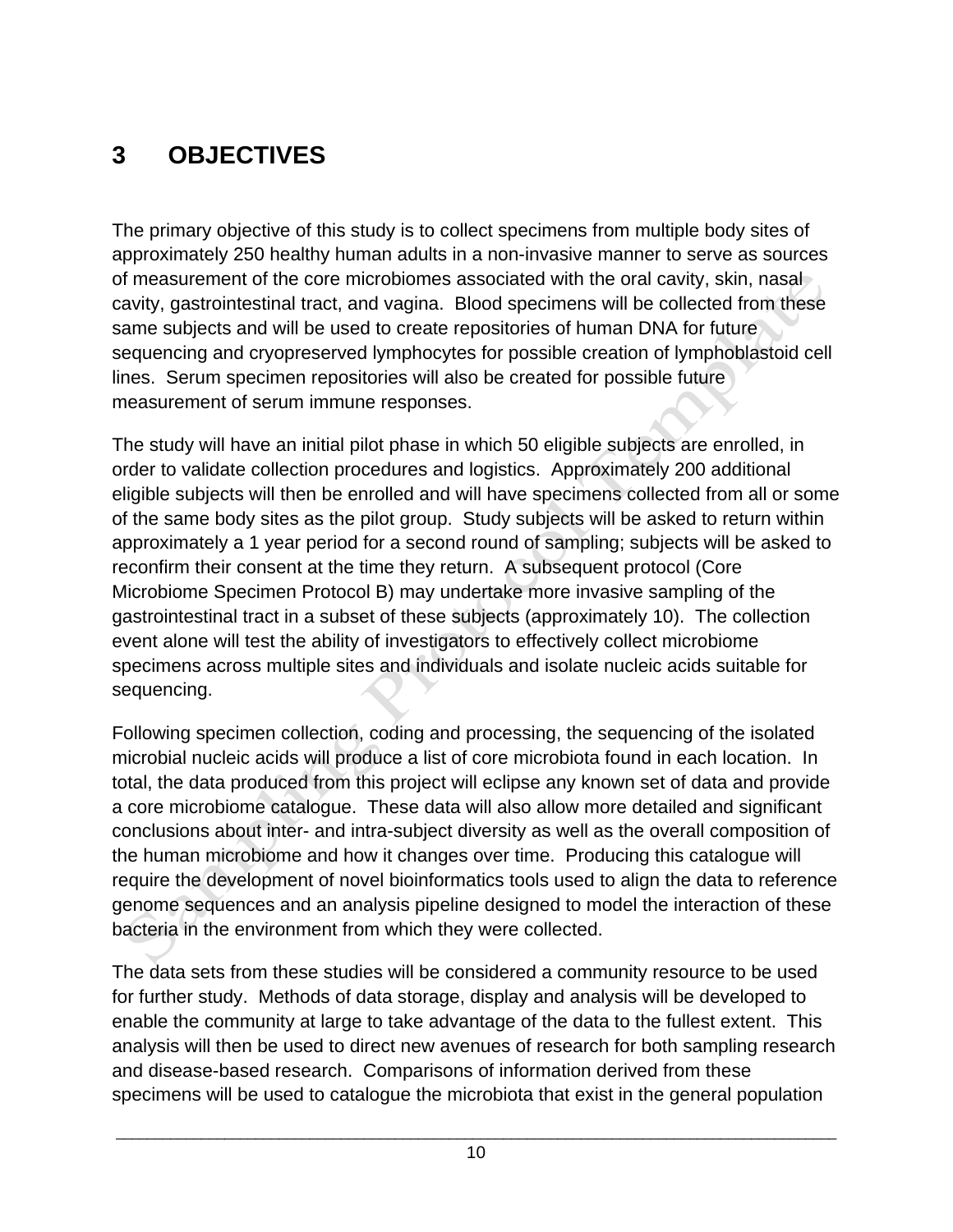and the variation that exists within them to determine whether individuals do indeed share a core microbiome.

The whole blood specimens collected will be coded and sent to the NHGRI Sample Repository for Human Genetic Research at Coriell Institute, which will extract human DNA from them and possibly, in the future, make lymphoblastoid cell lines. The repository will store and maintain the coded human DNA and/or cell lines and will distribute these materials for future approved studies related to the human microbiome. Serum samples from the study subjects will be stored in repositories at the clinical research sites for possible use in future research, such as assaying immune responses to organisms that are identified in the microbiome.

It is anticipated that the specimens collected from the oral cavity, skin, nasal cavity, and vagina will be completely consumed in the DNA extraction process. The quantity of material collected in the stool specimen will likely be more than is required for DNA extraction. The primary focus of this study is extraction and sequencing of microbial DNA. If the volume of clinical specimen allows, it is possible that RNA extraction may be undertaken from the same specimens for RNA sequencing and gene expression studies. Residual body site specimens will be retained for a period of time to permit the application of secondary and/or alternative nucleic acid extraction methodologies. After these techniques have been implemented and the sequencing is completed, remaining body site specimens will be destroyed. In order to complete metagenomic sequencing, it may be necessary to amplify the isolated microbial DNA. Microbial nucleic acids remaining after sequencing is completed may be made available to other researchers for future approved studies related to the human microbiome.

Sandy inger

\_\_\_\_\_\_\_\_\_\_\_\_\_\_\_\_\_\_\_\_\_\_\_\_\_\_\_\_\_\_\_\_\_\_\_\_\_\_\_\_\_\_\_\_\_\_\_\_\_\_\_\_\_\_\_\_\_\_\_\_\_\_\_\_\_\_\_\_\_\_\_\_\_\_\_\_\_\_\_\_\_\_\_\_\_\_\_\_\_\_\_\_\_ 11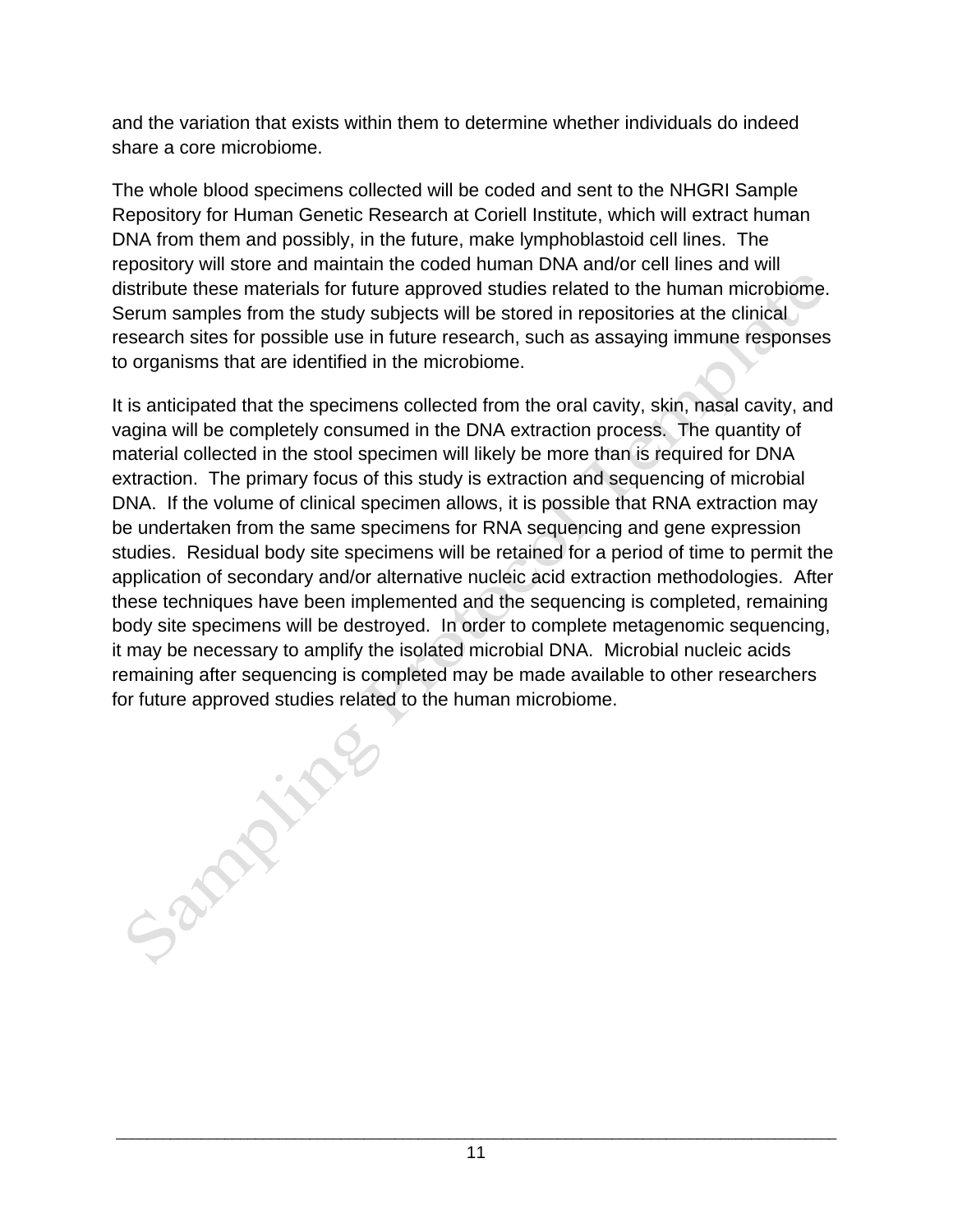# **4 STUDY DESIGN OVERVIEW**

This study is designed to collect specimens from approximately 250 healthy adults from five body sites: the oral cavity, skin, nasal cavity, gastrointestinal tract, and vagina (female subjects only). More than 250 interested individuals will need to be screened in order to derive approximately 250 eligible subjects. The study will be phased, with 50 eligible subjects participating in an initial pilot phase and having four or five body sites sampled as well as having a blood specimen collected. Following evaluation of the operational aspects of the pilot phase, approximately 200 additional eligible subjects will be enrolled and these subjects will have up to five of the same body sites sampled and will have a blood specimen drawn.

Individuals involved in the study will be between the ages of 18 and 40 and sampling will include an approximately equal number of males and females, with a goal of at least 20% representation from minority populations. Subjects will be contacted to have the same body sites sampled a second time within approximately 1 year of the first sampling.

Subjects will be screened using a general health questionnaire and will be examined by a health professional to verify eligibility.

Eligible and consented subjects will be enrolled and specimens will be collected over the course of approximately eighteen months. The duration of individual subject participation will range from a few weeks to approximately one year. Each subject will provide at least one set of specimens and all subjects will be asked to provide a second set of specimens within that one year time frame (although it is anticipated that at least some subjects, after being re-contacted, will be unable or unwilling to return for resampling). Re-sampling will allow different collection time points to be compared and assessed for differences. In addition to this, ten (10) of the approximately 250 subjects may be invited back at a future date for more invasive sampling of the gastrointestinal tract under a separate study protocol.

Specimen collection methods will include phlebotomy by a medical professional to obtain a blood specimen, self-collection of stool specimens, swabbing by trained medical professionals to obtain collections from the mouth, skin, surfaces, nose, and in female subjects, the vagina. Specific subject information will be collected via conversational interviews, with information being recorded on health history forms and clinical report forms.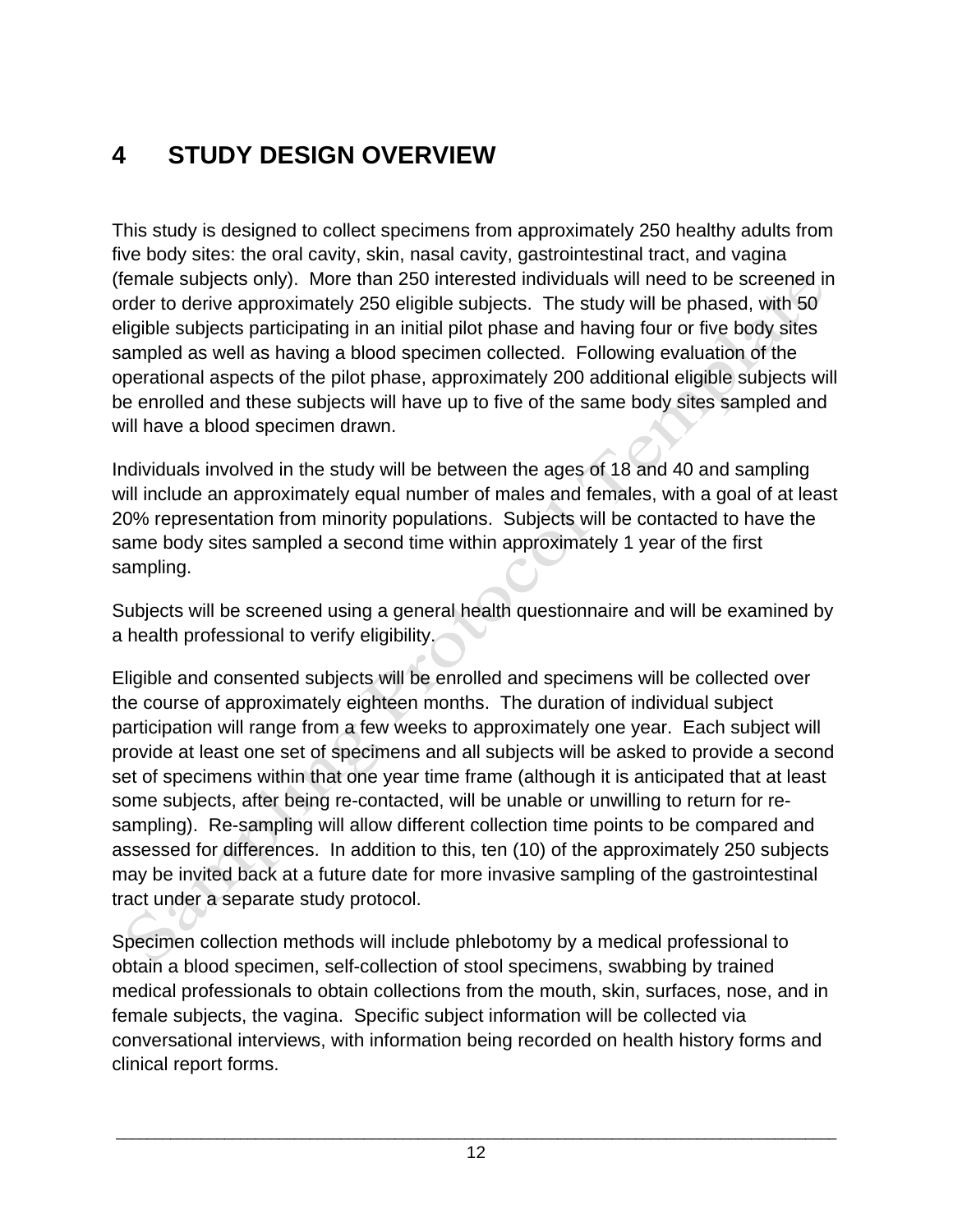After specimen collection and coding, microbial DNA will be isolated from the oral cavity, skin, nasal cavity, gastrointestinal tract and vaginal specimens. The DNA will then be used to produce DNA sequence information. Sequence data will be generated using a variety of platforms that are used to read the sequence of chemicals that make up the structure of DNA found in these specimens. The whole blood specimens will be processed for human DNA extraction and cryopreservation of lymphocytes. At a later time, genotyping and/or sequencing will be undertaken using the DNA samples and lymphoblastoid cell lines will likely be derived from the cryopreserved lymphocytes. Serum samples will be stored with no immediate analysis performed; these may be used later for other research studies, such as measuring immune responses to organisms that are identified in the microbiome.

The primary outcomes of this project are the collection of the aforementioned specimens, isolation of DNA from them, and subsequent use of the DNA to produce sequence data that represent the microbiota found in each specimen (or, in the case of the blood specimens, human DNA sequence data). Secondary outcomes include the establishment of serum repositories and repositories for DNA and (possibly) lymphoblastoid cell lines, and development of tools for analysis. Together the information obtained in this study will provide a reference catalogue of information, tools for analysis and data resources for the research community. Samily River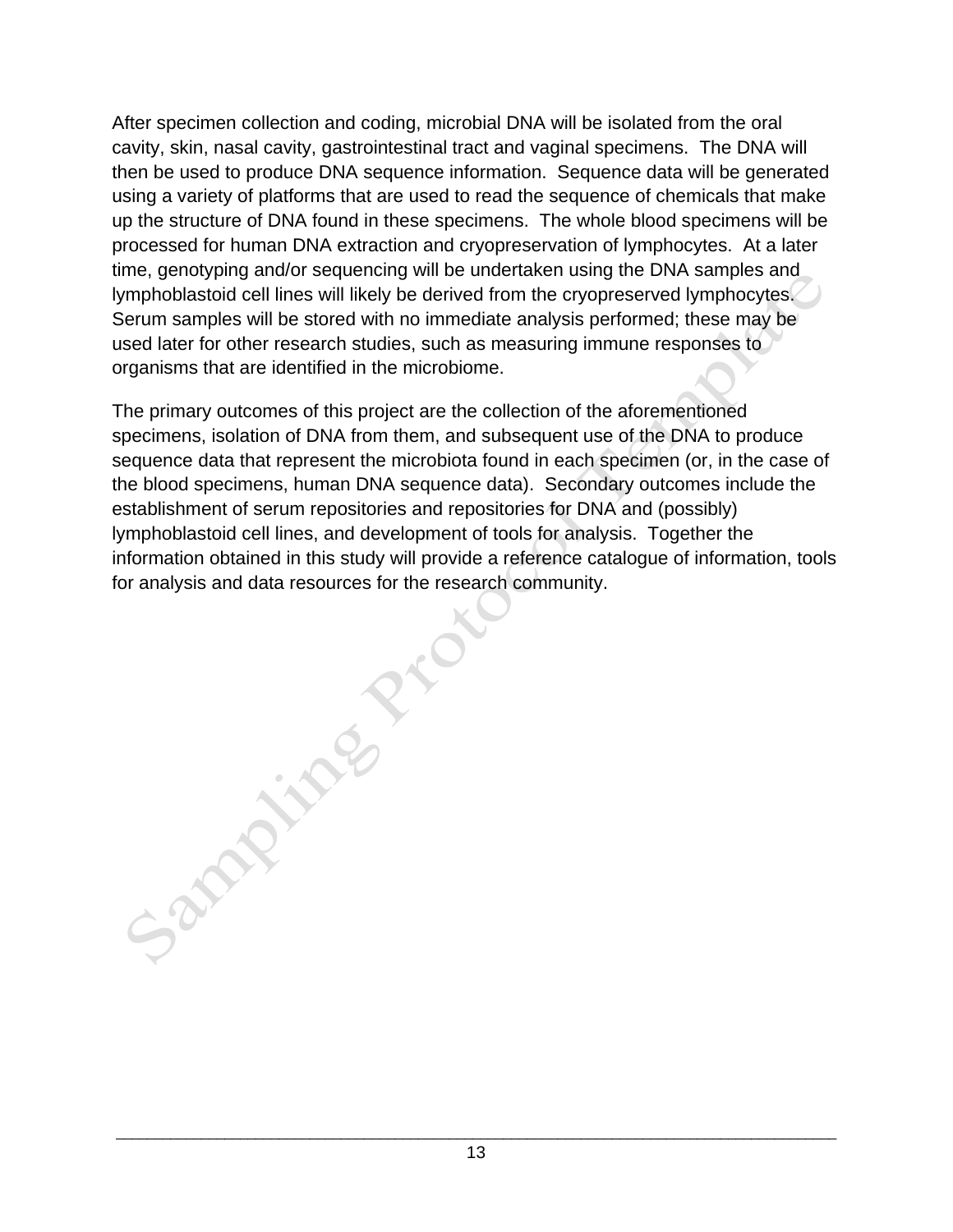# **5 STUDY POPULATION**

#### **5.1 Selection of the Study Population**

The target for this multi-center study is approximately 250 healthy subjects between the ages of 18 and 40. Approximately half of the subjects will be female and approximately half will be male. A goal for minority participation will be at least 20% of the total number of subjects.

At Baylor College of Medicine (BCM), subjects will be recruited through the Vaccine Research Center under the direction of Wendy Keitel, MD. Dr. Keitel will serve as Clinical Principal Investigator for the study and will supervise the nursing team trained in clinical assessment (histories/physicals) and human sampling. Healthy adults will be recruited from the Texas Medical Center (TMC) and environs. The TMC represents over 42 member institutions, which includes 13 hospitals and 2 specialized patient facilities. Over 65,300 people were employed in the TMC in 2004. Eleven educational institutions are located in the TMC or are affiliated with the TMC; these enroll over 22,000 students. College students at Rice University (enrollment~5,000), the University of Houston (enrollment = 35,180), and other educational institutions also can be recruited for participation. Healthy adults also can be recruited from surrounding industrial populations such as oil companies, as has been done in the past. In addition, the BCM Vaccine Research Center maintains a registry of people who are interested in being contacted regarding upcoming studies, and the Office of Research at BCM maintains a Volunteer Line and registry that lists people who have consented to be contacted by an investigator from BCM for possible enrollment in an IRB approved protocol. Potential subjects will be recruited by posting fliers around the TMC, by sending email announcements via approved listserv distribution lists, and by contacting individuals who have given permission via email or telephone.

Facilities at Baylor College of Medicine will enable all sampling procedures to occur at a single site. Oral assessment and sampling will be performed with the assistance of Catherine Flaitz, DDS, and her team of dental health care professionals including dental hygienists from the University of Texas Health Sciences Center – Dental Branch. Vaginal sampling will be performed with the assistance of Kjersti Aagard, MD, PhD, Amy Young, MD and the team of health care professionals from the Department of Obstetrics and Gynecology at Baylor College of Medicine. James Versalovic, MD, PhD will serve as Coordinating Investigator and Study Chair and will supervise a team of laboratory professionals from Baylor College of Medicine involved in specimen collection, processing, storage, and distribution.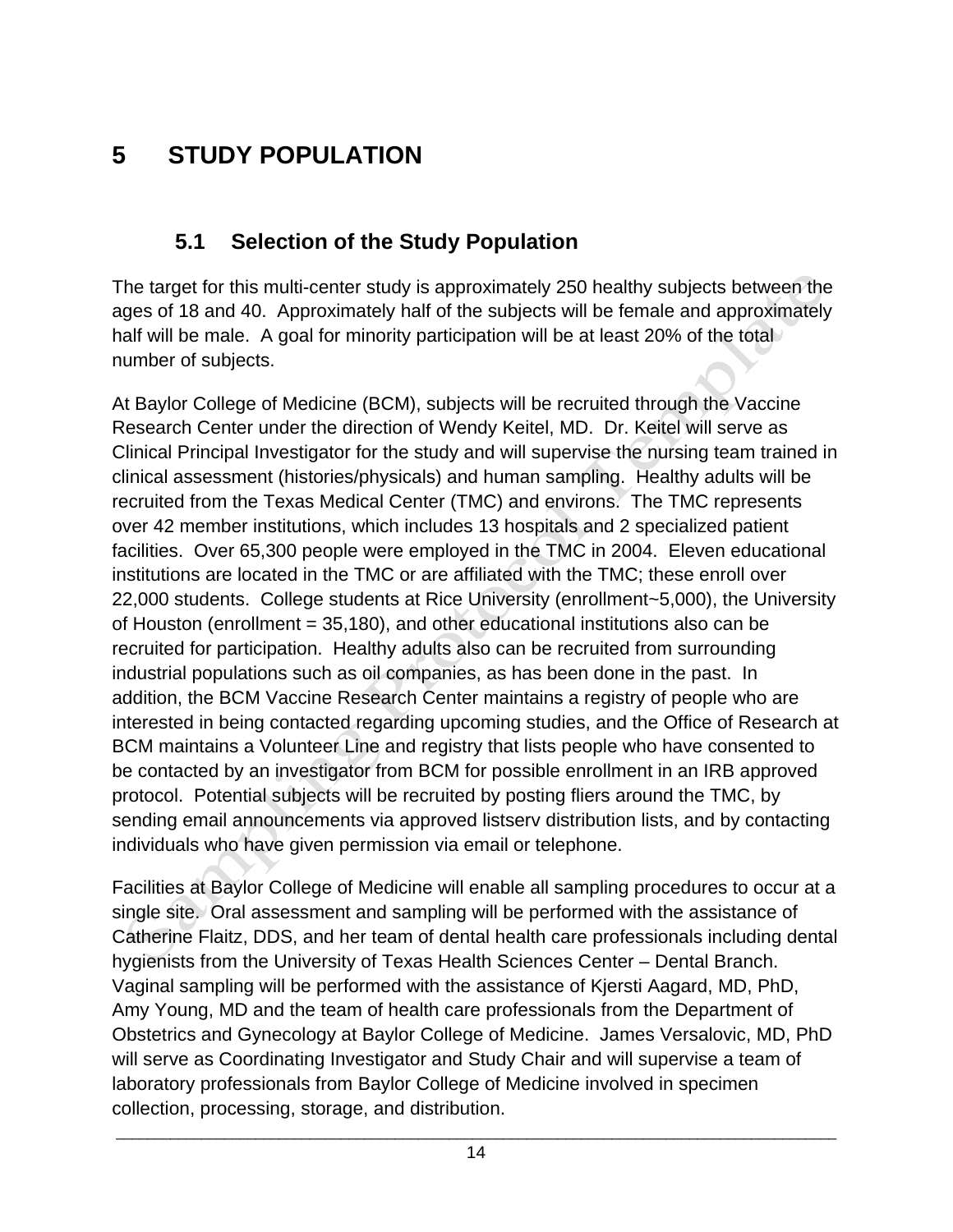At Washington University, Dr. Mark Watson is a member of the research faculty and as such, has access to the services offered by the Clinical Trials Unit. The Clinical Trials Unit will primarily recruit subjects through the Volunteer for Health (VFH) program. The Volunteer for Health program is sponsored by Washington University School of Medicine to support patient-oriented research at Washington University Medical Center. The overall purpose of VFH is to match interested volunteers with current clinical studies at the medical school. Currently, VFH has a database of 25,000+ prospective volunteers (persons who provided VFH with general health information and who gave their consent to be contacted about studies) that can be searched based on the initial inclusion/exclusion study criteria. Additionally they will place IRB-approved fliers, posters and advertisements in appropriate locations and media outlets in order to reach out to potential participants. Working with the VFH program will greatly facilitate tracking of subjects for resampling during this study and for participation in future studies related to the human microbiome.

Dr. Watson will serve as the Clinical Principal Investigator for the study and will oversee the collection of samples and generation of secondary resources. Dr. Watson is also Director, Siteman Cancer Center Tissue Procurement Core Facility. This entity will participate in purifying microbial nucleic acids as well as in storing and distributing the microbial nucleic acid samples. In this way, Dr. Watson will have complete oversight of the entire sample collection process. Sally Anderson, who serves as the Director of Clinical Research Services, will directly supervise the clinical nursing team collecting the samples. Dr. Mark Watson and Dr. Michael Dunne are leading a group of WU investigators who will provide ongoing support and oversight of this study. In addition to these professionals, Nathalia Garcia, DDS, will collect the oral samples and Tessa Madden, MD, will collect the vaginal samples.

# **5.2 Inclusion/Exclusion Criteria**

A pre-screening questionnaire will be utilized prior to scheduling the Screening Visit in order to screen out potential ineligible subjects by history.

#### **Inclusion Criteria:**

In order to be eligible for participation in this study, subjects must meet the following criteria: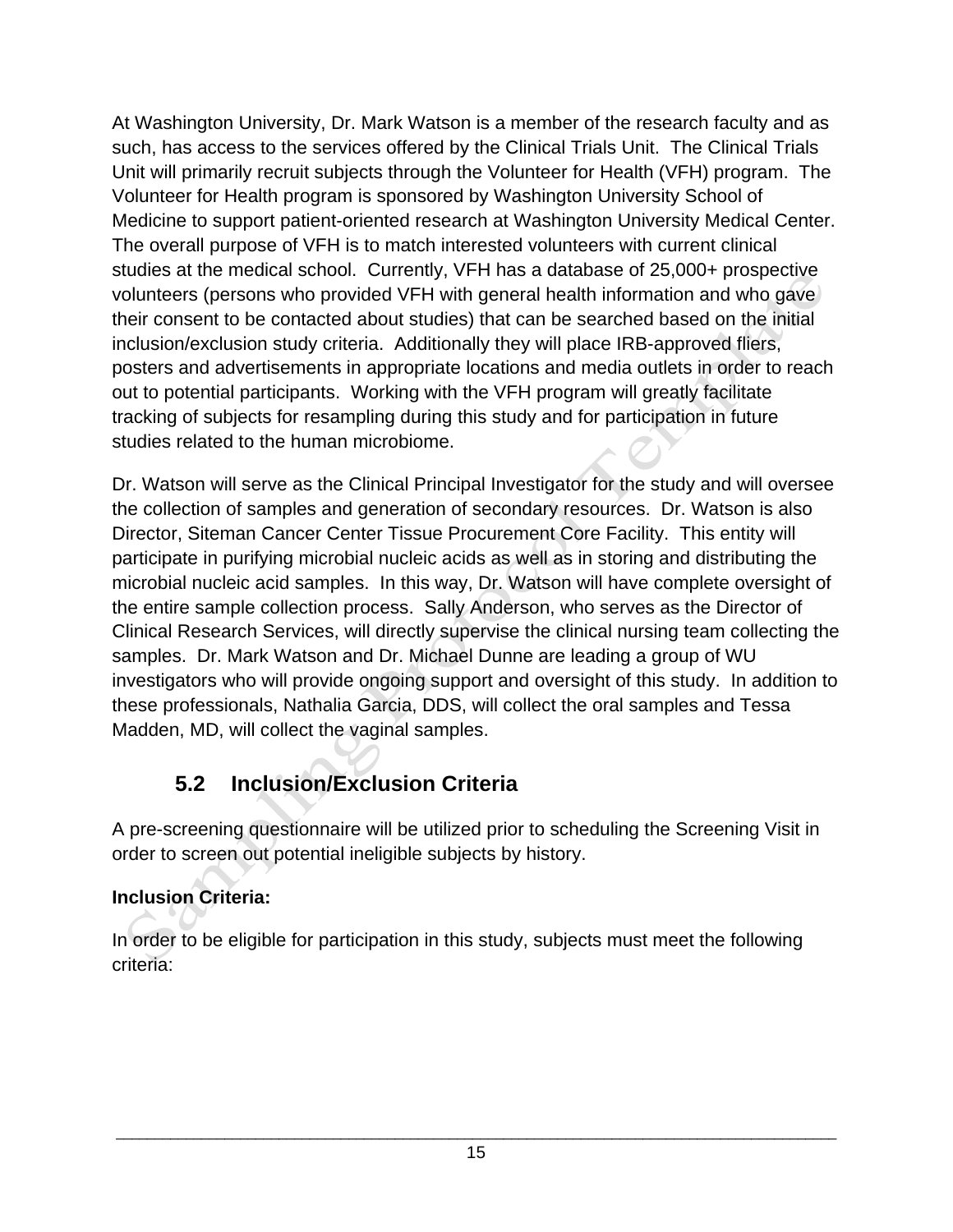- Male or female subjects 18 years of age, but not more than 40 years of age at the time of enrollment.
- Must be able to provide signed and dated informed consent.
- Healthy subjects willing and able to provide blood, as well as oral cavity, skin, nasal cavity and stool specimens; female subjects must be willing to provide a vaginal specimen and must either have regular menstrual cycles (between 21 and 35 days) or, for subjects on hormonal contraception influencing cycle length, have a history of regular 21 to 35 day menstrual cycles prior to initiating hormonal contraception. At study enrollment, female subjects may be using any contraception method except a combination hormone vaginal ring (see Exclusion Criteria). (Section 6.2, Detailed Description of Study Procedures, includes information on other vaginal contraceptive products that must be avoided during the 48 hours prior to sampling.)

#### **Exclusion Criteria**:

Any subject who meets any of the following criteria will be excluded from participation in this study:

- Body Mass Index greater than or equal to 35 or less than or equal to 18.
- Vital signs outside of acceptable range at Screening Visit, i.e., blood pressure  $>160/100$ , oral temperature  $>100^{\circ}$ F, pulse  $>100$ .
- Use of any of the following drugs within the last 6 months:
	- o systemic antibiotics (intravenous, intramuscular, or oral);
	- o oral, intravenous, intramuscular, nasal or inhaled corticosteroids;
	- o cytokines;
	- o methotrexate or immunosuppressive cytotoxic agents;
	- o large doses of commercial probiotics consumed (greater than or equal to  $10<sup>8</sup>$  cfu or organisms per day) - includes tablets, capsules, lozenges, chewing gum or powders in which probiotic is a primary component. Ordinary dietary components such as fermented beverages/milks, yogurts, foods do not apply.
	- o for female subjects, combination hormone vaginal ring for contraception (due to unknown duration of local hormone effects).
- Use of topical antibiotics or topical steroids on the face, scalp, or neck or on arms, forearms, or hands within the previous 7 days.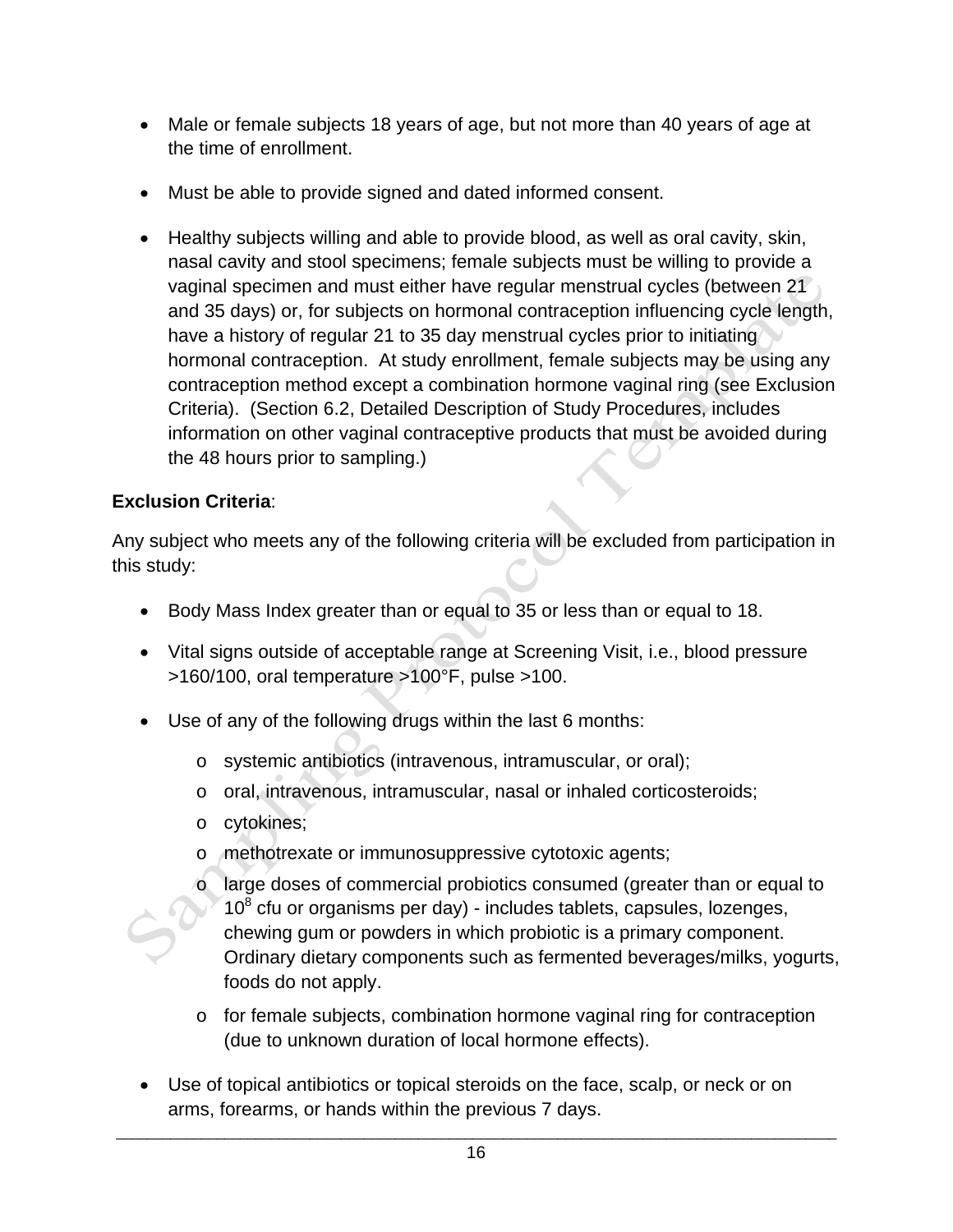- Use of vaginal/vulvar medications, including antifungals, within the previous 7 days. Subjects may continue to use permitted vaginal contraceptives until 48 hours prior to sampling.
- Acute disease at the time of enrollment (defer sampling until subject recovers). Acute disease is defined as the presence of a moderate or severe illness with or without fever.
- Chronic, clinically significant (unresolved, requiring on-going medical management or medication) pulmonary, cardiovascular, gastrointestinal, hepatic or renal functional abnormality, as determined by medical history or physical examination.
- History of cancer except for squamous or basal cell carcinomas of the skin that have been medically managed by local excision.
- Unstable dietary history as defined by major changes in diet during the previous month, where the subject has eliminated or significantly increased a major food group in the diet.
- Recent history of chronic alcohol consumption defined as more than five 1.5 ounce servings of 80 proof distilled spirits, five 12-ounce servings of beer or five 5-ounce servings of wine per day.
- Positive test for HIV, HBV or HCV. (Infections must be verified by confirmatory immunoblot or molecular testing.)
- Any confirmed or suspected condition/state of immunosuppression or immunodeficiency (primary or acquired) including HIV infection.
- Major surgery of the GI tract, with the exception of cholecystectomy and appendectomy, in the past five years. Any major bowel resection at any time.
- History of active uncontrolled gastrointestinal disorders or diseases including:
	- $\triangledown$  inflammatory bowel disease (IBD) including ulcerative colitis (mildmoderate-severe), Crohn's disease (mild-moderate-severe), or indeterminate colitis;
		- o irritable bowel syndrome (IBS) (moderate-severe);
		- o persistent, infectious gastroenteritis, colitis or gastritis, persistent or chronic diarrhea of unknown etiology, *Clostridium difficile* infection (recurrent) or *Helicobacter pylori* infection (untreated);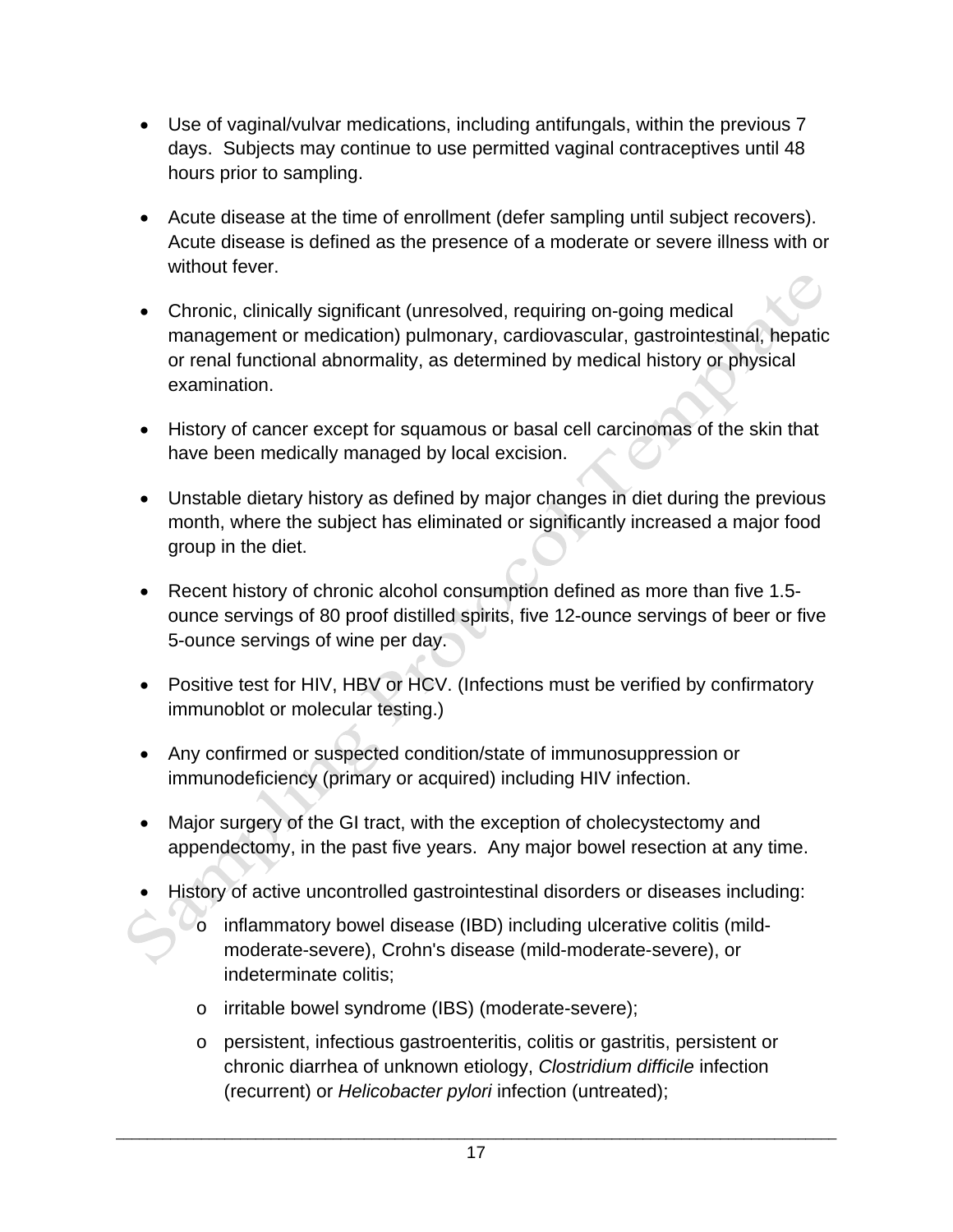- o chronic constipation.
- Regular urinary incontinence necessitating use of incontinence protection garments.
- Female who is pregnant or lactating.
- Condyloma or human papillomavirus (HPV) diagnosis within the previous 2 years.
- Treatment for or suspicion of ever having had toxic shock syndrome.
- For females, history of candidiasis, urinary tract infection, or active STD (specifically chlamydia, gonorrhea, syphilis, genital herpes, trichomoniasis) within the previous 2 months.
- For females, history of vulvar, vaginal or cervical dysplasia within the previous 5 years.
- History of hysterectomy.
- Vaginal pH greater than 4.5 at screening visit.
- Evidence of vulvar or vaginal irritation at screening or on specimen collection day.
- History of psoriasis or recurrent eczema.
- History of recurrent rashes within the past 6 months.
- At the time of the screening visit or on the specimen collection day:
	- o acne at sites other than on the face, chest, back or shoulders;
	- o multiple blisters, pustules, boils, abscesses, erosions or ulcers on the scalp, face, neck, arms, forearms or hands;
	- o a single blister, pustule, boil, abscess, erosion, ulcer, scab, cut, crack or pink/hyperpigmented patch or plaque at or within 4 cm of the sampling sites; sampling may be deferred until the lesion resolves either without treatment or with local treatment only;
	- o more than one pink/red scaly patch/plaque anywhere on the body (suggestive of psoriasis or eczema);
	- o uniformly thickened, cracking, "dry" skin on bilateral palms and/or soles;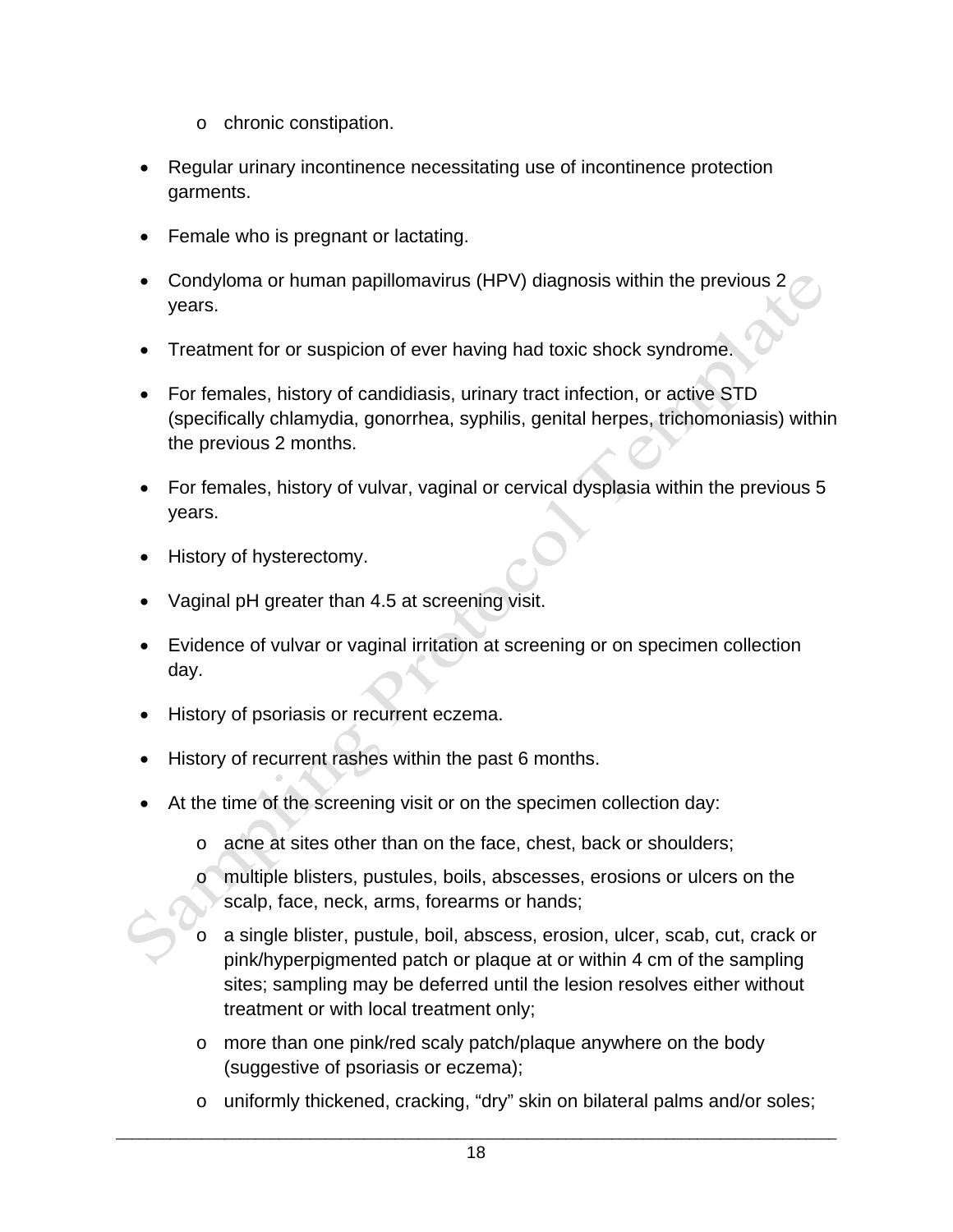- o scalp dandruff that does not clear up with over-the-counter dandruff shampoos used daily for 2 weeks;
- o disseminated rash (at multiple body sites or extending throughout a broad body area).
- Chronic dry mouth, as assessed through questioning of the subject by an experienced clinician.
- Periodontal pockets equal to or greater than 4 mm. (Mild gingivitis is acceptable.)
- More than 10% of sites with bleeding on probing.
- Evidence of untreated cavitated carious lesions or oral abscesses.
- Evidence of precancerous or cancerous oral lesions.
- Evidence of oral candidiasis.

**PART** 

- Evidence of halitosis, as determined by organoleptic assessment by an experienced clinician.
- More than 8 missing teeth. The missing teeth must be due to  $3<sup>rd</sup>$  molar extractions and/or teeth extracted for orthodontic purposes, teeth extracted as a result of trauma, or teeth that are congenitally missing.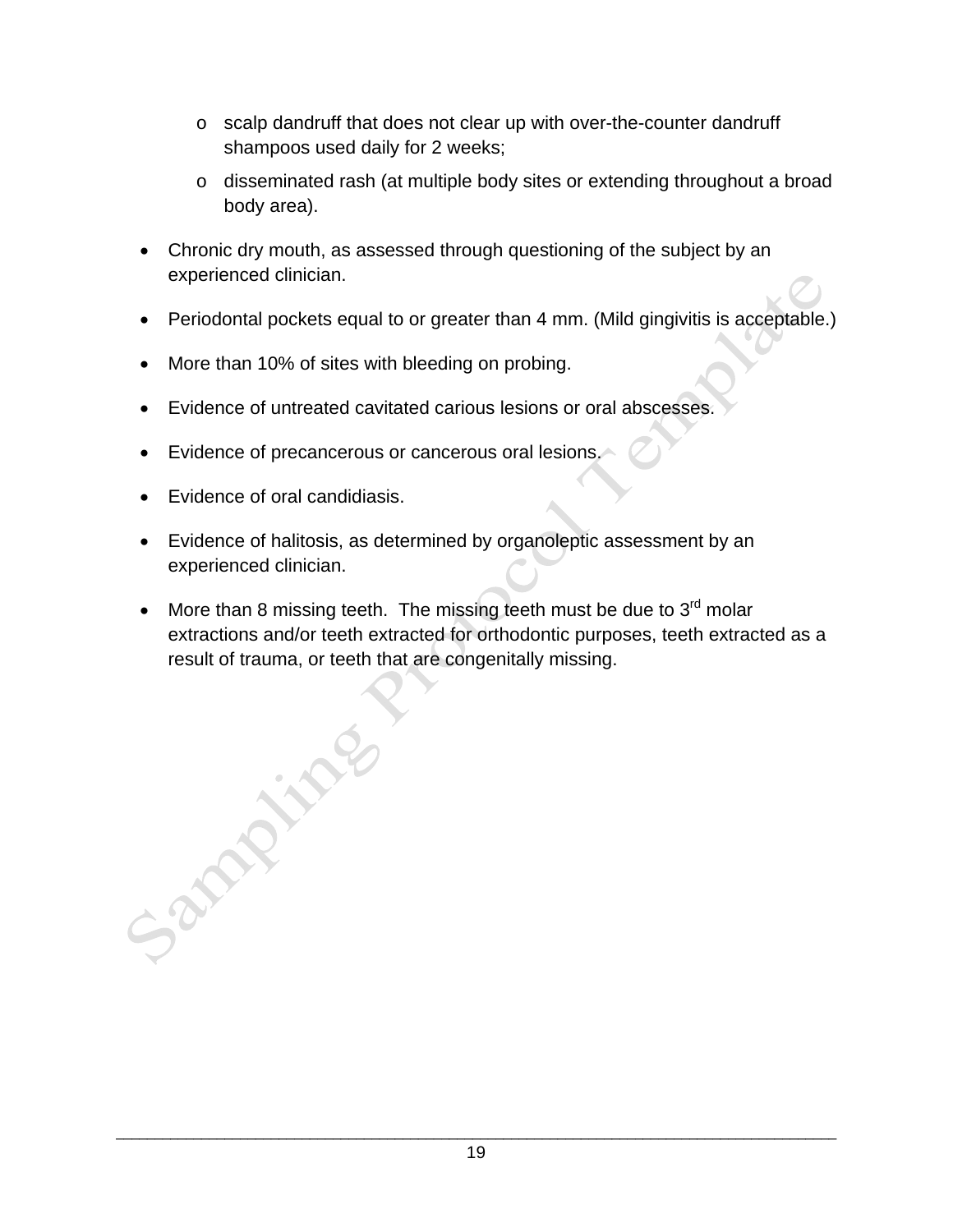# **6 STUDY PROCEDURES/EVALUATIONS**

|                                          | Visit<br>Timing<br>Sampling Timepoint                                                                                                               | Screening<br>Days -30 to -2<br>Pre-Enrollment | Visit 1<br>Day 0<br><b>Baseline</b><br>Sampling Visit | Visit 2<br>Day 30 - 365<br><b>Re-Sampling Visit</b><br>(for subjects who are<br>available for re-<br>sampling) |
|------------------------------------------|-----------------------------------------------------------------------------------------------------------------------------------------------------|-----------------------------------------------|-------------------------------------------------------|----------------------------------------------------------------------------------------------------------------|
| with interested individual               | Pre-screening contact: Review study information sheet                                                                                               | X                                             |                                                       |                                                                                                                |
| Obtain informed consent                  |                                                                                                                                                     | X                                             |                                                       |                                                                                                                |
| Reaffirm consent                         |                                                                                                                                                     |                                               | Χ                                                     | X                                                                                                              |
| Assign screening number                  |                                                                                                                                                     | X                                             |                                                       |                                                                                                                |
| Perform/review history and physical exam |                                                                                                                                                     | X                                             | х                                                     | Χ                                                                                                              |
|                                          | Vital signs or oral temperature (See Section 6.2)                                                                                                   | Χ                                             | Χ                                                     | X                                                                                                              |
| Record concomitant medications           |                                                                                                                                                     | Χ                                             | X                                                     | X                                                                                                              |
| Vaginal pH                               |                                                                                                                                                     | $\mathsf{X}$                                  | X                                                     | X                                                                                                              |
| Collect blood for HIV, HBV, HCV          |                                                                                                                                                     | $\mathsf{X}$                                  |                                                       |                                                                                                                |
| Urine pregnancy test for females         |                                                                                                                                                     | Χ                                             | X                                                     | X                                                                                                              |
| preparation for sampling visit           | Counsel subjects on refraining from using products and                                                                                              | X                                             |                                                       | X                                                                                                              |
| collection kit                           | Instruct subjects on stool collection and provide stool                                                                                             | X                                             |                                                       | X                                                                                                              |
|                                          | <b>Body Site Specimen Collection</b>                                                                                                                |                                               | X                                                     | X                                                                                                              |
| <b>Specimen Collection</b>               | <b>Blood Specimen Collection</b>                                                                                                                    |                                               | X                                                     |                                                                                                                |
|                                          | Obtain Stool specimen                                                                                                                               |                                               | X                                                     | X                                                                                                              |
| Subsequent<br>Research Laboratory        | Microbial Nucleic Acid Isolation,<br>Quantitation, and Evaluation                                                                                   |                                               | X                                                     | X                                                                                                              |
| Processes                                | Microbial Nucleic Acid<br>Sequence Generation and Data<br>Deposition in Repositories                                                                |                                               | X                                                     | X                                                                                                              |
| <b>Other Procedures</b>                  | Blood to Coriell Institute for<br>human DNA isolation/storage,<br>later lymphoblastoid cell line<br>transformation; serum stored in<br>clinical lab |                                               | X                                                     |                                                                                                                |

#### **6.1 Outline of Study Procedures**

# **6.2 Detailed Description of Study Procedures**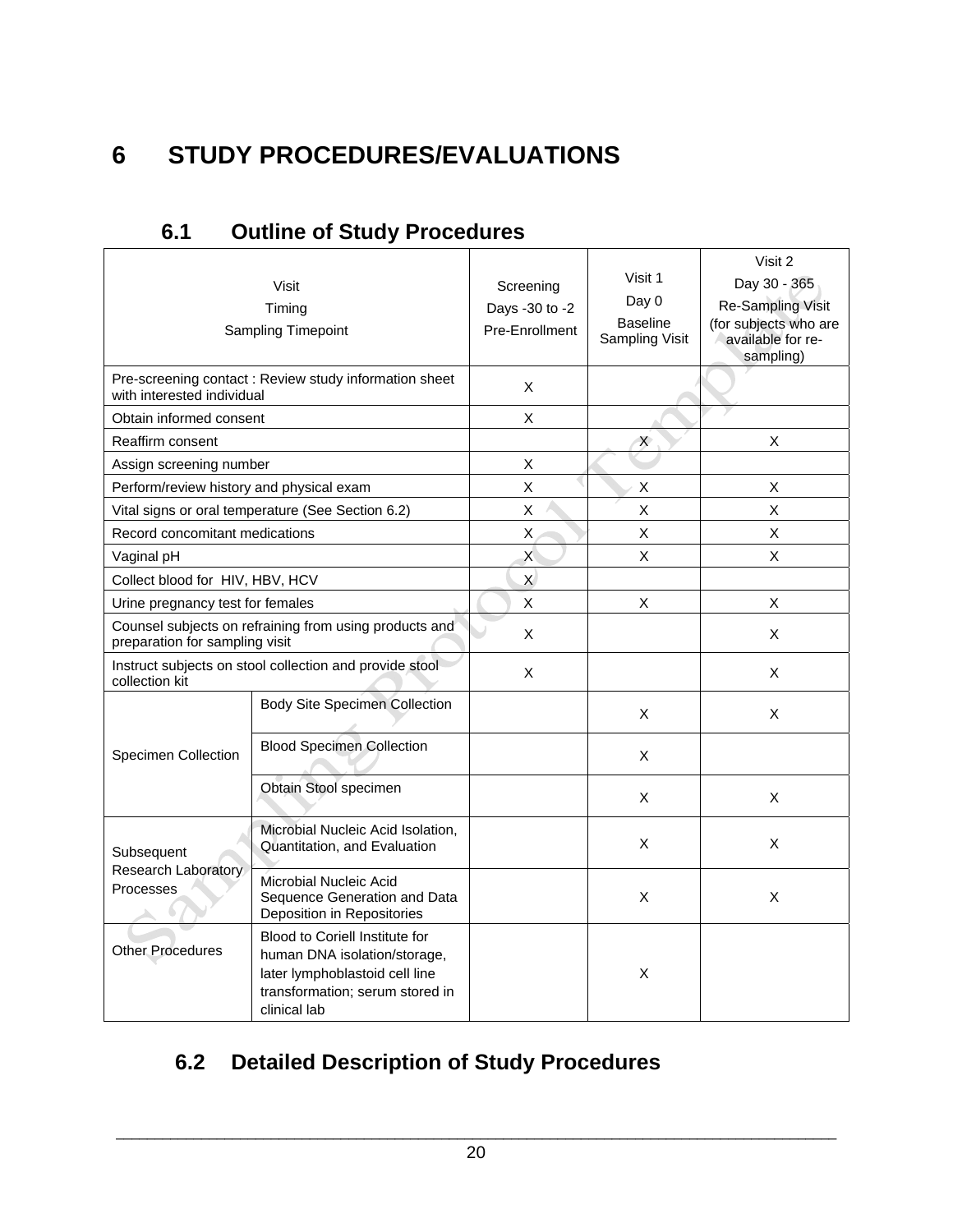- Obtain written informed consent for screening and sampling signed by the subject. The consent process must be documented in the source documentation.
- Assign screening identification number.
- Measure height and weight for determination of Body Mass Index.
- Obtain vital signs: oral temperature, pulse, blood pressure.
- Assess general medical history including demographics.
- Review oral, skin, respiratory tract, digestive tract, and in females, gynecological history.
- Complete history-directed physical examination and direct examination of the oral cavity, skin, and vagina to verify study eligibility. Obtain vaginal pH (subject must not be menstruating). See Manual of Procedures.
- Record any concomitant medications.
- For female subjects, record all contraceptives used within the preceding 12 months, as described in the Manual of Procedures.
- Collect blood for HIV, HBV and HCV testing.
- In female subjects, perform urine pregnancy test. The test must be negative for subject to be eligible for inclusion.
- Following verification of study eligibility, with the proviso that HIV, HBV and HCV results may alter that eligibility, schedule subjects to return to the clinic no sooner than 48 hours later for body site sampling. For females, the baseline visit should be scheduled for a time when the subject is not menstruating.
- Remind subjects that the following drugs listed in the exclusion criteria must not have been taken in the past six months, and may not be taken between the screening visit and the baseline visit:
	- o systemic antibiotics (intravenous, intramuscular, or oral);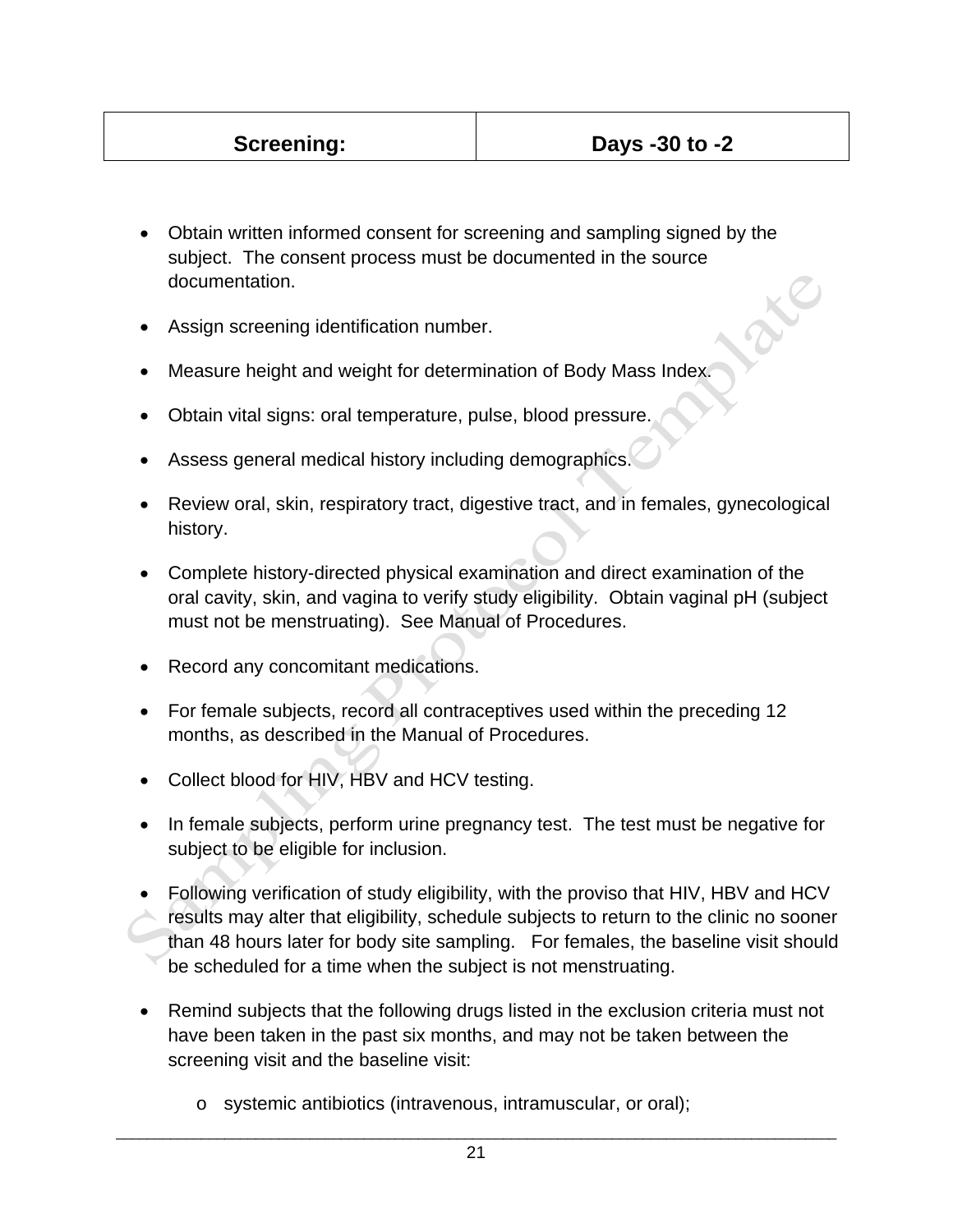- o oral, intravenous, intramuscular, nasal or inhaled corticosteroids;
- o cytokines;
- o methotrexate or immunosuppressive cytotoxic agents;
- o large doses of commercial probiotics consumed (greater than or equal to  $10<sup>8</sup>$  cfu or organisms per day) - includes tablets, capsules, lozenges, chewing gum or powders in which probiotic is a primary component. Ordinary dietary components such as fermented beverages/milks, yogurts, foods do not apply.
- o for female subjects, combination hormone vaginal ring for contraception (due to unknown duration of local hormone effects).
- Remind subjects that topical antibiotics or topical steroids must not be used on the skin of the face, scalp, neck, arms, forearms or hands during the 7 days prior to sampling.
- Remind female subjects that vaginal and vulvar medications, including antifungals, must not be used during the 7 days prior to sampling. Subjects may continue to use permitted vaginal contraceptives until 48 hours prior to sampling.
- Counsel subjects to refrain from using any antibacterial/antiseptic products (as listed in the Manual of Procedures) for 48 hours prior to the baseline visit.
- Counsel subjects to refrain from swimming in a chlorinated pool or using a hot tub for 48 hours prior to the baseline sampling visit. Counsel female subjects to refrain from douching, vaginal sexual activity, and use of contraceptive spermicides, diaphragms, cervical caps, contraceptive sponges, suppositories, feminine sprays and genital wipes for 48 hours prior to the baseline visit. Subjects may remain on other forms of contraception throughout study enrollment.
- Counsel subjects to not bathe or shower or brush their teeth or floss their teeth within 12 hours of the scheduled baseline appointment. Hand washing is permissible.
- Provide stool collection kit; instruct subject in the use of the kit and return of the specimen at baseline visit.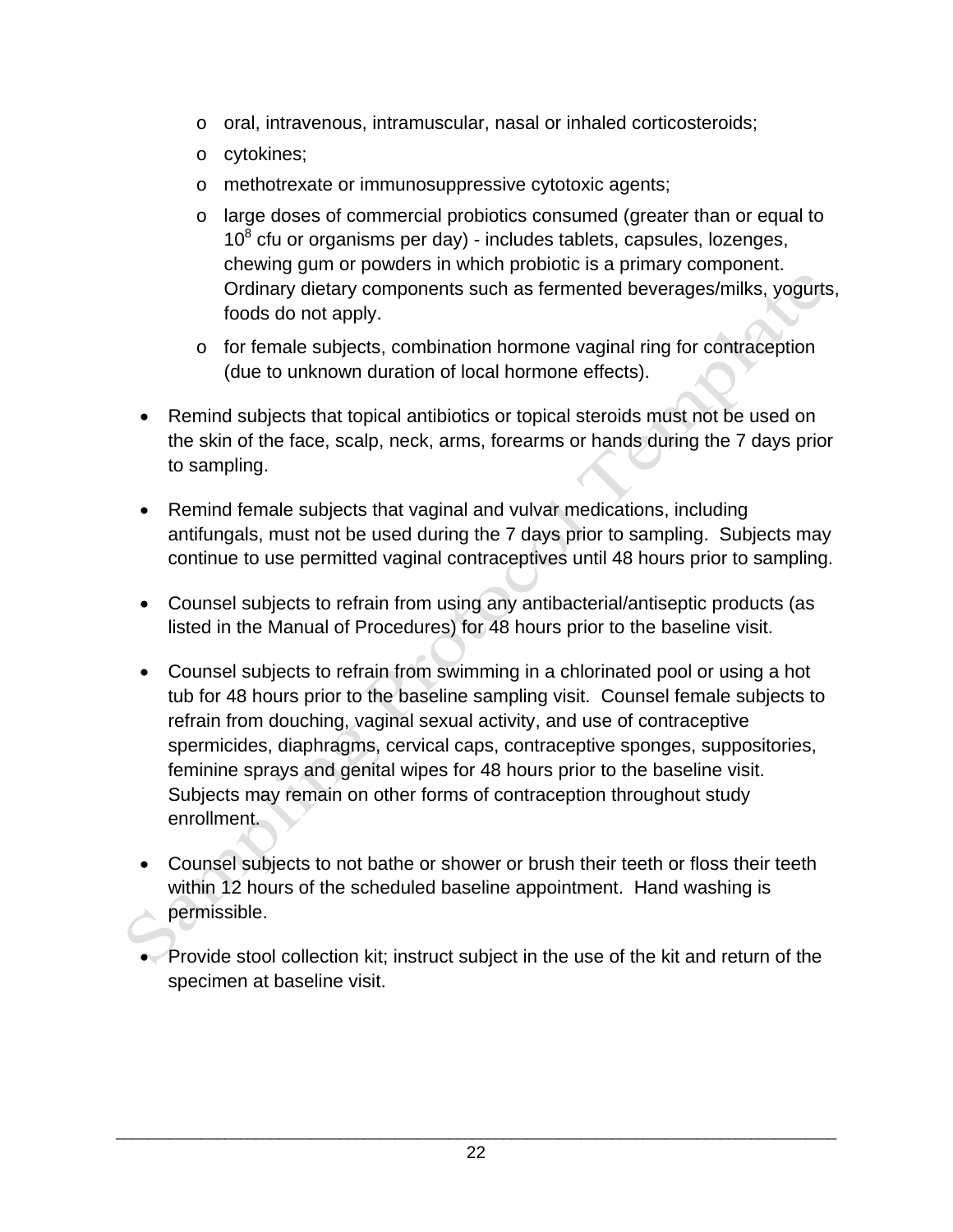#### Visit 1 - Baseline Sampling:  $\vert$  **Day 0**

- Reconfirm subject's willingness to participate in core microbiome specimen collection.
- Verify inclusion and exclusion criteria.
- Collect medical history data.
- Record concomitant medications that have changed since the screening visit. Confirm that subject has not taken drugs listed in exclusion criteria during the last six months.
- Confirm that subject has not used topical antibiotics or topical steroids on the skin of the face, scalp, neck, arms, forearms or hands during the previous 7 days.
- Confirm that female subject has not used vaginal and/or vulvar medications, including antifungals, during the previous 7 days. Subjects may have used permitted vaginal contraceptives until 48 hours prior to sampling.
- Confirm that female subject is not menstruating.
- Measure oral temperature to screen out subjects with febrile infectious disease.
- In females, perform urine pregnancy test. The test must be negative before the specimens are collected.
- Confirm that subject has abstained for 48 hours from use of antibacterial/antiseptic products as listed in the Manual of Procedures.
- Confirm that subject has abstained for 48 hours from swimming in a chlorinated pool or use of a hot tub; for female subjects, confirm that subject has abstained from douching, vaginal sexual activity, and use of contraceptive spermicides, diaphragms, cervical caps, contraceptive sponges, suppositories, feminine sprays and genital wipes in previous 48 hours. Subjects may remain on other forms of contraception throughout study enrollment.
- Confirm that subject has abstained for 12 hours from bathing or showering or brushing teeth or flossing teeth.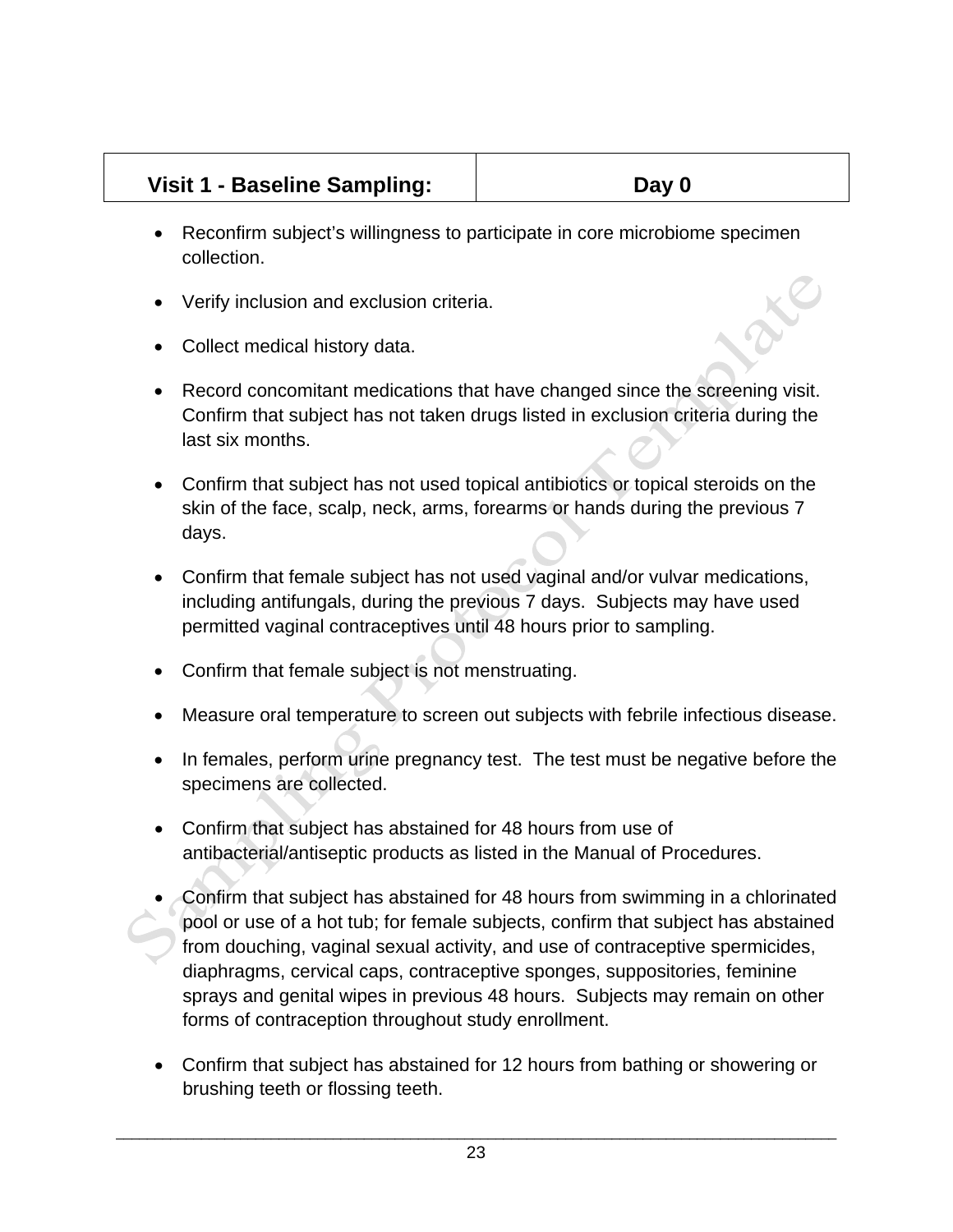- In females, measure the vaginal pH.
- Collect blood and body site specimens (oral cavity, skin, nasal cavity, vagina) according to instructions in Manual of Procedures.
- Retrieve stool specimen brought in by the subject.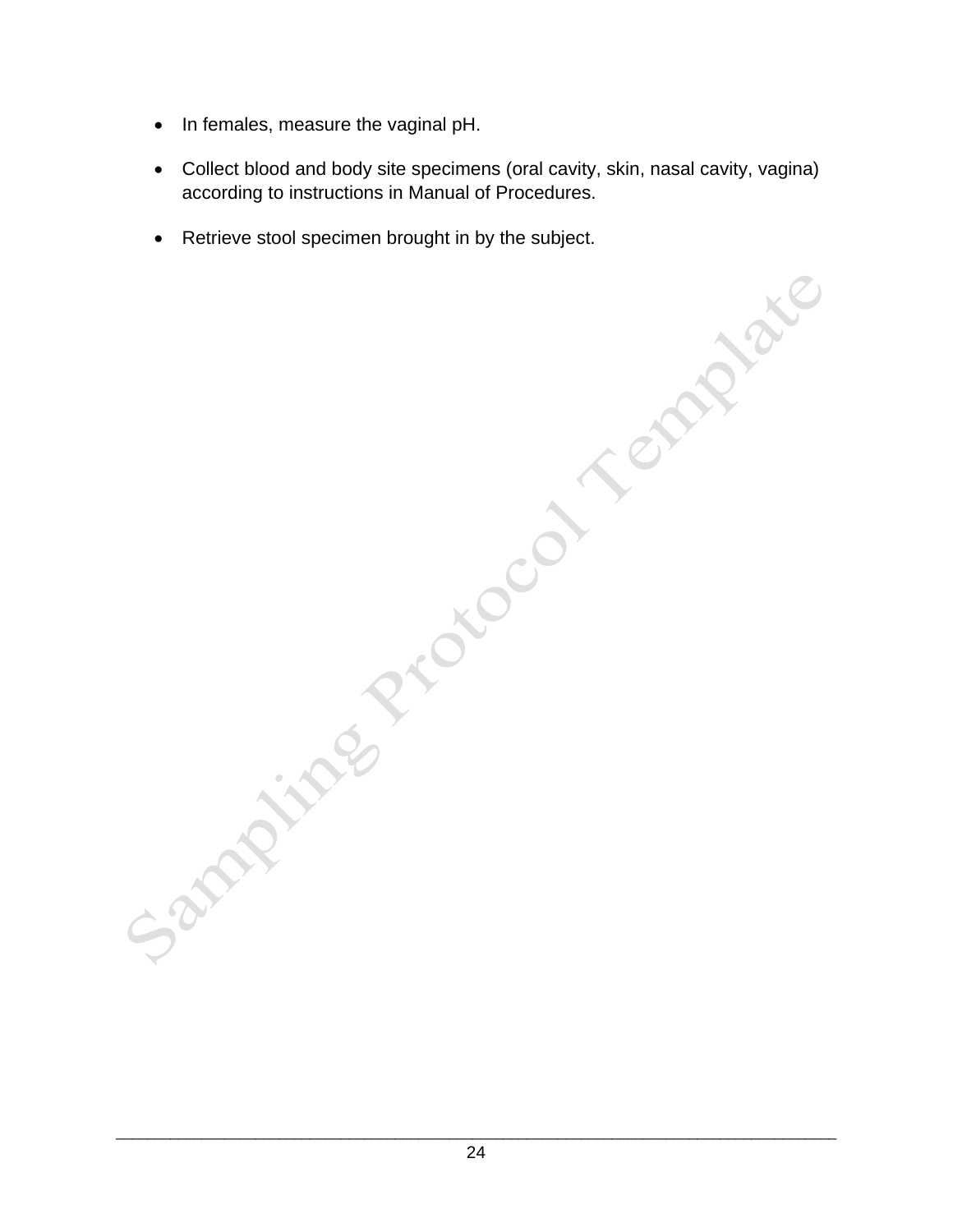| Visit 2 - Re-sampling: | Day $30 - 365$ |
|------------------------|----------------|
|                        |                |

This visit will occur for subjects who are re-contacted and agree to be sampled again.

- Following the re-contact, schedule an appointment for re-sampling and provide a stool specimen collection kit in advance to the subject. Remind subject of products and activities to be avoided for 48 hours prior to sampling. For females, the re-sampling visit should be scheduled for a time when the subject is not menstruating.
- Reconfirm subject's willingness to participate in core microbiome specimen collection.
- Collect current medical history data with particular attention to any changes since the screening medical history.
- Record any concomitant medications. Confirm that subject has not taken drugs listed in exclusion criteria during the last six months. The re-sampling may be delayed until six months after the last use of these medications, provided that the second sampling occurs within one year of the first sampling.
- Record intercurrent antibiotic use (for time period between baseline sampling visit and resampling visit).
- Confirm that subject has not used topical antibiotics or topical steroids on the skin of the face, scalp, neck, arms, forearms or hands during the previous 7 days.
- Confirm that female subject has not used vaginal and/or vulvar medications, including antifungals, during the previous 7 days. Subjects may have used permitted vaginal contraceptives until 48 hours prior to sampling.

• Confirm that female subject is not menstruating.

- Measure oral temperature to screen out subjects with febrile infectious disease.
- Complete a history-directed physical examination.
- In females, perform urine pregnancy test. The test must be negative before the specimens are collected.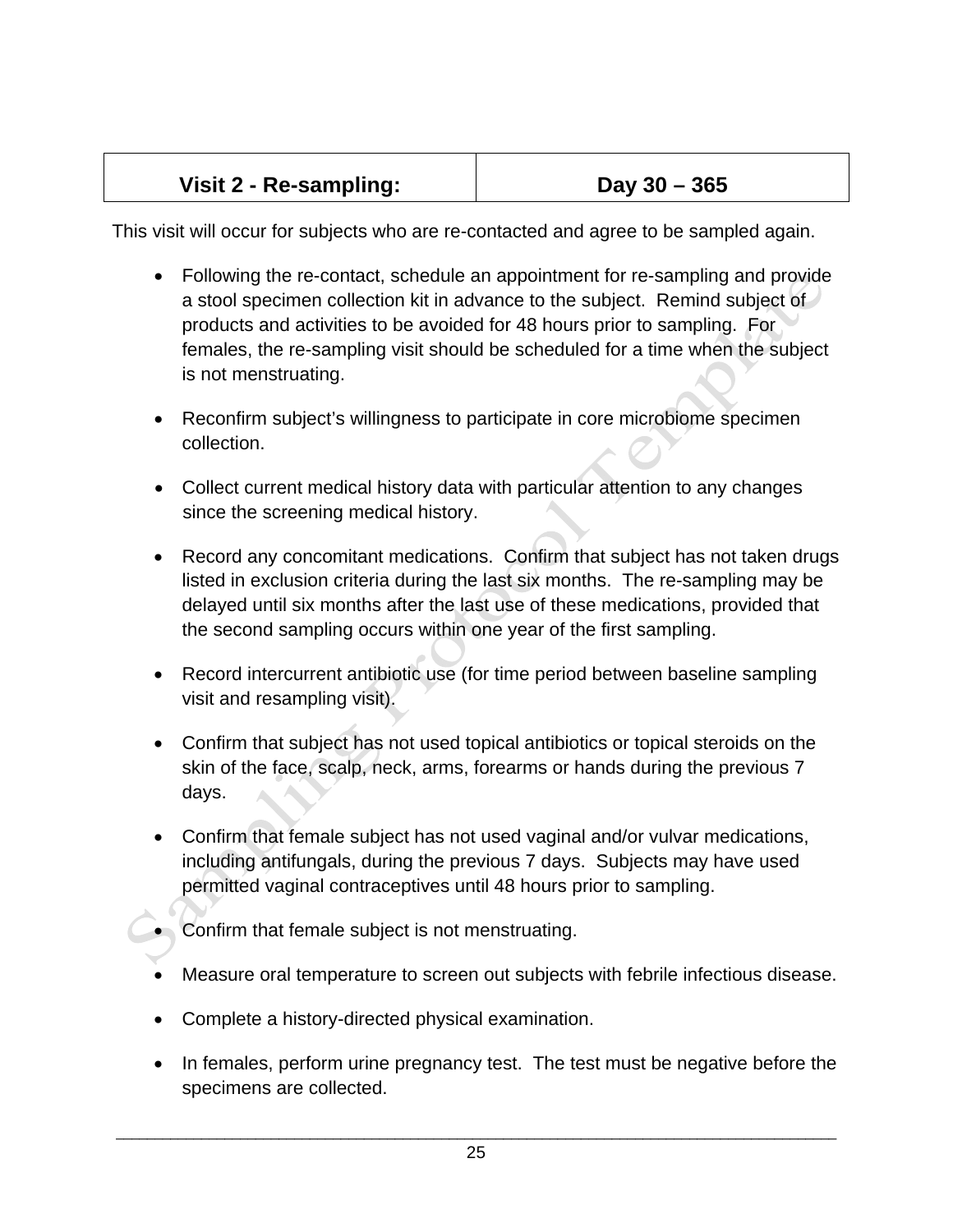- Confirm that subject has abstained for 48 hours from use of antibacterial/antiseptic products as listed in the Manual of Procedures.
- Confirm that subject has abstained for 48 hours from swimming in a chlorinated pool or use of a hot tub; for female subjects, confirm that subject has abstained from douching, vaginal sexual activity, and use of contraceptive spermicides, diaphragms, cervical caps, contraceptive sponges, suppositories, feminine sprays and genital wipes in previous 48 hours. Subjects may remain on other forms of contraception throughout study enrollment.
- Confirm that subject has abstained for 12 hours from bathing or showering or brushing teeth or flossing teeth.
- In females, measure the vaginal pH.

and in

- Collect body site specimens (oral cavity, skin, nasal cavity, vagina) according to instructions in Manual of Procedures.
- Retrieve stool specimen brought in by the subject.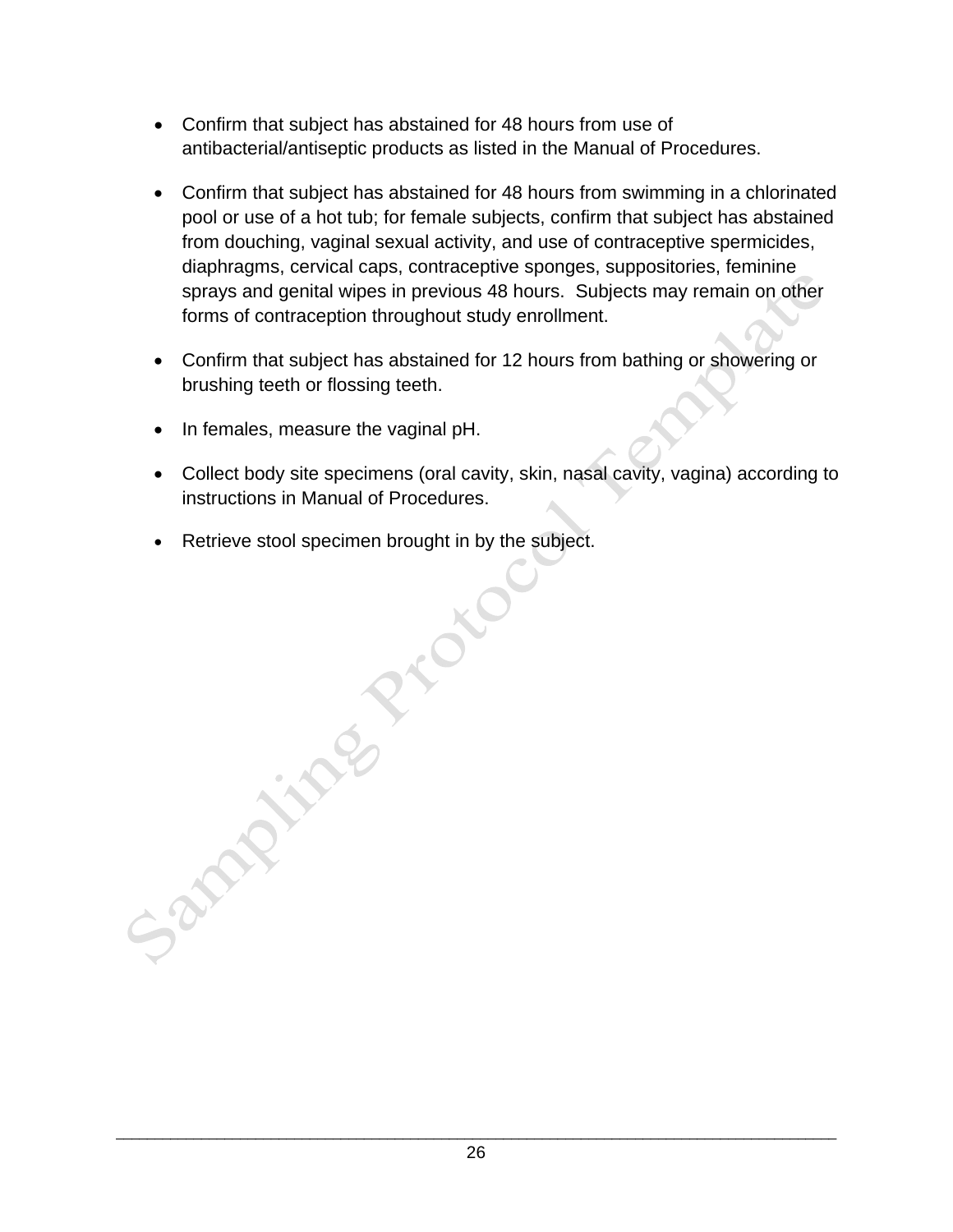## **6.3 Specimen Collection, Preparation, Handling and Shipping**

#### **6.3.1 Specimen collection**

**Oral Cavity**: Specimens will be collected from multiple locations within the mouth, saliva, soft tissue and hard tissue sites. Saliva will be collected from the floor of the mouth with a calibrated pipette. Soft tissue specimens will be collected from the tongue dorsum, hard palate, buccal mucosa, keratinized (attached) gingiva, palatine tonsils and throat using sterile Catch-All™ Sample Collection Swabs. Supragingival plaque and subgingival plaque will be collected from a minimum of four molar teeth using a Gracey curette. See the Manual of Procedures for details of specimen collection.

**Skin and Nasal Cavity:** Specimens will be collected from the retroauricular crease of both ears and from the antecubital fossa (inner elbow) of both arms, by rubbing with sterile Catch-All™ Sample Collection Swabs. Specimens will be collected from the anterior right and left nares, using a sterile applicator. See the Manual of Procedures for details of specimen collection.

**Gastrointestinal tract**: Stool from a single bowel movement will be collected by the subject. Subjects will be provided with a materials kit for collecting stool prior to the baseline visit. Subjects will bring collected stool to the baseline visit. Stool will be collected within 24 hours before the baseline visit and kept cool using the provided frozen gel packs and Styrofoam box. See the Manual of Procedures for details of specimen collection.

**Vagina**: Specimens will be collected from the posterior fornix of the vagina, the midpoint of the vagina, and the vaginal introitus using sterile Catch-All™ Sample Collection Swabs. See the Manual of Procedures for details of specimen collection.

**Blood**: Whole venous blood specimens will be collected using appropriate aseptic technique. At the baseline sampling visit, 30 mL of blood will be collected in three 10 mL tubes. Two tubes will be used to collect and store whole blood for human DNA isolation and possible later creation of cell lines. These specimens will be sent to Coriell Institute for Medical Research. One tube will be used to collect blood from which serum will be separated and stored at the clinical site. The serum may be used for future research studies related to the human microbiome (such as measurements of immune responses to organisms identified in the microbiome), and, with the subject's permission, for studies not necessarily related to the human microbiome. See the Manual of Procedures for details of specimen collection.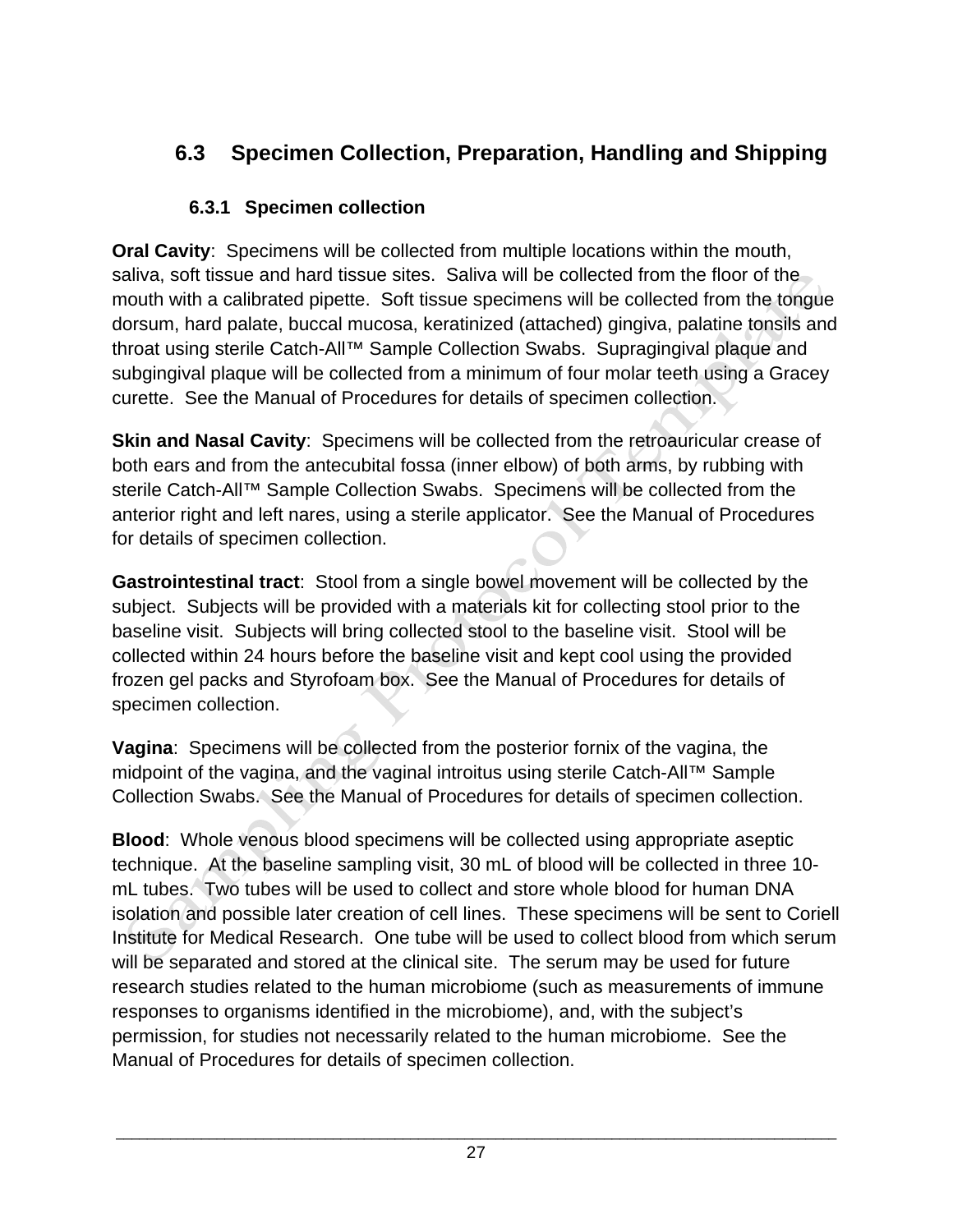#### **6.3.2 Specimen handling, preparation and nucleic acid extraction**

See the Manual of Procedures for protocols for handling the clinical specimens and extracting microbial nucleic acids.

#### **6.3.3 Specimen shipment**

specimens to the genome sequencing centers and to the blood specimen repository.

See the Manual of Procedures for instructions regarding transport or shipment of<br>specimens to the genome sequencing centers and to the blood specimen repositor<br>procedures for instructions regarding transport or shipment of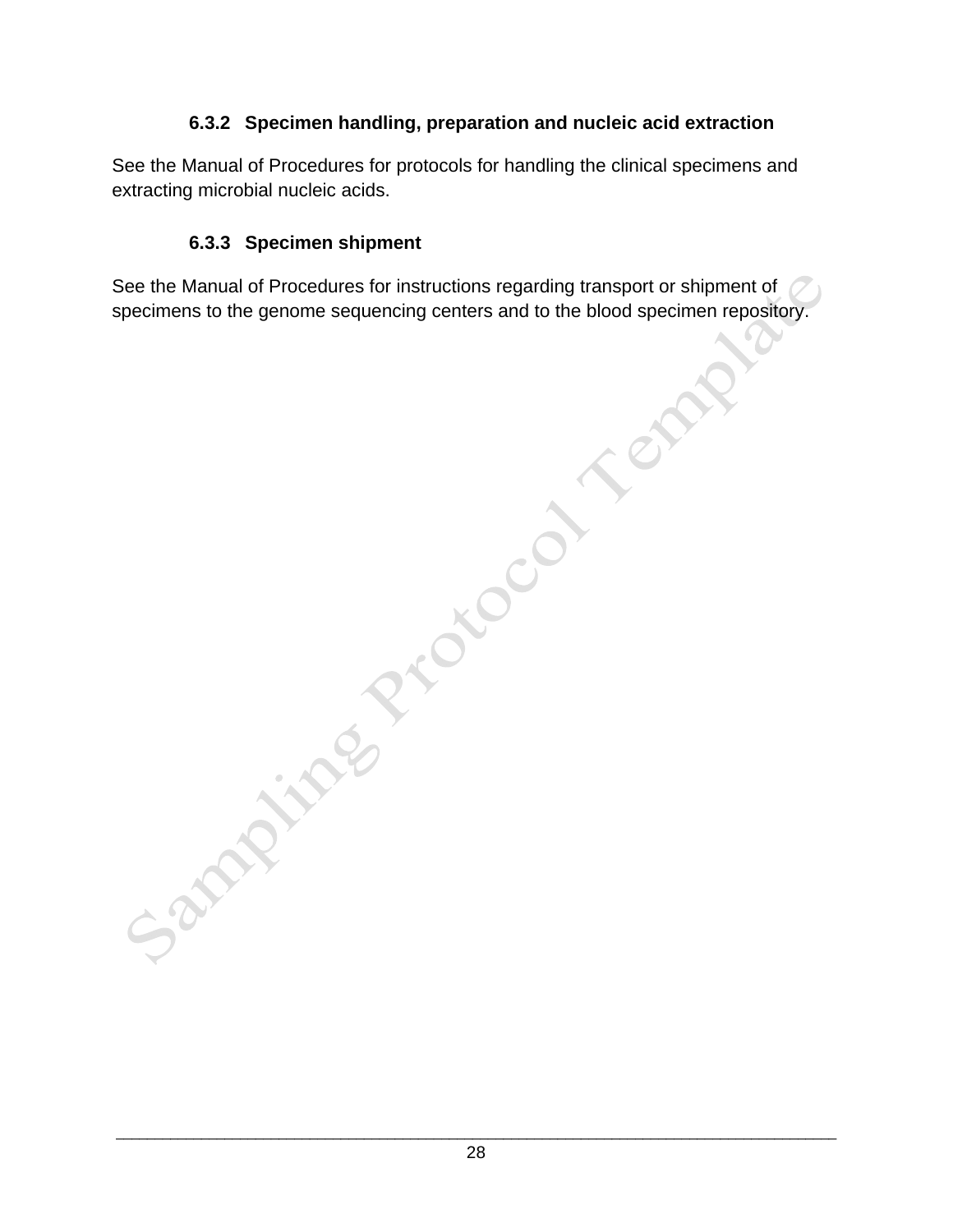# **7 UNANTICIPATED PROBLEMS AND SERIOUS ADVERSE EVENTS**

The methods of specimen collection in this microbiome sampling study pose only minimal risk to the study subjects. As defined in 45 US Code of Federal Regulations (CFR) 46.102 (i), "Minimal risk means that the probability and magnitude of harm or discomfort anticipated in the research are not greater in and of themselves than those ordinarily encountered in daily life or during the performance of routine physical or psychological examinations or tests." The minimal physical risks associated with the sampling procedures are described in Section 2.3.1 and in the informed consent document.

The nature of the information collected from subjects may involve risk to their privacy. These risks are described in Section 2.3.1 and in the informed consent document. Appendices A and B contain tables and a flowchart that address the disposition and access issues for original specimens as well as the isolated DNA, possible cell lines, and sequence data that may be derived from the original specimens.

The results of research cannot be foreseen, so it is possible that unanticipated problems may arise in the study. In addition to unexpected adverse events, there are other types of incidents, experiences, and outcomes that occur during the conduct of human subjects research that represent unanticipated problems but are not considered adverse events. For example, some unanticipated problems involve social or economic harm instead of the physical or psychological harm associated with adverse events. The investigator or designee is responsible for the detection and documentation of unanticipated problems and Serious Adverse Events (SAE) in subjects participating in the study. Unanticipated problems and SAEs should be reported to the Clinical Data Coordinating Center (CDCC) and to the IRB as outlined in the following sections and in the Manual of Procedures.

## **7.1 Definition of an Unanticipated Problem**

The Office for Human Research Protections (OHRP), Department of Health and Human Services (DHHS) considers unanticipated problems, in general, to include any incident, experience, or outcome that meets **all** of the following criteria:

• unexpected (in terms of nature, severity, or frequency) given (a) the research procedures that are described in the protocol-related documents, such as the IRB-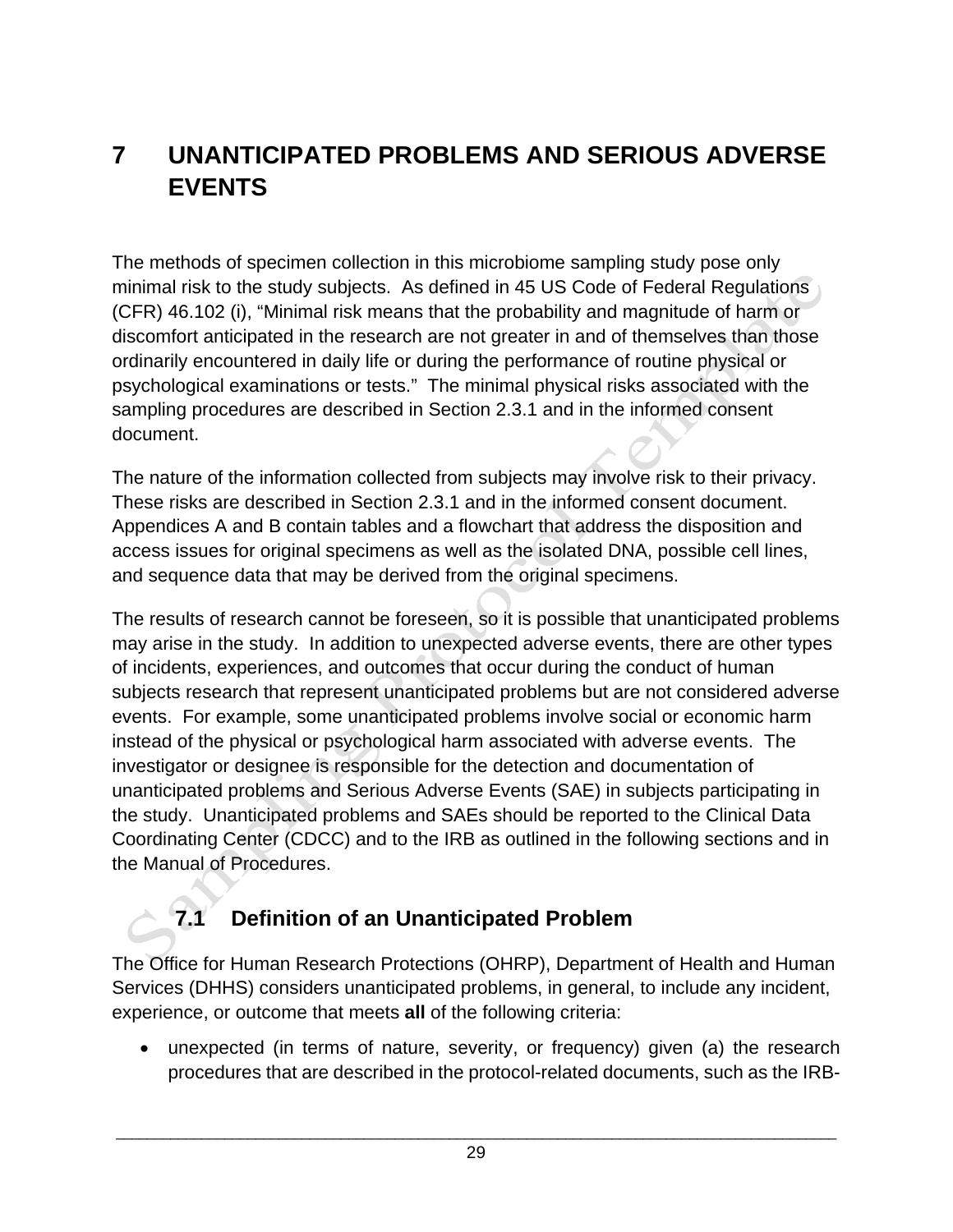approved research protocol and informed consent document; and (b) the characteristics of the subject population being studied;

- related or possibly related to participation in the research (*possibly related* means there is a reasonable possibility that the incident, experience, or outcome may have been caused by the procedures involved in the research); and
- suggests that the research places subjects or others at a greater risk of harm (including physical, psychological, economic, or social harm) than was previously known or recognized.

An incident, experience, or outcome that meets the three criteria above generally will warrant consideration of substantive changes in the research protocol or informed consent process/document or other corrective actions in order to protect the safety, welfare, or rights of subjects or others. Examples of corrective actions or substantive changes that might need to be considered in response to an unanticipated problem include:

- changes to the research protocol initiated by the investigator prior to obtaining IRB approval to eliminate apparent immediate hazards to subjects;
- modification of inclusion or exclusion criteria to mitigate the newly identified risks;
- implementation of additional procedures for monitoring subjects;
- suspension of enrollment of new subjects;
- suspension of research procedures in currently enrolled subjects;
- modification of informed consent documents to include a description of newly recognized risks; and
- provision of additional information about newly recognized risks to previously enrolled subjects.

# **7.2 Reporting of Unanticipated Problems**

Institutions engaged in human subjects research conducted or supported by DHHS must have written procedures for ensuring prompt reporting to the IRB, appropriate institutional officials, and any supporting department or agency head of any unanticipated problem involving risks to subjects or others (45 CFR 46.103(b)(5)). Furthermore, for research covered by an assurance approved for federalwide use by OHRP, DHHS regulations at 45 CFR 46.103(a) require that institutions promptly report any unanticipated problems to OHRP.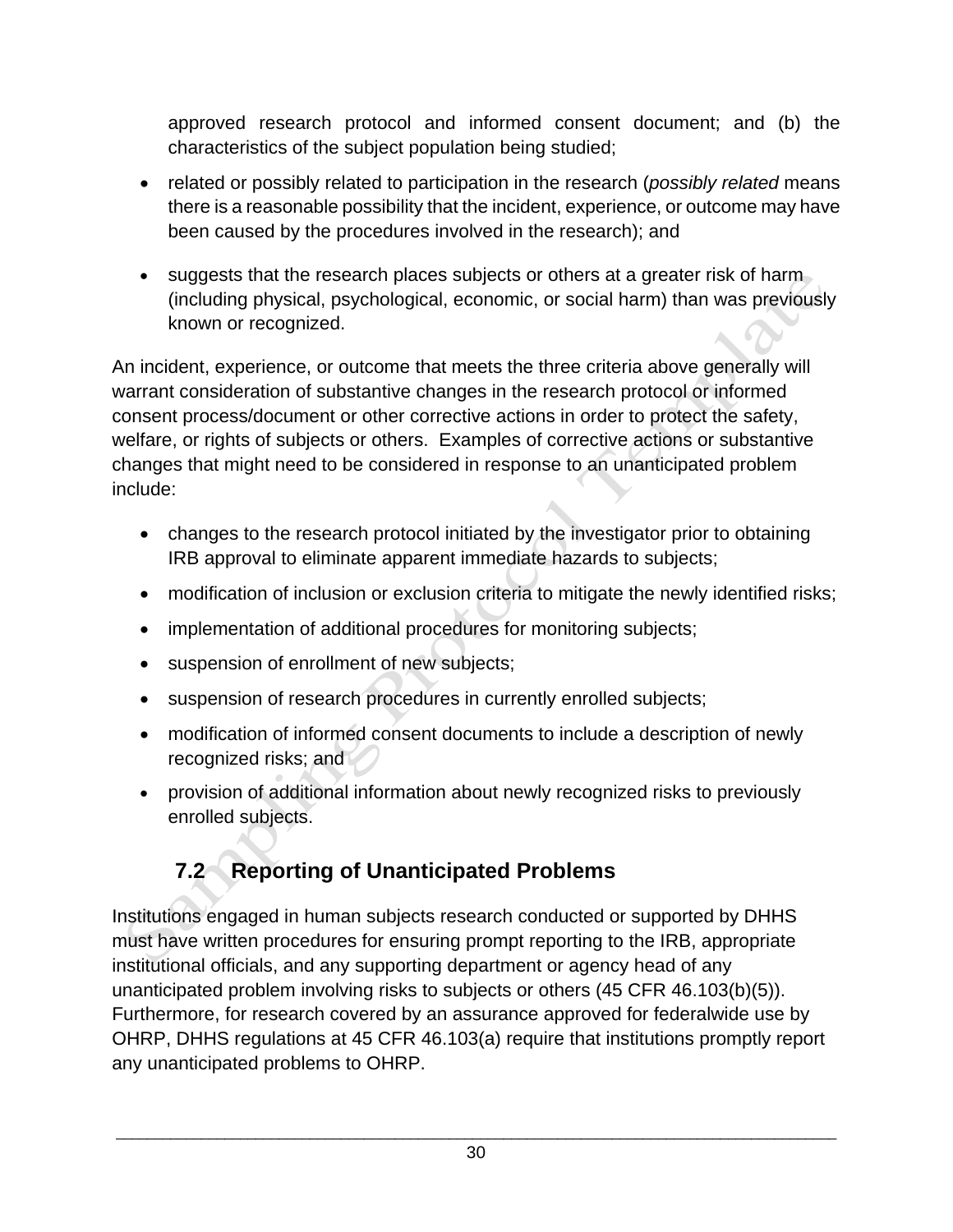Incidents or events that meet the OHRP criteria for unanticipated problems require the completion of an unanticipated problem report form. OHRP recommends that investigators include the following information when reporting an adverse event, or any other incident, experience, or outcome as an unanticipated problem to the IRB:

- appropriate identifying information for the research protocol, such as the title, investigator's name, and the IRB project number;
- a detailed description of the adverse event, incident, experience, or outcome;
- an explanation of the basis for determining that the adverse event, incident, experience, or outcome represents an unanticipated problem;
- a description of any changes to the protocol or other corrective actions that have been taken or are proposed in response to the unanticipated problem.

For multicenter research protocols, if a local investigator at one institution engaged in the research independently proposes changes to the protocol or informed consent document in response to an unanticipated problem, the investigator should consult with the study sponsor or coordinating center regarding the proposed changes because changes at one site could have significant implications for the entire research study.

Forms describing unanticipated problems will be submitted to the CDCC and the IRB. The CDCC will notify the NIH study representative of the unanticipated problem. Unanticipated problems will be reported immediately to the NIH Clinical Studies Oversight Committee (CSOC). The CSOC may convene an *ad hoc* meeting for review of the unanticipated problem and consideration of corrective actions. Other supporting documentation of the problem may be requested by the CSOC and should be provided as soon as possible. A summary of the CSOC meeting and proposed actions will be provided to the study Steering Committee. The study PIs will then submit the CSOC review and any protocol changes to the IRBs.

Investigators will be responsible for reporting unanticipated problems from the time that the first subject is enrolled until one year after the final subject is enrolled.

# **7.3 Definition of a Serious Adverse Event**

The OHRP, DHHS defines an Adverse Event (AE) as any untoward or unfavorable medical occurrence in a human subject, including any abnormal sign (for example, abnormal physical exam or laboratory finding), symptom, or disease, temporally associated with the subject's participation in the research, whether or not considered related to the subject's participation in the research (modified from the definition of adverse events in the 1996 International Conference on Harmonisation E6 Guidelines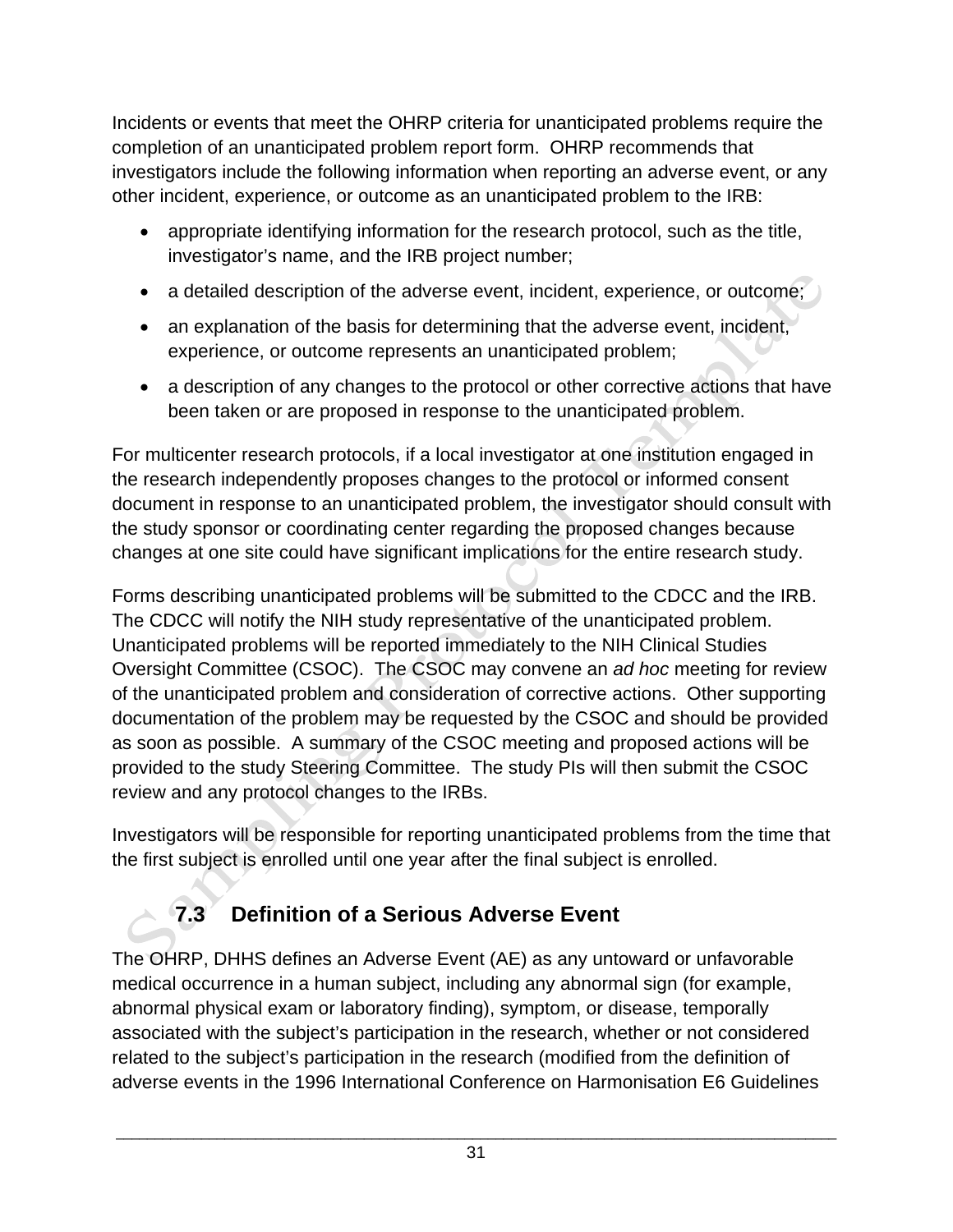for Good Clinical Practice). A Serious Adverse Event/Experience (SAE) is any adverse event/experience that meets any of the following criteria:

- Results in death
- Is life-threatening (places the subject at immediate risk of death from the event as it occurred)
- Requires inpatient hospitalization or prolongation of existing hospitalization
- Results in a persistent or significant disability or incapacity
- Results in congenital anomaly/birth defect
- Any other adverse event that, based upon appropriate medical judgment, may jeopardize the subject and may require medical or surgical intervention to prevent one of the other outcomes listed in this definition.

For those events meeting the definition of Serious Adverse Events, the completion of an SAE form is required.

# **7.4 Reporting of Serious Adverse Events**

OHRP considers adverse events that are unexpected, related or possibly related to participation in research, and *serious* to be the most important subset of adverse events representing unanticipated problems, because such events always suggest that the research places subjects or others at a greater risk of physical or psychological harm than was previously known or recognized, and routinely warrant consideration of substantive changes in the research protocol or informed consent process/document or other corrective actions in order to protect the safety, welfare, or rights of subjects. Furthermore, OHRP notes that IRBs have authority to suspend or terminate approval of research that, among other things, has been associated with unexpected serious harm to subjects (45 CFR 46.113). In order for IRBs to exercise this important authority in a timely manner, they must be informed promptly of those adverse events that are unexpected, related or possibly related to participation in the research, and serious (45 CFR 46.103(b)(5)).

All serious adverse events will be:

- recorded on the appropriate serious adverse event case report form;
- followed until satisfactory resolution or until the Principal Investigator or Subinvestigator deems the event to be chronic or the patient to be stable;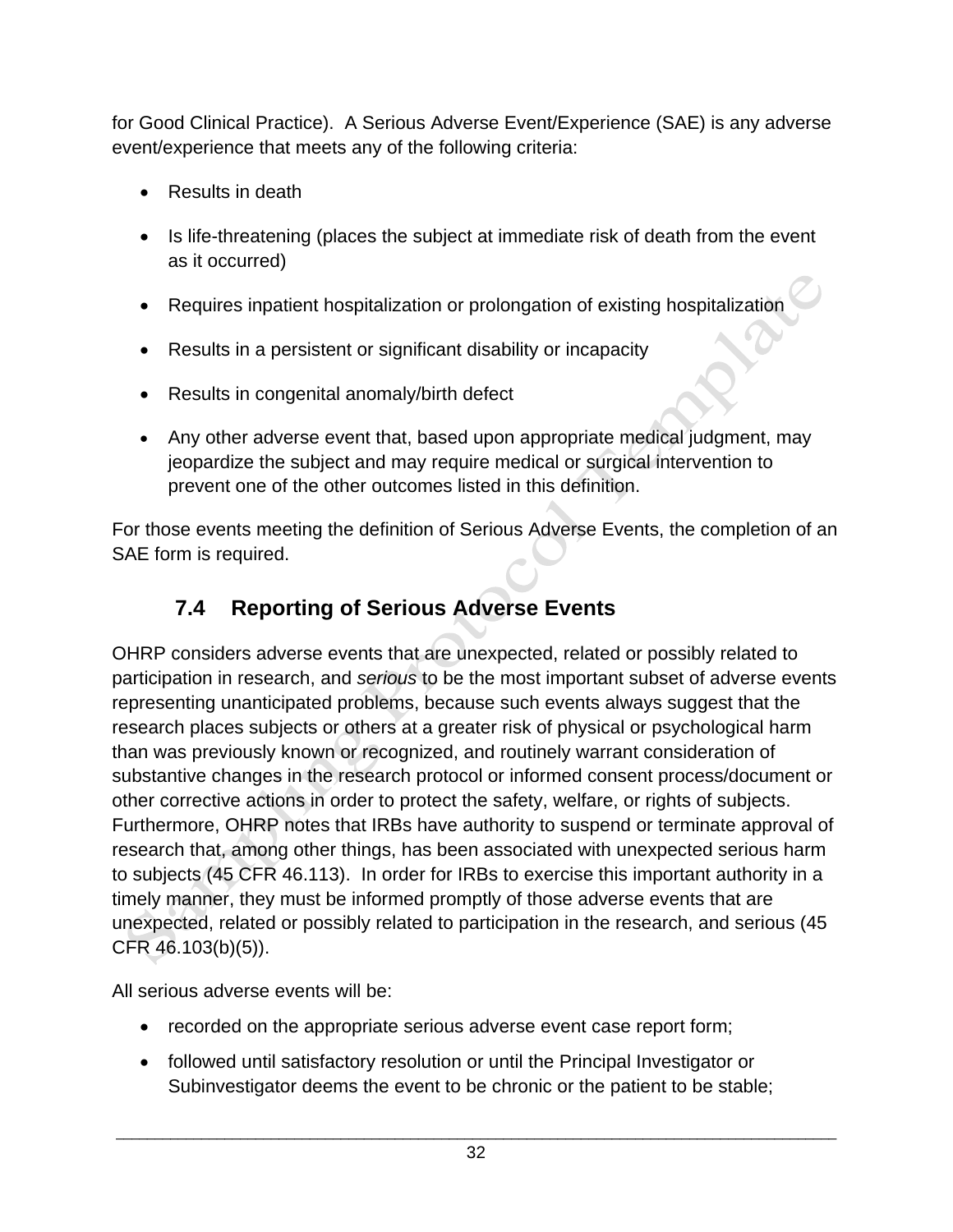• reported to the IRB and to the CDCC;

200

• entered in the CDCC data management system.

Any adverse event considered serious by the Principal Investigator or Sub-investigator or which meets the aforementioned criteria must be submitted on an SAE form to the CDCC. Investigators will be responsible for reporting SAEs that occur during sampling or within 48 hours of a study visit.

The study clinician will complete a Serious Adverse Event Form within the following timelines:

- All deaths and immediately life-threatening events, whether related or unrelated, will be recorded on the Serious Adverse Event Form and sent by fax within 24 hours of site awareness.
- Serious adverse events other than death and immediately life-threatening events, regardless of relationship, will be reported via fax within 72 hours of site awareness.

The CDCC will notify the NIH study representative of the serious adverse event within one business day. SAEs that are related to study participation will be reported immediately to the NIH CSOC. The CSOC may convene an *ad hoc* meeting for review of the SAE and consideration of corrective actions. Other supporting documentation of the event may be requested by the CSOC and should be provided as soon as possible. A summary of the CSOC meeting and proposed actions will be provided to the study Steering Committee. The study PIs will then submit the CSOC review and any protocol changes to the IRBs.

Serious adverse events that are considered unrelated to study participation will be provided to the CSOC in a line listing to be reviewed at regularly scheduled meetings.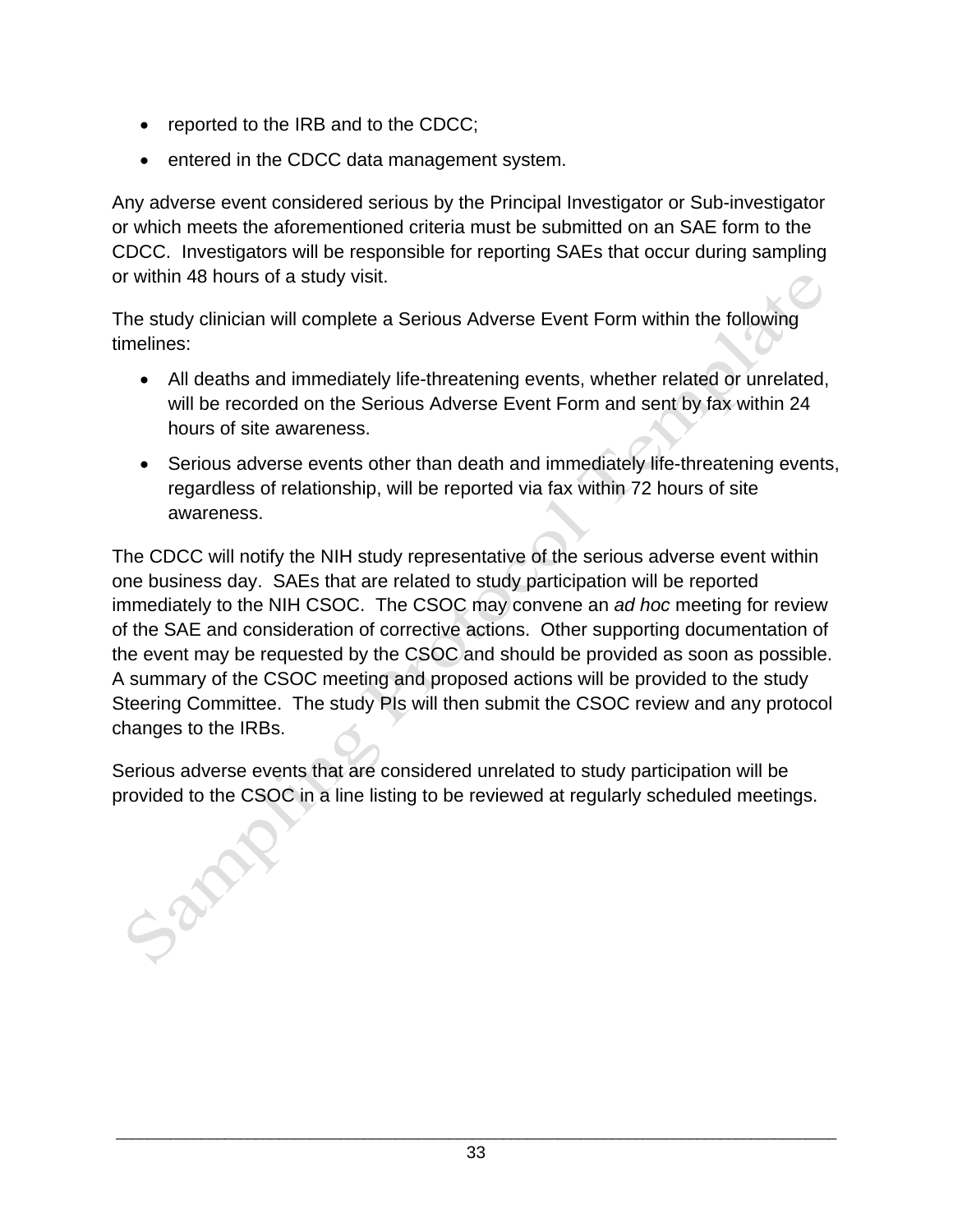# **8 STATISTICAL CONSIDERATIONS**

#### **8.1 Study Outcome Measures**

This study aims to discover the microbial diversity found within specimens collected from different individuals, but from the same regions of the body. It will also contribute to knowledge about microbial diversity within individuals over time. The amount of microbial diversity will be measured by the identification of said microbes found in the nucleic acids isolated from the body site specimens. It should be noted, however, that it may not be possible in all cases to identify all microbes contributing to the diversity of the subject.

#### **8.2 Sample Size Considerations**

The study is exploratory in nature and the number of samples planned for it is pragmatically derived. The study aims to enroll approximately 250 subjects. Preliminary database searches at the collection sites found a significant number of candidate subjects available for this study.

# **8.3 Subject Enrollment and Follow-Up**

This study will consent and enroll approximately 250 subjects. Subjects who are resampled after the baseline visit could be enrolled in the study for up to 1 year. It is anticipated that subject retention will rely on the interest of the subjects in the study as well as on reimbursement for their time and effort.

## **8.4 Analysis Plan**

Analysis of microbial sequence data will be conducted by the study chair and others as needed. These efforts will include analysis of 16S rRNA sampling data used to define the microbial "species" isolated in each specimen. Once identified, these sequences can be used to assess the diversity found both within specimens isolated from the same individual and across specimens isolated from the same body regions from multiple individuals. All sequence data collected will be made available for analysis. Spurious data will be isolated and removed as DNA sequence assessment tools allow for identification of said sequences. Missing data are not significant because the sample size was pragmatic. As such, any sequence information gained from any of the specimens will be found to contribute to the overall understanding of the microbial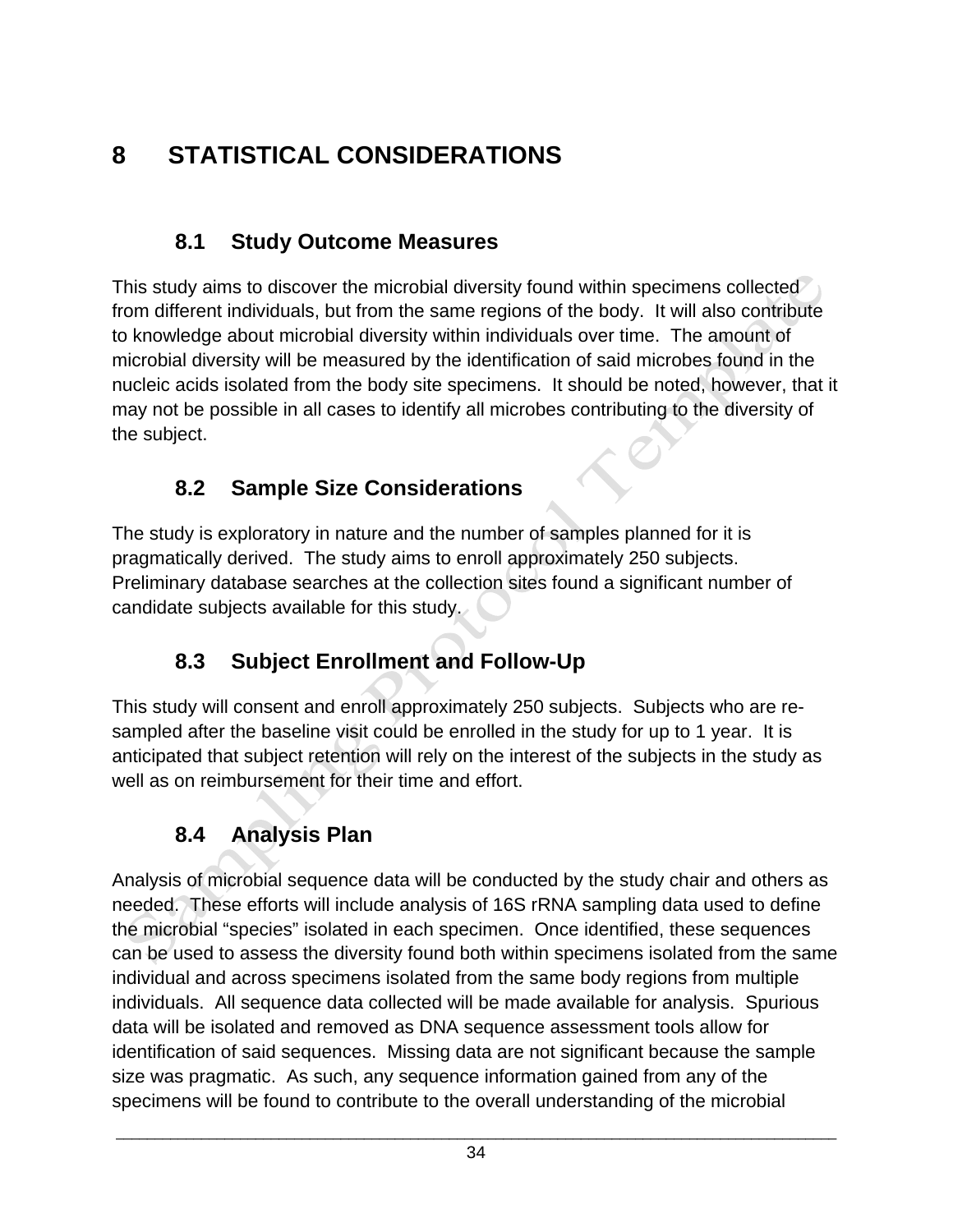diversity found in the human population. Genotyping or sequencing of human DNA isolated from the blood of subjects who provide clinical specimens may be used to examine the relationship of host genotype to the microbiota present on/in an individual.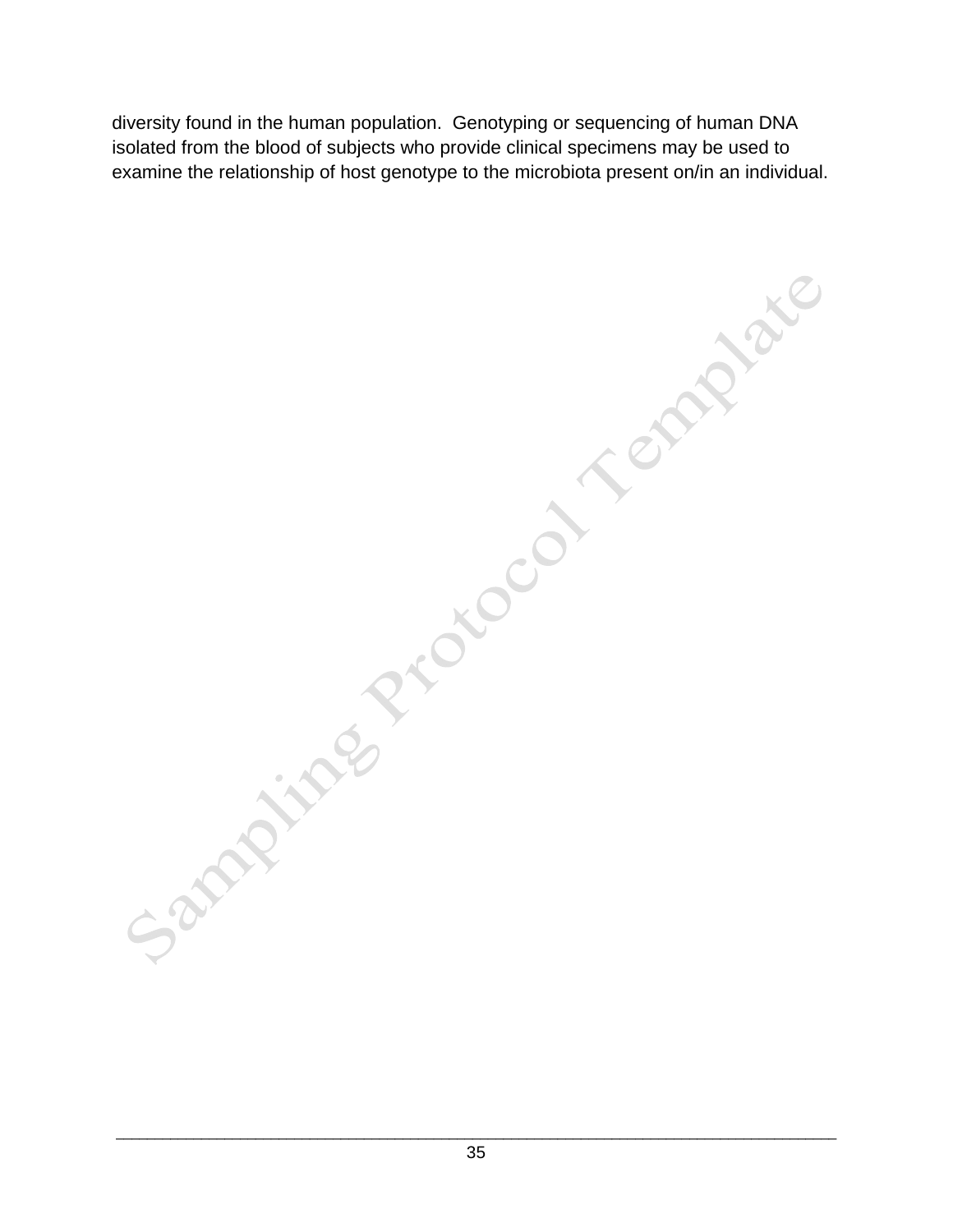# **9 ACCESS TO SOURCE DATA/DOCUMENTS**

Each participating site will maintain appropriate research records for this trial, in compliance with Section 4.9 of ICH E6 GCP, and regulatory and institutional requirements for the protection of confidentiality of subjects. As part of participating in a NIH-sponsored study, each site will permit authorized representatives of the sponsor and regulatory agencies to examine (and when required by applicable law, to copy) clinical records for the purposes of quality assurance reviews, audits and evaluation of the study safety and progress.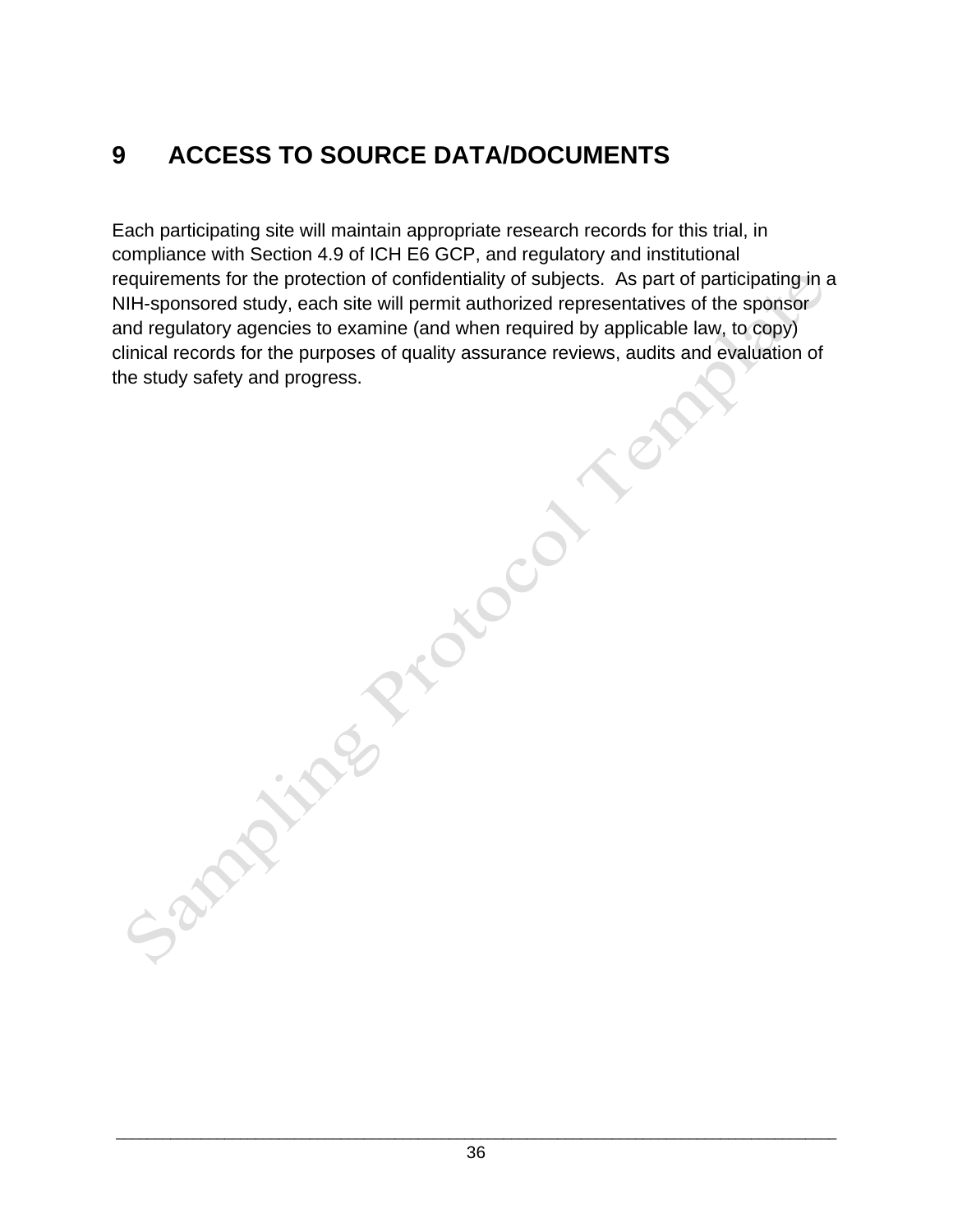# **10 ETHICS AND REGULATORY CONSIDERATIONS**

#### **10.1 Principles Governing Study Conduct**

This study will be conducted according to the principles of respect for persons, beneficence, and justice as stated in the Belmont Report. This study will also embrace the principles set forth in the Declaration of Helsinki. Investigators will comply with the provisions for the protection of the rights and welfare of human research subjects set forth in the U.S. Code of Federal Regulations, Title 45 Part 46, and in compliance with determinations of all Institutional Review Boards (IRBs) overseeing the research. All institutions participating in the protocol will have in place a Federal Wide Assurance (FWA) with the DHHS Office of Human Subjects Research Protections. The assurance documents the institution's commitment to the human subjects regulations.

The study will also be conducted under Good Clinical Practice (GCP) as laid out in the International Conference on Harmonisation (ICH) E6 GCP Consolidated Guidance (ICH 1996). Investigator responsibilities are set out in Section 4 of the E6 Guideline (as published in the Federal Register May 1997). Sponsor responsibilities are set out in Section 5 of the E6 ICH Guideline (as published in the Federal Register May 1997).

# **10.2 Institutional Review Board (IRB)**

Only those IRB members who are independent of the investigator should provide opinion on a study-related matter.

This protocol (unaltered and in its entirety) and any other documents that the IRB may need to fulfill its responsibility, including subject-recruitment procedures, and information about payment and compensation available to subjects, will be submitted to an appropriate IRB by the investigator or designate, and their written unconditional approval should be in the possession of the investigator and the sponsor before commencement of the study.

No deviations from, or changes to, the protocol should be initiated without prior written IRB approval/favorable opinion of an appropriate amendment, except when necessary to eliminate immediate hazards to the subjects or when the change(s) involves only logistical or administrative aspects of the study. Protocol administrative changes are submitted to the IRB for information only. However, written verification that a memo describing the protocol administrative change was submitted should be obtained.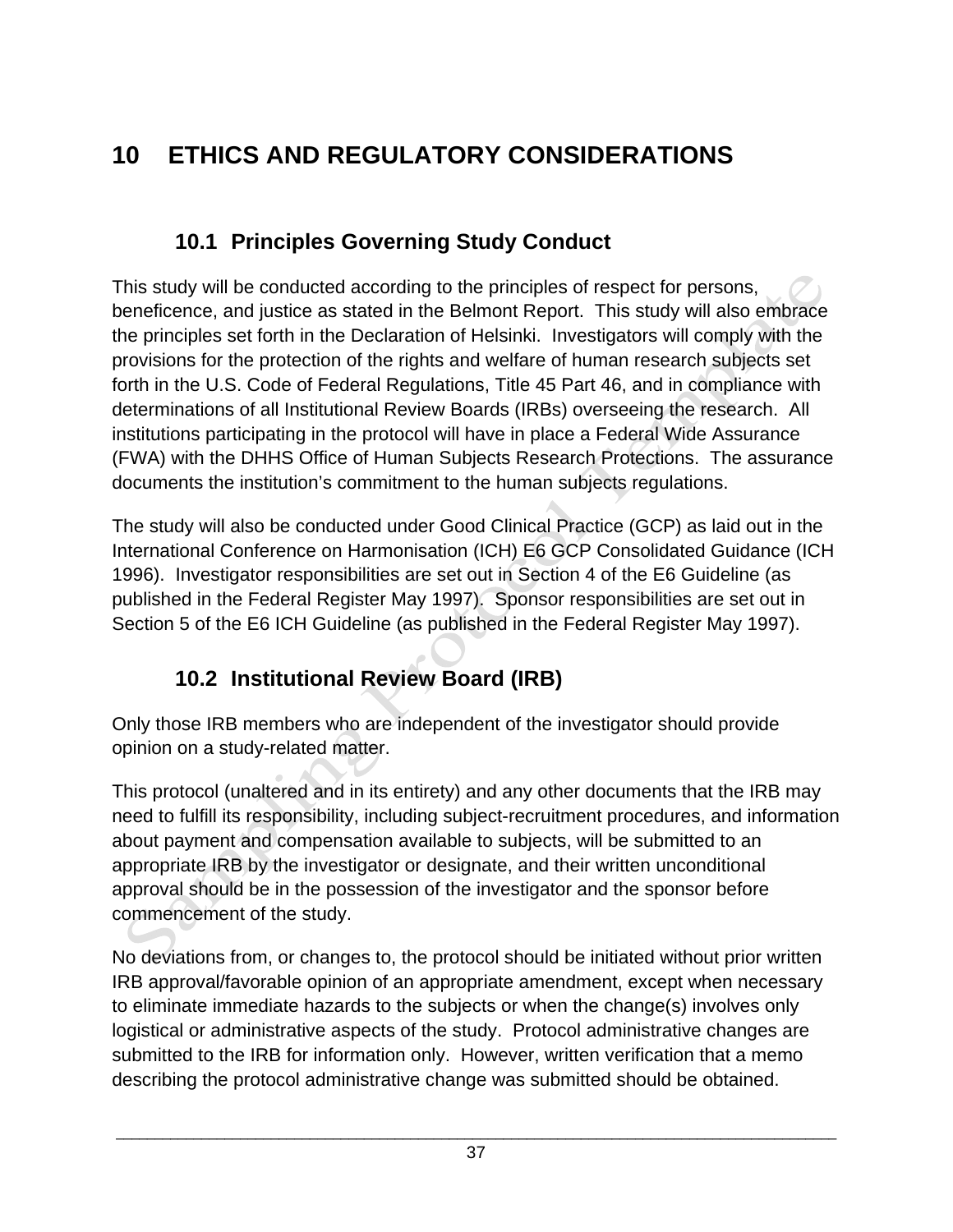The IRB must be informed by the investigator (or designate) of the following:

- all subsequent protocol amendments, informed consent changes or revisions of other documents originally submitted for review - requires IRB approval;
- all subsequent protocol administrative changes for information;
- new information that may affect adversely the safety of subjects or the conduct of the study;
- an annual update and/or request for re-approval Continuing Review requires IRB approval;
- when the study has been completed.

#### **10.3 Informed Consent**

Each institution will use a separate version of the study informed consent, developed from a template provided by the NIH. At each institution, a single consent form will be used for the entire study. All subjects screened must document informed consent by signing and dating the study consent form. Those subjects found ineligible by the screening process for enrollment will not be scheduled for the baseline specimen collection visit. Subjects may be contacted in the future and be invited to participate in future sampling studies.

The written consent document embodies the elements of informed consent as described in the Declaration of Helsinki and in the U.S. Code of Federal Regulations, Title 45 Part 46, and will adhere to the ICH Harmonized Tripartite guidelines for Good Clinical Practice. Informed consent should be implemented before any protocol-specific procedures are carried out. Information will be presented orally and in written form.

An investigator or designate will describe the protocol to potential subjects face to face. The Subject Information and Consent Form may be read to the subjects, but, in any event, the investigator will give the subjects ample opportunity to inquire about details of the study and ask any questions before dating and signing the consent form. All illiterate individuals will have the Subject Information and Consent Form explained to them point by point by the interviewer in the presence of an impartial witness. The witness should personally sign and date the consent form.

Subjects must be informed that the study involves research, and must be given information about the purpose of the study, expected benefits, possible risks, the expected duration of the subject's participation in the study, the subject's responsibilities, the approximate number of subjects involved in the study, and the procedures associated with the research study. Subjects will be informed that they will be notified in a timely manner if information becomes available that may be relevant to their willingness to continue participation in the study. Subjects must receive an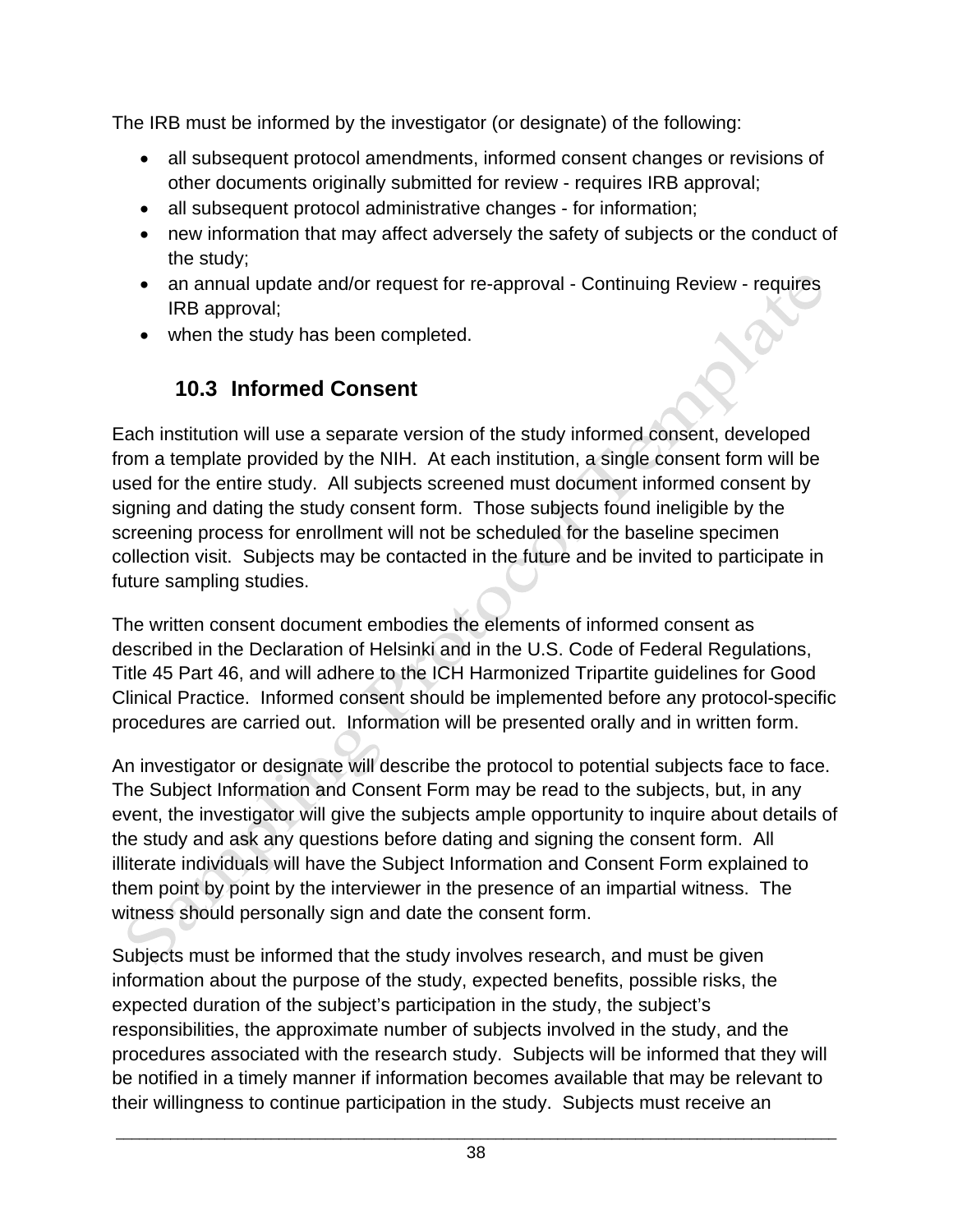explanation as to whether compensation and any medical treatments are available if injury occurs and, if so, what that consists of, or whether further information may be obtained. Subjects must be informed of the anticipated financial expenses, if any, to the subject for participating in the study. They must be informed whom to contact for answers to any questions relating to the research project (e.g., the investigator), relating to the research subject's rights, and relating to a research-related injury (e.g., the IRB, an ombudsman, an ethics committee, or other informed administrative body). The subjects must be informed that participation is voluntary and that they are free to withdraw from the study for any reason at any time, without penalty or loss of benefits to which the subject is otherwise entitled. Neither the investigator nor the study staff should coerce or unduly influence a subject to participate or continue to participate in the study. The extent of confidentiality of subject records must be defined, and subjects must be informed that applicable data protection legislation will be complied with. Subjects must be informed that the monitor(s), auditor(s), IRB, NIH, and the regulatory authorities will be granted direct access to the subject's original medical records for verification of clinical study procedures and/or data, without violating the confidentiality of that subject, to the extent permitted by the applicable laws and/or regulations, and that by signing a written consent form, the subject is authorizing such access. Subjects must be informed that records identifying the subject will be kept confidential, and to the extent permitted by the applicable laws and/or regulations, will not be made publicly available and, if the results of the study are published, the subject's identity will remain confidential.

The consent forms will be formatted according to Institutional requirements using a model provided by NIH. Consent forms will be in a language fully comprehensible to the prospective subjects. Informed consent shall be documented by the use of a written consent form approved by the IRB and signed and dated by the subject, and by the person who conducted the informed consent discussion. The signature confirms that the consent is based on information that has been provided to the subject and that there has been opportunity to clarify this information. Each subject's signed consent form must be kept on file by the investigator for possible inspection by the Regulatory Authorities and/or NIH. The subject should receive a copy of the signed and dated written consent form and any other written information provided to the subjects, and should receive copies of any signed and dated consent form updates and any amendments to the written information provided to subjects.

## **10.4 Exclusion of Children (Special Populations)**

Children under 18 are excluded from this study because an adult representative population is being sought in order to establish a baseline representative catalogue of the microbiome.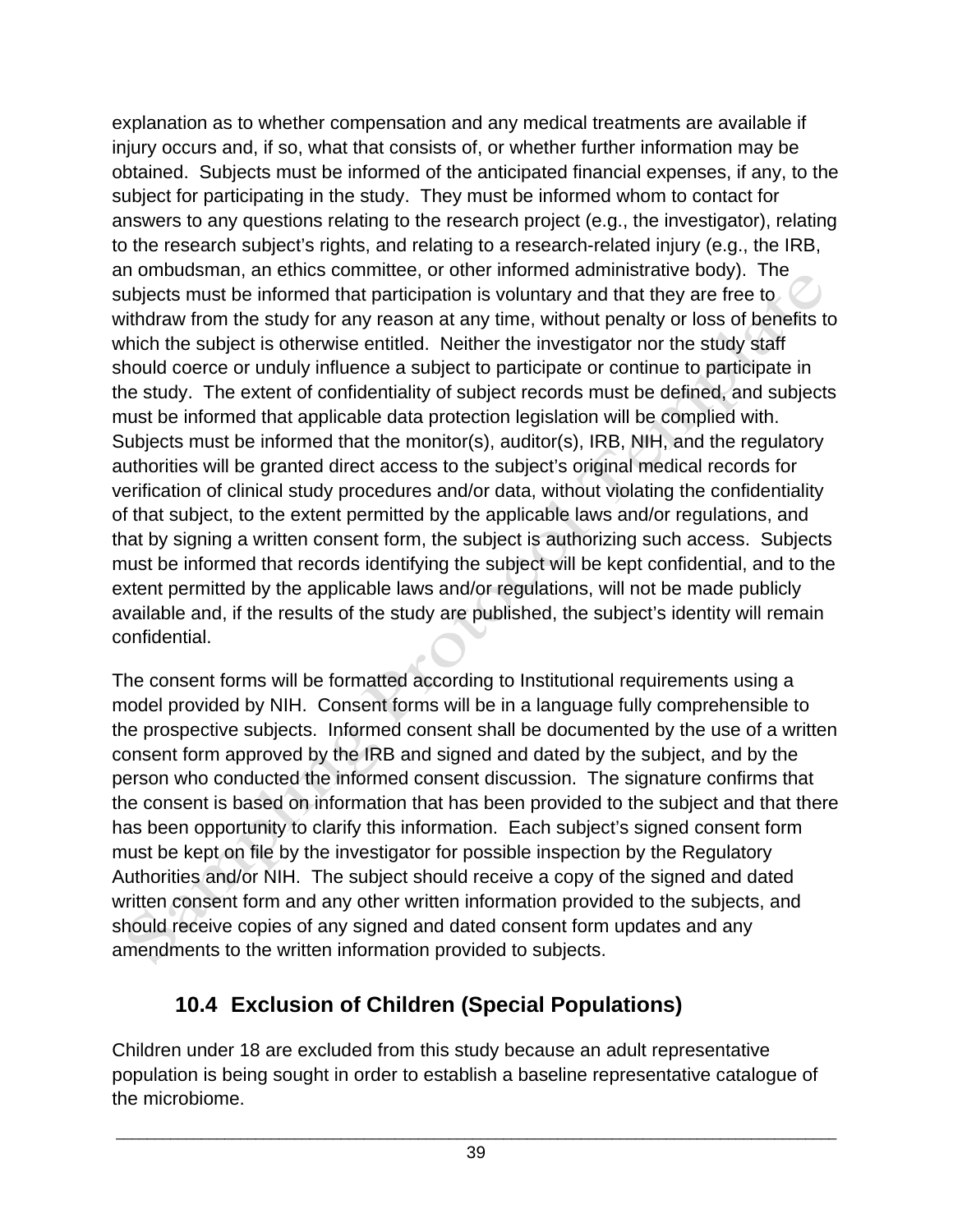## **10.5 Subject Confidentiality**

Protected Health Information (PHI) is health information that identifies a subject. PHI is protected by federal law under the Health Insurance Portability and Accountability Act (HIPAA). To take part in this research, subjects must give the research team permission to use and disclose (share) their PHI for the study explained in the consent form for this protocol.

A separate Certificate of Confidentiality (CoC) from the US Department of Health and Human Services will be sought by each Institution recruiting, consenting and sampling subjects. This will help to further protect information that may identify subjects. The CoC prevents the investigator from being forced to disclose identifying information for use in court. The investigator may not even be forced by court subpoena. Courts that may be prevented from getting subjects' information include any federal, state, local, civil, criminal, administrative, legislative, or other court proceeding. Subjects will be informed that a CoC does not prevent them or a member of their family from voluntarily releasing information about themselves or their involvement in this research. The investigator may not withhold information if subjects give their insurer or employer permission to receive information about their participation in this research. This means that they and their family must also actively protect the subjects' privacy. The CoC does not prevent the researchers from taking steps, including reporting to authorities, to prevent serious harm to the subject or others.

The consent form documents that the research team may share a subject's information with:

- The Department of Health and Human Services (DHHS) to complete federal responsibilities for audit or evaluation of this study;
- Public health agencies to complete public health reporting requirements;
- Hospital or University representatives, to complete Hospital or University responsibilities for oversight of this study;
- Primary care physician if a medical condition that needs urgent attention is discovered;
- Appropriate authorities to the extent necessary to prevent serious harm to the subject or others.

Subject confidentiality is strictly held in trust by the participating investigators, their staff, and the sponsor(s) and their agents. This confidentiality is extended to cover testing of biological specimens and genetic tests in addition to the clinical information relating to participating subjects. The study documentation, data and all other information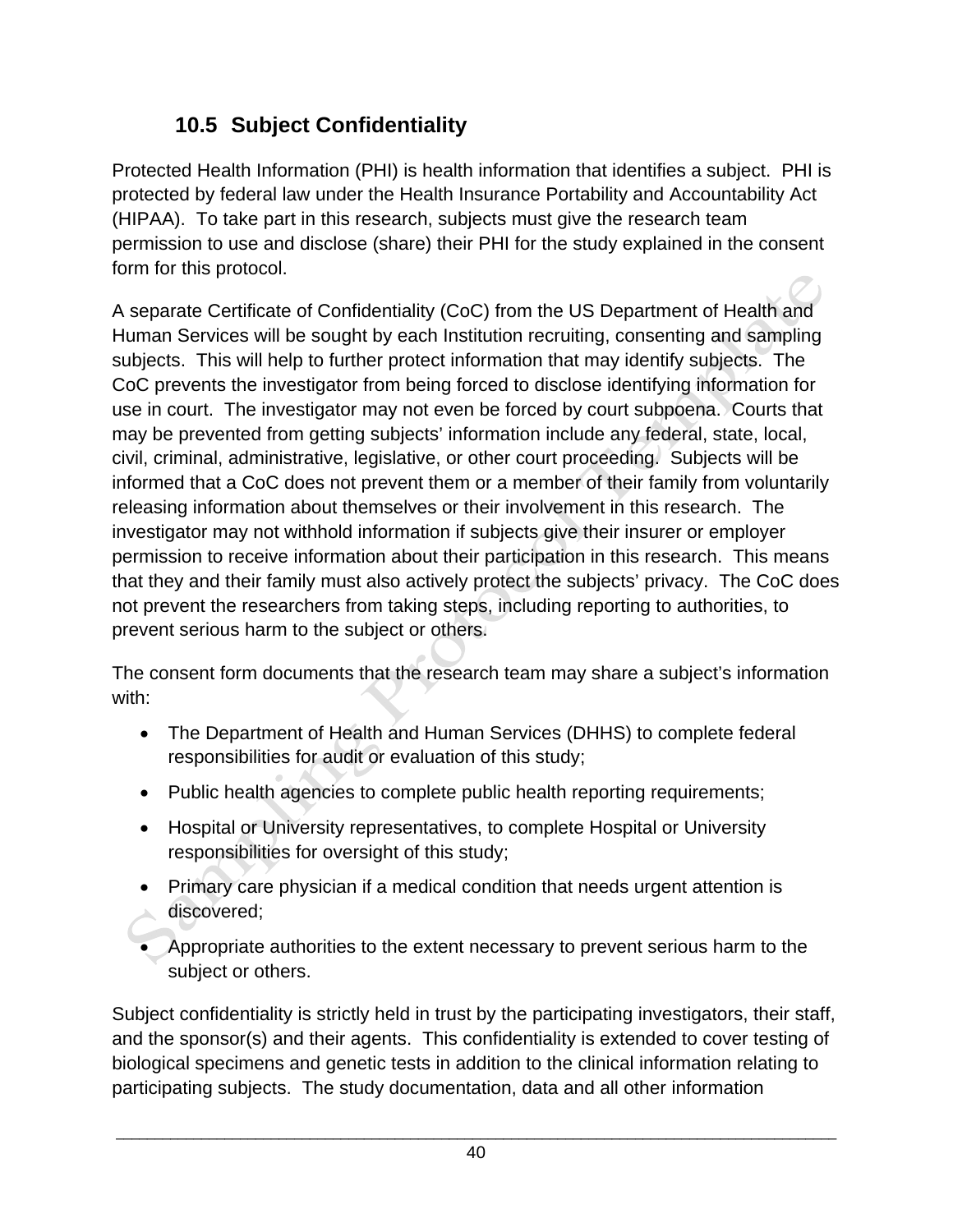generated will be held in strict confidence. No information concerning the study or the data will be released to any unauthorized third party without prior written approval of the sponsor. The study monitor or other authorized representatives of the sponsor may inspect all documents and records required to be maintained by the Investigator, including but not limited to, medical records (office, clinic or hospital) and pharmacy records for the subjects in this study. The clinical study site will permit access to such records.

#### **10.6 Future Use of Stored Specimens**

It is anticipated that the original clinical specimens collected from the oral cavity, skin, nasal cavity, and vagina will be completely consumed in the DNA extraction process. It is anticipated that the original stool specimen will be in excess of the amount needed for DNA extraction. The primary focus of this study is extraction and sequencing of microbial DNA. If the volume of clinical specimen allows, it is possible that RNA extraction may be undertaken from the same specimens for RNA sequencing and gene expression studies. Any body site specimens remaining after completion of nucleic acid extraction and sequencing will be destroyed. Specimens will be stored temporarily to enable sufficient quality assessment (amount, purity) of extracted nucleic acid prior to sequencing. Nucleic acid may be re-extracted from the same clinical specimen(s) if sufficient material remains intact after the initial extraction. Any residual microbial DNA or RNA remaining after sequencing will be stored at the clinical research sites. Coded human DNA and (possibly) lymphoblastoid cell lines from the blood specimens will be maintained after the study is completed. Coded serum specimens will also be maintained after study completion.

The human DNA, the lymphoblastoid cell lines, the serum, and the microbial nucleic acids obtained under this project may be used for future approved studies related to the human microbiome. The repositories will require all researchers who apply to use the human DNA, the lymphoblastoid cell lines and the microbial nucleic acids to submit a written description of the research, which will be reviewed to make sure that the researcher requesting the specimens plans to use them in a way that is consistent with the subject consent (i.e., related to human microbiome research). It is anticipated that researchers from universities, hospitals, non-profit groups, companies, and government research laboratories in the United States and in other countries will study the specimens and the information from them.

Coded serum specimens will be stored in repositories at the clinical research sites and may be distributed to other researchers for future studies related to the human microbiome, and with the permission of the subject, to other researchers for future studies not necessarily related to the human microbiome. The clinical site repositories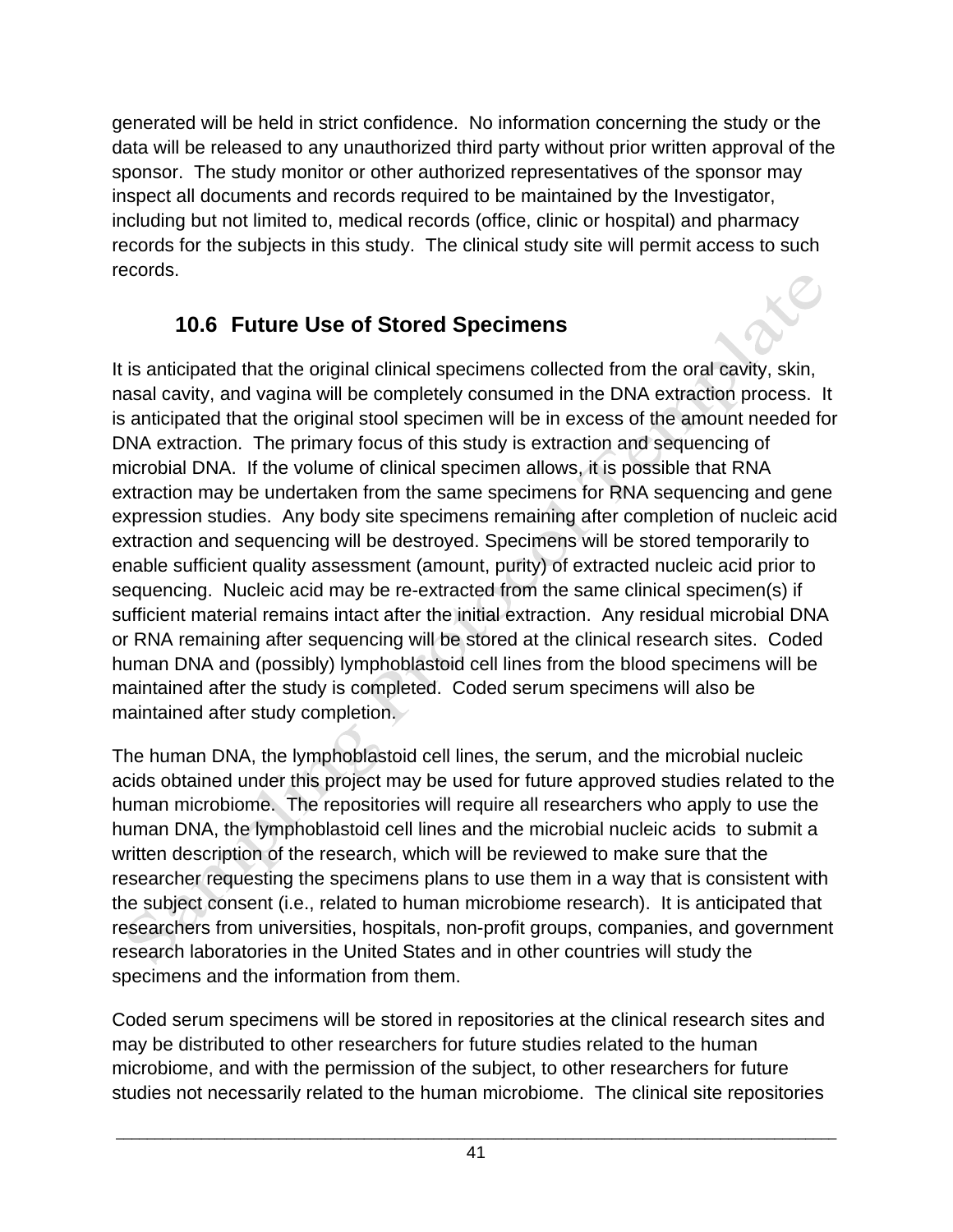will require all researchers who apply to use the serum specimens to submit a written description of the research intent and obtain approval for use of the serum.

If a subject chooses to withdraw consent for future use of stored specimens, specimens will be destroyed and every attempt will be made to exclude data from that subject in future releases of DNA sequence data. However, if data have been released to researchers prior to the subject's withdrawal of consent, data cannot be retracted.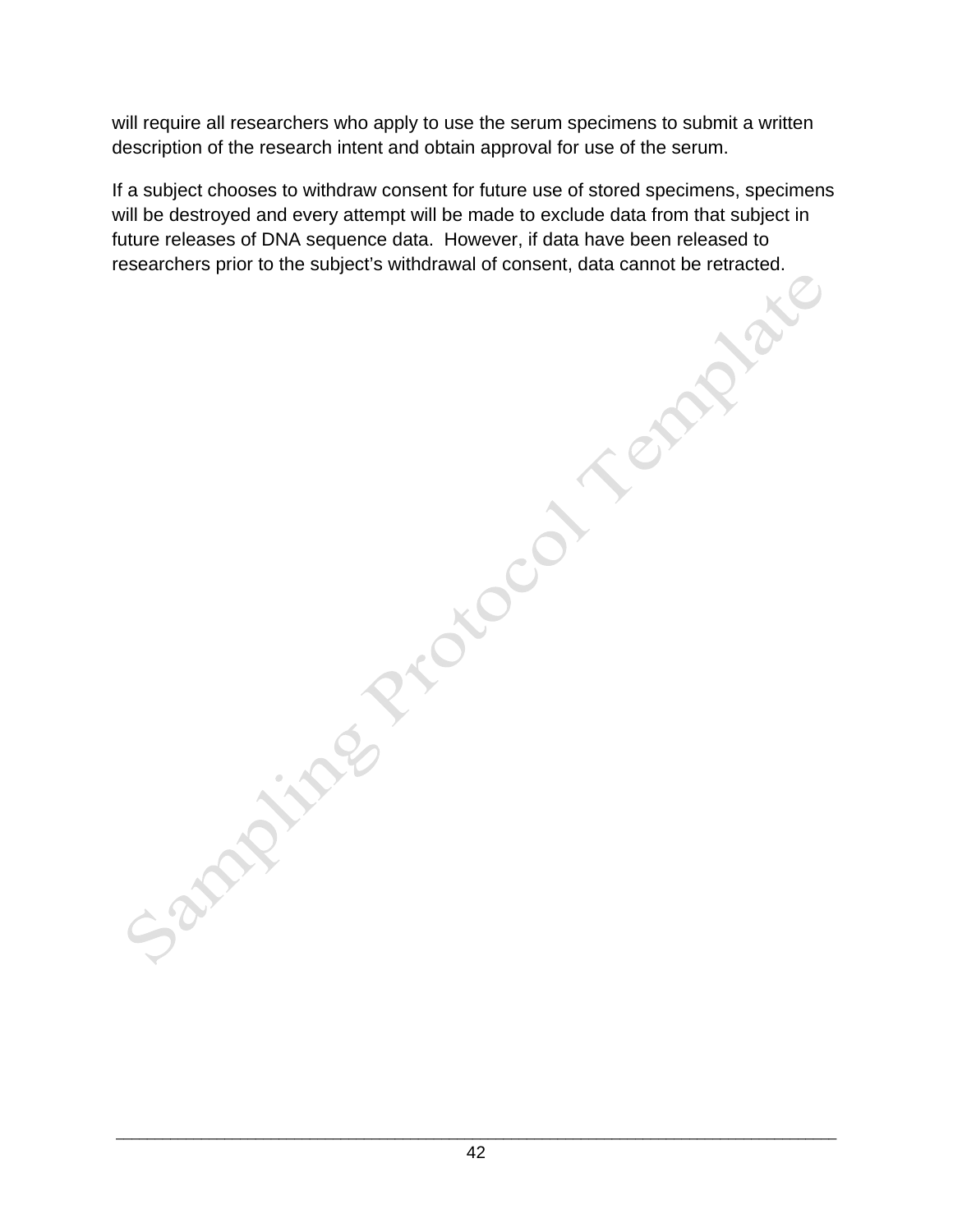# **11 INTERNAL AND EXTERNAL QUALITY CONTROL AND QUALITY ASSURANCE**

The clinical collection site maintains quality control via standard operating procedures as defined by the protocols found in this document, protocols in the Manual of Procedures and in Institutional Human Research Subject SOPs. Each institution will establish internal quality control systems to ensure that from the start of screening, subject enrollment and specimen collection, the protocols are implemented consistently and with a high degree of accuracy.

The NIH will implement an external quality assurance program to assess the integrity of the site internal quality control and assurance programs and to audit the informed consent process, specimen tracking and storage, and assurance of confidentiality of documents and data. The findings of the internal programs and the NIH audits will be conveyed to the sites for investigator action.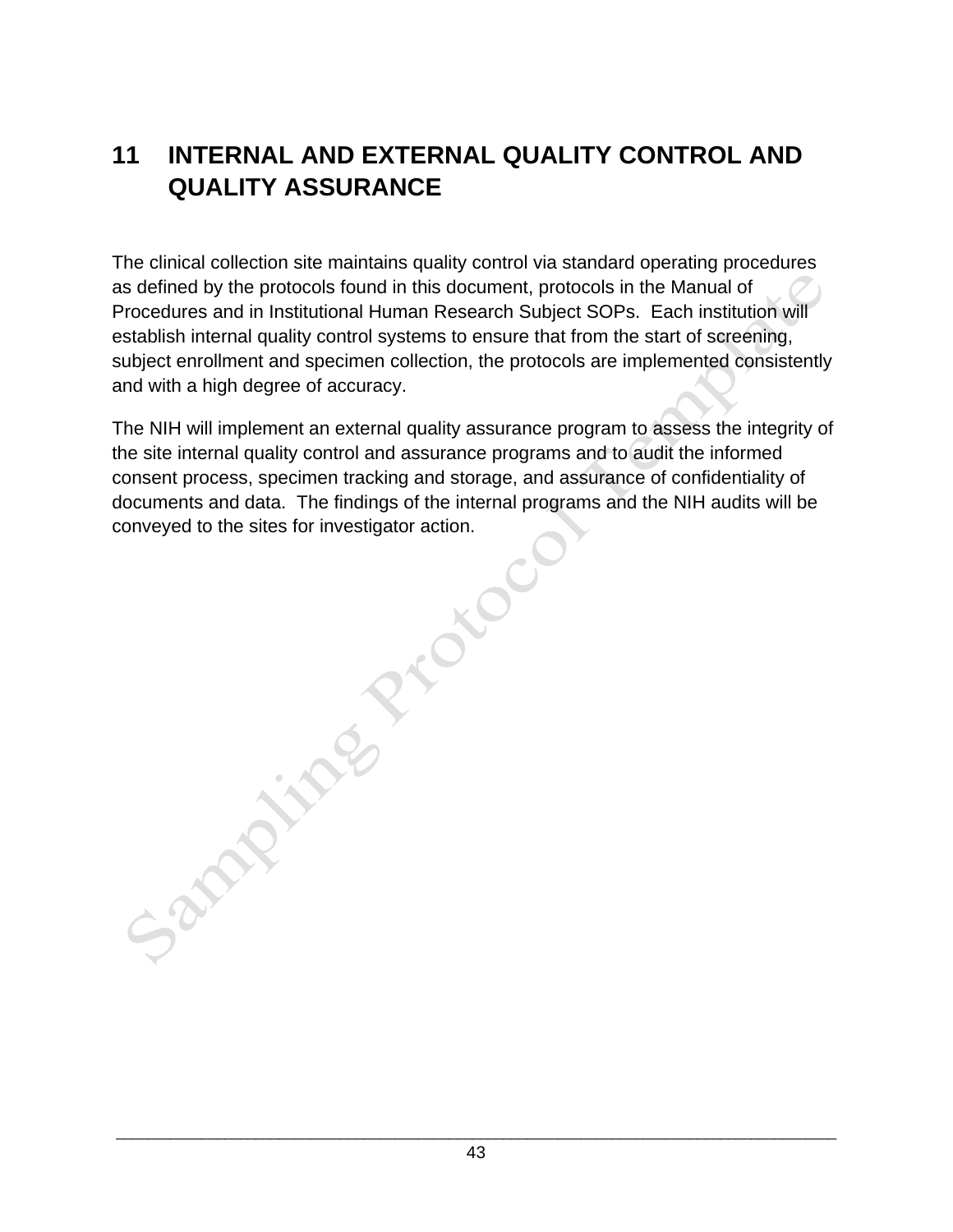# **12 DATA HANDLING AND RECORD KEEPING**

The EMMES Corporation will serve as the Clinical Data Coordinating Center (CDCC) for this study, and will be responsible for data management, quality review, and reporting of the study data. Forms for use as source documents will be derived from the eCRFs and will be provided by the CDCC to the sites to record and maintain data for each subject screened and/or enrolled in the study. Data reported in the eCRF will be verified for consistency with the source documents and any discrepancies will be documented. Guidance for investigators on completing source documents and making corrections to the source documents and eCRFs can be found in the Manual of Procedures.

#### **12.1 Confidentiality**

Precautions are in place to ensure accurate record keeping procedures and to maintain subject confidentiality. Following clinical specimens collection, all of the specimens and information will be processed according to the procedures in the Manual of Procedures.

#### **12.2 Data Management Responsibilities**

The responsibilities of data management will be handled by the clinical site, the study CDCC, and, for the blood specimens, the Coriell Institute. The specific responsibilities of the clinical site include accurate collection and storage of all information pertaining to the specimens obtained for this project. The clinical site will code each specimen and maintain this information in a secure location, as described in the Manual of Procedures.

All source documents and laboratory reports will be reviewed by the clinical team and data entry staff, who will ensure that they are accurate and complete. Serious adverse events must be assessed for causality and reviewed by the site Principal Investigator or designee. Data collection will be the responsibility of the study staff at the site under the supervision of the site Principal Investigator. During the study, the Investigator will maintain complete and accurate documentation for the study.

The laboratories isolating nucleic acids will have standard lab practices for record keeping and take steps to make sure specimen integrity is maintained. The laboratories will also maintain and distribute specimen specific metrics used for specimen evaluation.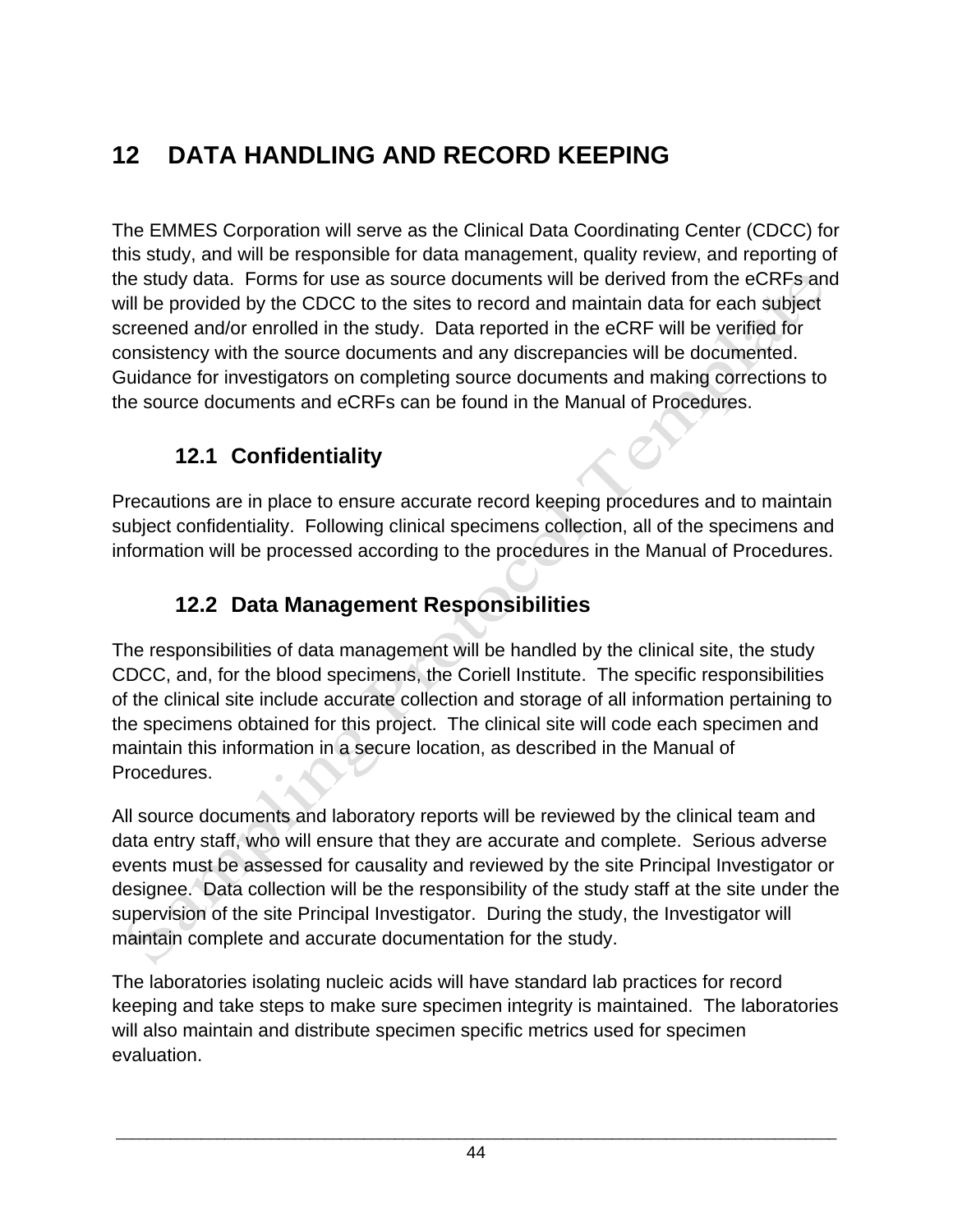Responsibilities for the CDCC include cumulative record keeping of all information associated with the project including coded subject information collected at the time of consent, specimen specific metrics, DNA sequence information and the resulting analysis information. At the end of the study, a copy of all datasets will be provided to the NIH. The CDCC will send a copy of all datasets to the NIH electronically.

Only coded information will be transferred between the entities involved in this study. This coded information will be shared using a secure file transfer protocol. Only the study investigators at the clinical sites will have access to the study identification code list.

## **12.3 Data Capture Methods**

Data capture methods used for this study include the following: paper copies that will be kept centrally and processed on an ongoing basis, electronic spreadsheets that will be distributed and processed on an ongoing basis, and databases that will be kept centrally as well as distributed and updated on an ongoing basis.

Clinical data (including SAEs and concomitant medications) will be entered into a 21 CFR Part 11-compliant internet data entry system (IDES) provided by The EMMES Corporation. The data system includes password protection and internal quality checks, such as automatic range checks, to identify data that appear inconsistent, incomplete, or inaccurate. Clinical data will be entered directly from the source documents.

## **12.4 Types of Data**

The following types of coded data will be collected:

- Subject's health history;
- Specimen specific metrics such as DNA quantity and quality;
- DNA sequence from each specimen.

As described in the Manual of Procedures, subject ID codes will be assigned to subjects sequentially as they are screened. The Subject ID will be entered on all specimens and source documents and will be used to identify all subject data records.

# **12.5 Timing/Reports**

A Steering Committee (see Manual of Procedures) will hold regular discussions via conference calls on the overall strategy and progress of the project. The information discussed on these calls will be used to generate reports used to document the overall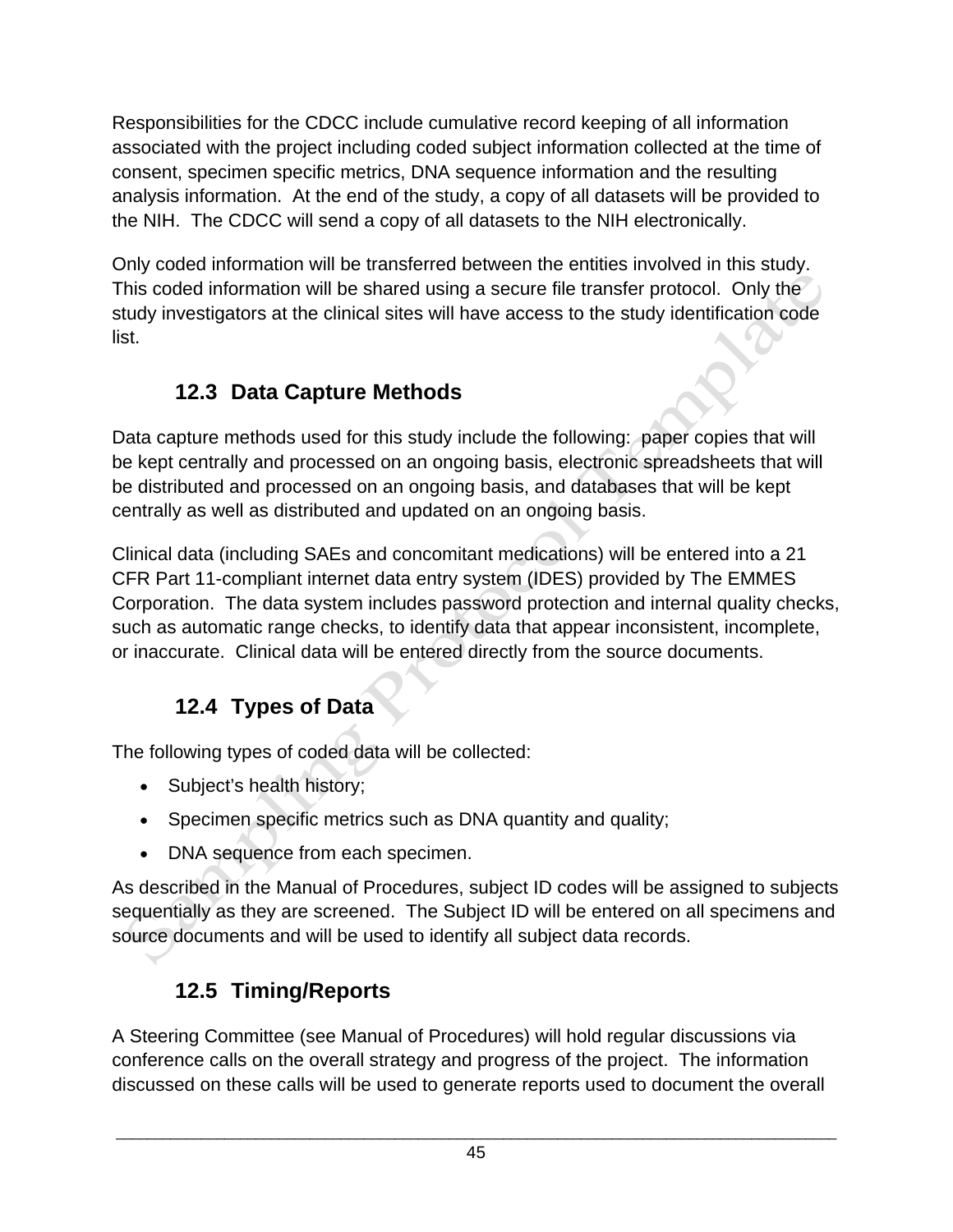progress of the study. The Steering Committee will review the progress of specimen collection, DNA isolation, and analysis of the sequence data.

Sequencing metrics will also be reported to NHGRI on a quarterly basis. Information such as the number of subjects, sequence pass rates and total bases of sequencing information will be included in these documents. Information from these reports will also be provided to the Steering Committee for their review.

The collection sites are responsible for preparing clinical study reports and providing them to the appropriate regulatory authorities, according to the applicable regulatory requirements.

## **12.6 Study Records Retention**

The Clinical Principal Investigator at each site must maintain adequate and accurate records as specified in Essential Documents for the Conduct of a Clinical Trial (Section 8 of the ICH E6 Guideline) to enable the conduct of the study to be fully documented and the study data to be subsequently verified. These documents should be classified into two separate categories: (1) Investigator's study file and (2) Subject clinical source documents. Essential documents should be retained at least seven years after the grant is officially closed or until the NIH authorizes transfer or destruction of study records. No study records will be destroyed without prior authorization from the NIH.

# **12.7 Repeat Specimen Collection for Nucleic Acid Extraction**

Repeat specimen collection will be performed if additional nucleic acid extraction is necessary and the clinical specimen(s) is exhausted. Additional nucleic acid extraction might be necessary because of compromised clinical specimens (inappropriate storage at home, in the lab, etc.), the presence of amplification/sequencing inhibitors in particular specimens, insufficient nucleic acid yields or DNA/RNA of poor quality. Technical errors during nucleic acid extraction may also result in yields of low amount or quality.

If DNA amount and purity are questionable, as detected by quality assessment procedures in the clinical laboratories, and the source clinical specimen is exhausted, the clinical staff at the site will be notified as soon as possible. In this situation, one of two options may apply: 1) the same subject could be resampled, or 2) new subjects could be screened and enrolled in the study. If subjects are contacted for repeat body site sampling, the specimen collection will be targeted so that only the body sites that yielded inadequate nucleic acid preparations will be re-sampled.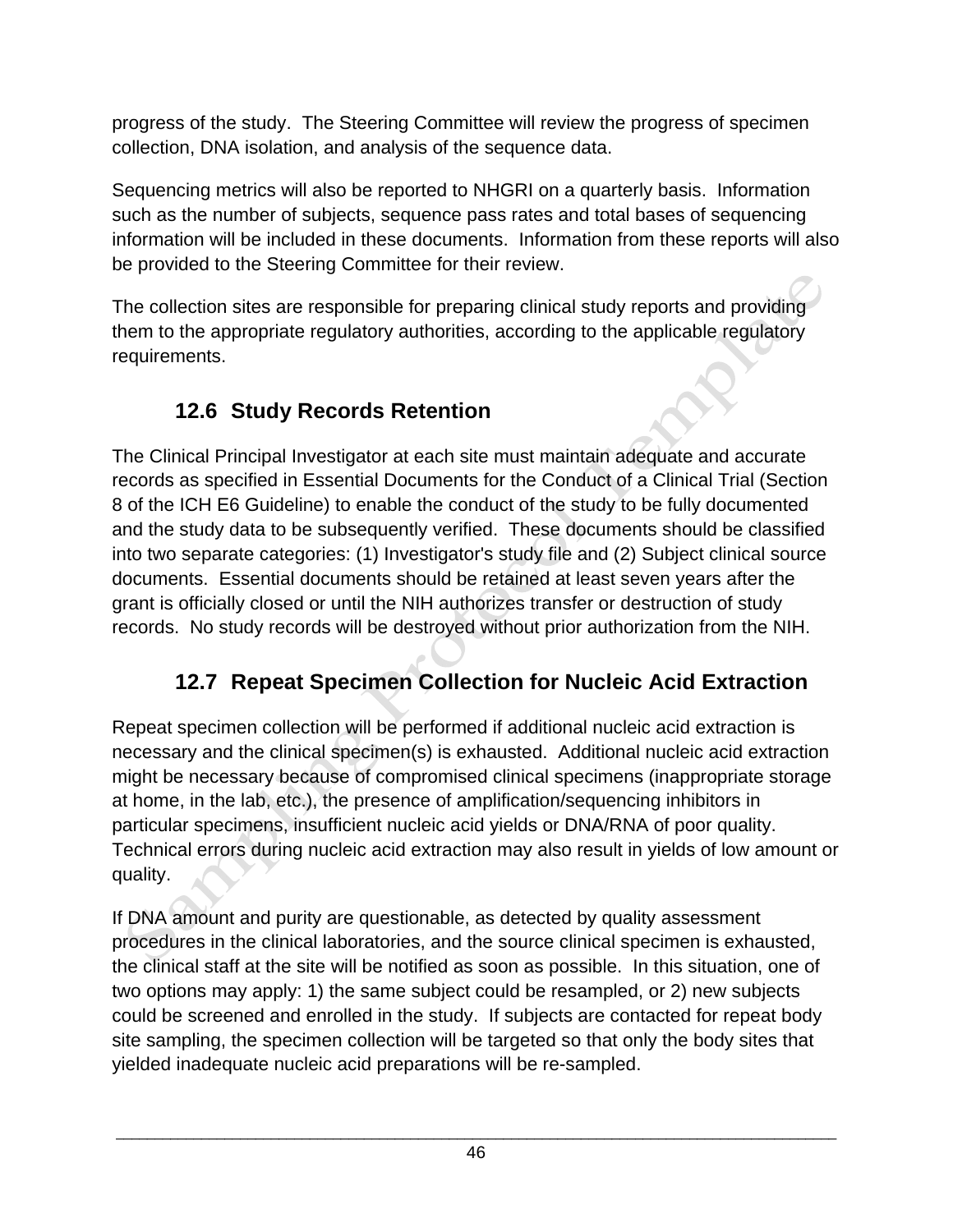Additional individuals may need to be recruited if enrolled subjects that are re-contacted are no longer available or refuse to provide additional specimens. Subjects may be unavailable for different reasons including health reasons (exclusion criteria) or geographic relocation. In these cases, new individuals will be screened and considered for enrollment in the study. These subjects would be newly consented for complete body sampling including the sites of interest that yielded inadequate nucleic acid preparations. The study Steering Committee, in consultation with the local IRB, will make final decisions on whether the total numbers of subjects and specimens need to be reconsidered due to specific issues with DNA collection or funding constraints.

#### **12.8 Protocol Deviations**

A protocol deviation is any noncompliance with the clinical trial protocol, Good Clinical Practice (GCP), or Manual of Procedures requirements. The noncompliance may be on the part of the subject, the investigator, or the study site staff. As a result of deviations, corrective actions are to be developed by the site and implemented promptly.

These practices are consistent with Good Clinical Practice:

- 4.5 Compliance with Protocol, sections 4.5.1, 4.5.2, and 4.5.3
- 5.1 Quality Assurance and Quality Control, section 5.1.1
- 5.20 Noncompliance, sections 5.20.1, and 5.20.2.

It is the responsibility of the site to use continuous vigilance to identify and report deviations within 5 working days of identification of the protocol deviation, or within 5 working days of the scheduled protocol-required activity. All deviations must be promptly reported to NIH, via the EMMES Corporation's IDES.

All deviations from the protocol must be addressed in study source documents. A completed copy of the NIH Protocol Deviation (PD) Form must be maintained in the Regulatory File. Protocol deviations must be submitted to the local IRB/IEC per their guidelines. The site PI/study staff is responsible for knowing and adhering to their IRB requirements.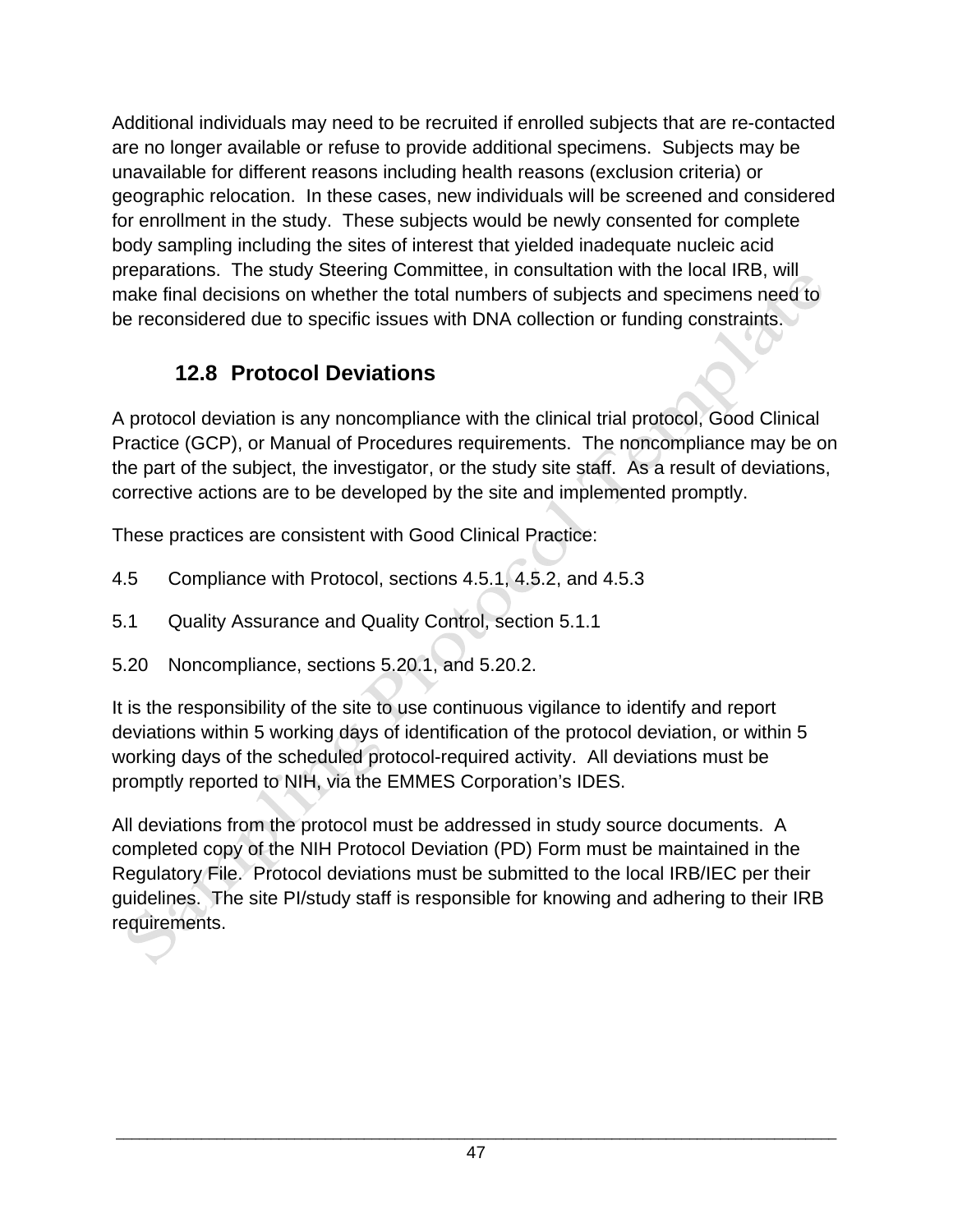# **13 ADMINISTRATIVE MATTERS**

To comply with Good Clinical Practice (GCP), important administrative obligations relating to investigator responsibilities, monitoring, archiving data, audits, confidentiality and publications must be fulfilled. See the Manual of Procedures for details.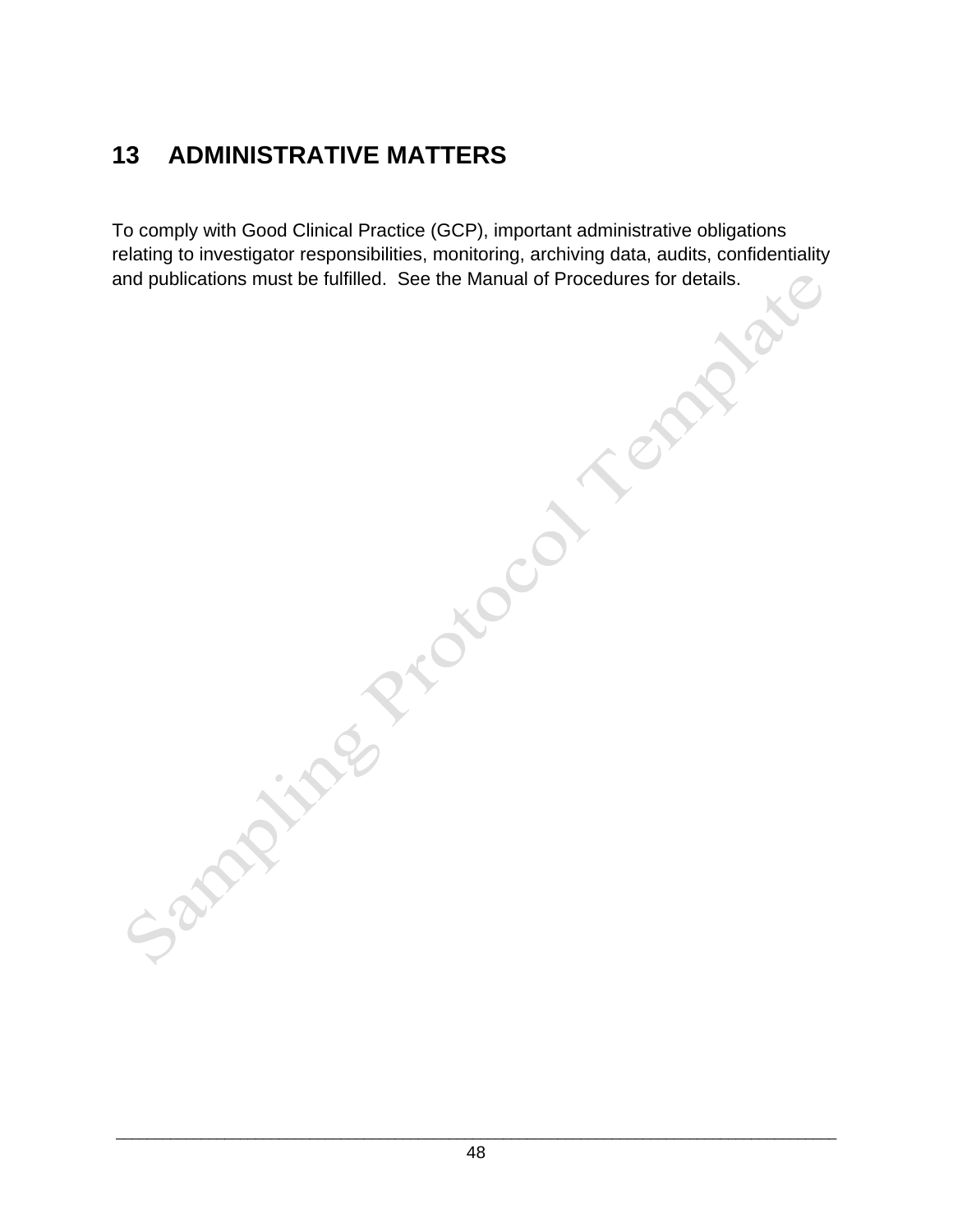# **14 LITERATURE REFERENCES**

Eichinger, N. 2007. European funding targets big biology. *Nature* **445:** 8-9.

- Forney, L.J., J.A. Foster, and W. Ledger. 2006. The vaginal flora of healthy women is not always dominated by Lactobacillus species. *J Infect Dis* **194:** 1468-1469; author reply 1469-1470.
- Gill, S.R., M. Pop, R.T. Deboy, P.B. Eckburg, P.J. Turnbaugh, B.S. Samuel, J.I. Gordon, D.A. Relman, C.M. Fraser-Liggett, and K.E. Nelson. 2006. Metagenomic analysis of the human distal gut microbiome. *Science* **312:** 1355-1359.
- Gordon, J.I., R.E. Ley, R. Wilson, E. Mardis, J. Xu, C.M. Fraser, and D.A. Relman. 2005. Extending Our View of Self: the Human Gut Microbiome Initiative (HGMI). *www.genome.gov/Pages/Research/Sequencing/SeqProposals/HGMISeq.pdf*.
- Ley, R.E., P.J. Turnbaugh, S. Klein, and J.I. Gordon. 2006. Microbial ecology: human gut microbes associated with obesity. *Nature* **444:** 1022-1023.
- Luna, R.A., L.R. Fasciano, S.C. Jones, B.L. Boyanton, T.T. Ton, and J. Versalovic. 2007. DNA Pyrosequencing-Based Bacterial Pathogen Identification in a Pediatric Hospital Setting. *J Clin Microbiol* **(in press)**.
- Medini, D., C. Donati, H. Tettelin, V. Masignani, and R. Rappuoli. 2005. The microbial pan-genome. *Curr Opin Genet Dev* **15:** 589-594.
- NIH Office of Portfolio Analysis and Strategic Initiatives. 2007. Human Microbiome Project. *http://nihroadmap.nih.gov/hmp*.
- NIH Roadmap Human Microbiome Project. 2007. Human Microbiome Project Initiatives. *http://nihroadmap.nih.gov/hmp/initiatives.asp*.
- Paustian, T. 2006. The normal flora of humans. *www.bact.wisc.edu/Microtextbook*.
- Tettelin, H., V. Masignani, M.J. Cieslewicz, C. Donati, D. Medini, N.L. Ward, S.V. Angiuoli, J. Crabtree, A.L. Jones, A.S. Durkin et al. 2005. Genome analysis of multiple pathogenic isolates of *Streptococcus agalactiae*: implications for the microbial "pan-genome". *Proc Natl Acad Sci U S A* **102:** 13950-13955.
- Thies, F.L., W. Konig, and B. Konig. 2007. Rapid characterization of the normal and disturbed vaginal microbiota by application of 16S rRNA gene terminal RFLP fingerprinting. *J Med Microbiol* **56:** 755-761.
- Tierno, P.M. 2001. *The Secret Life of Germs*. Pocket Books, New York.
- Turnbaugh, P.J., R.E. Ley, M.A. Mahowald, V. Magrini, E.R. Mardis, and J.I. Gordon. 2006. An obesity-associated gut microbiome with increased capacity for energy harvest. *Nature* **444:** 1027-1131.
- Weinstock, G., R. Gibbs, R. Wilson, J. Gordon, S. Clifton, B. Birren, and C. Nusbaum. 2007. Pilot Project to Expand the Number of Sequences of Culturable Microbes from the Human Body.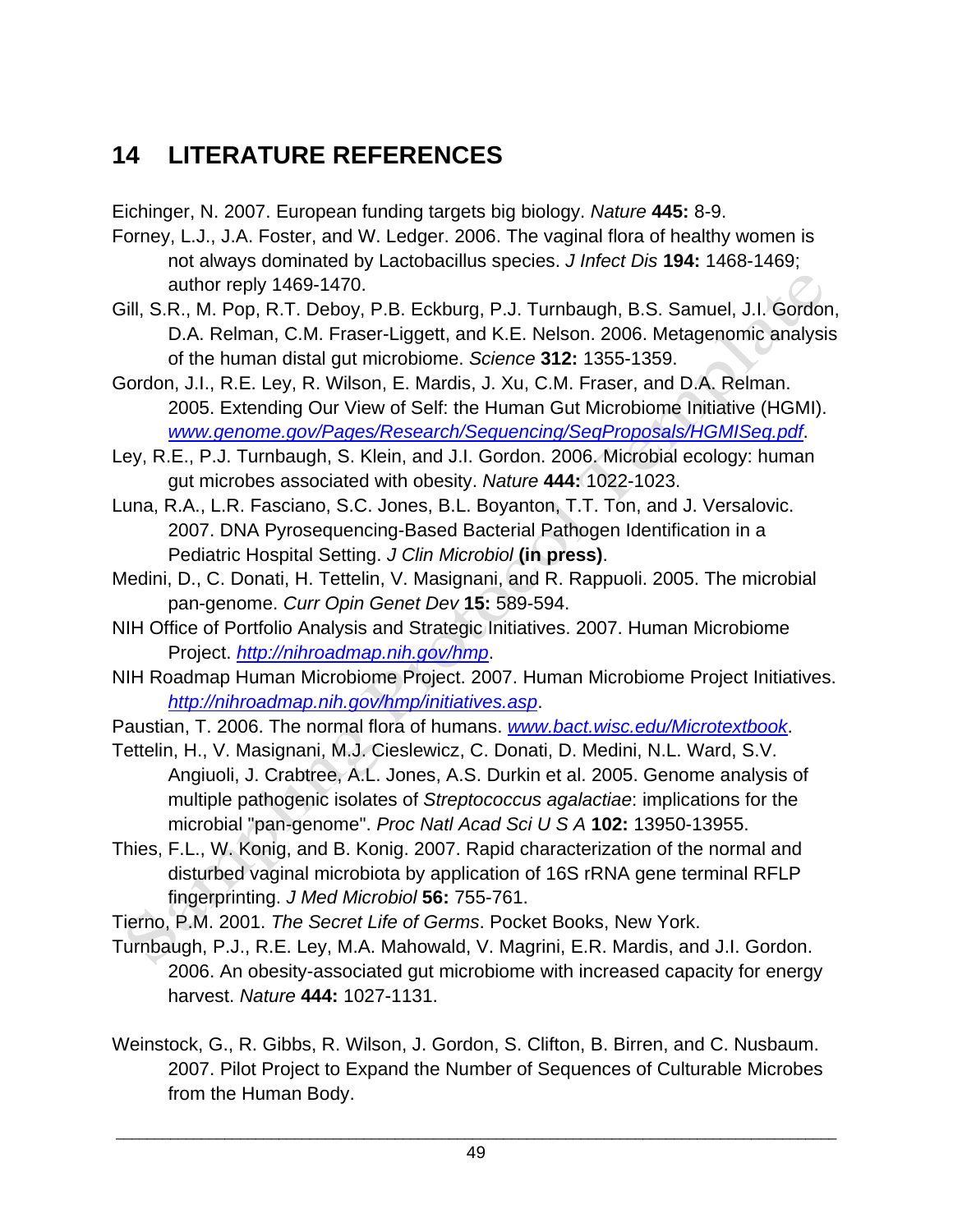*www.genome.gov/Pages/Research/Sequencing/SeqProposals/HMPP\_Proposal. pdf*.

Weinstock, G., R. Gibbs, R. Wilson, J. Gordon, S. Clifton, B. Birren, D. Ward, and C. Nusbaum. 2007. Pilot Experiments for Metagenomic Sample Sequencing.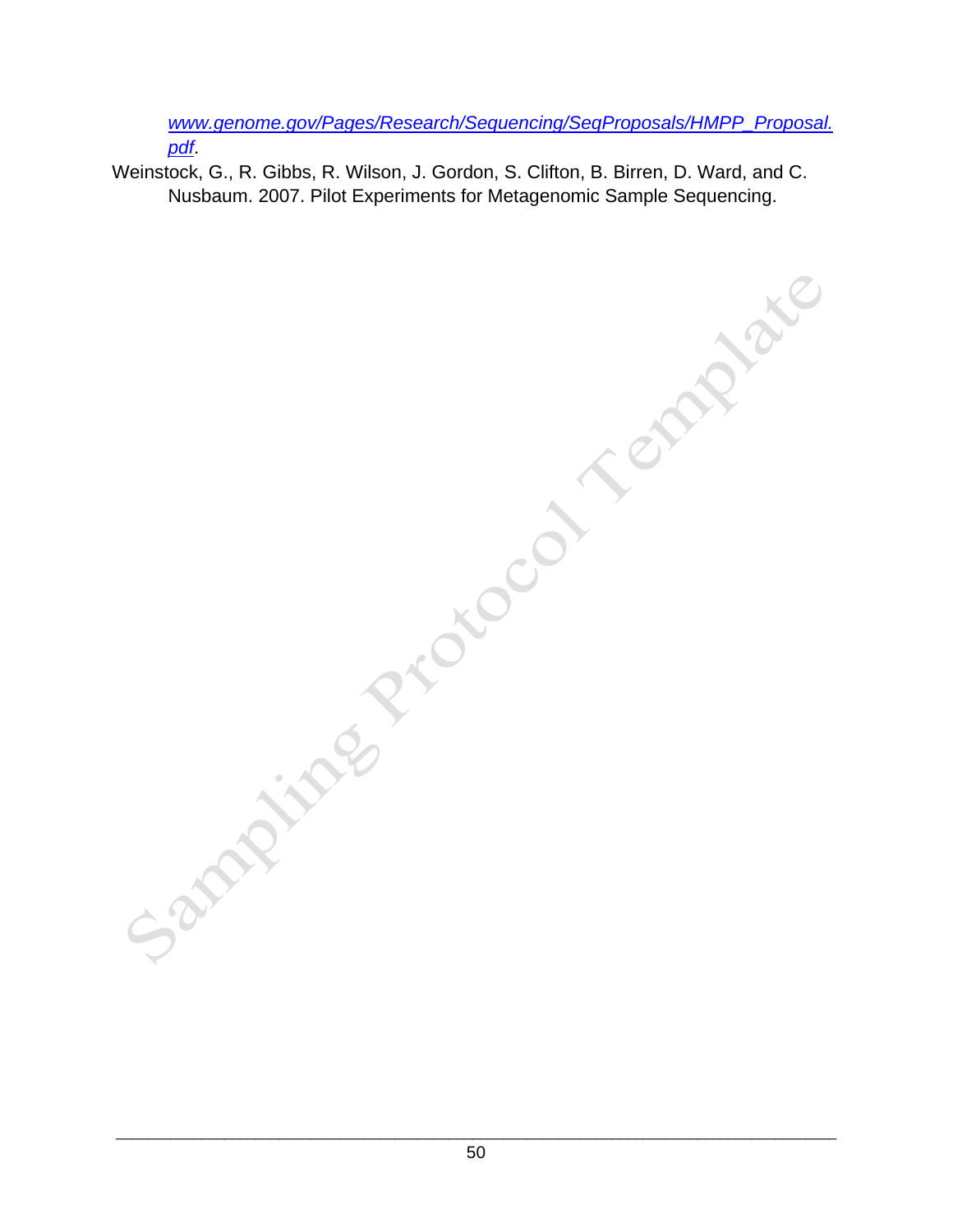#### **APPENDIX A: DISPOSITION OF BLOOD AND BODY SITE SPECIMENS, CELL LINES, DNA, AND SEQUENCE DATA**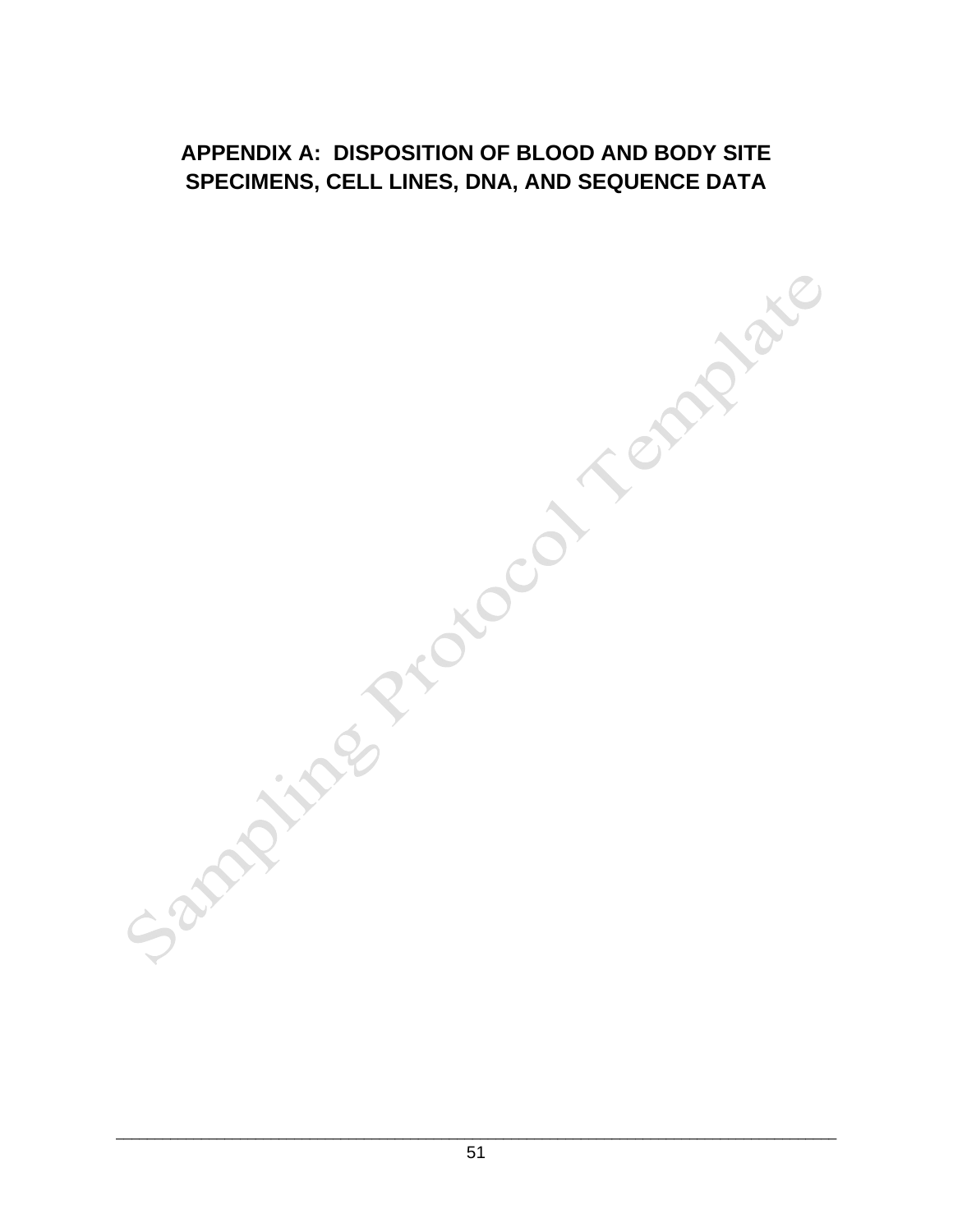#### **Disposition of Screening Blood Specimen**

| <b>Specimen Type</b> | <b>Blood</b>                                                  |                  |                      |                                 |
|----------------------|---------------------------------------------------------------|------------------|----------------------|---------------------------------|
|                      | 10 mL (2 tsp) at Screening Visit                              |                  |                      |                                 |
| <b>Purpose</b>       | Screening for HIV, HBV and HCV to determine study eligibility |                  |                      |                                 |
| <b>Disposition</b>   | <b>Original Specimen</b>                                      | <b>Cell Line</b> | <b>DNA</b> (genomic) | Data from specimens             |
| <b>Issue</b>         |                                                               |                  |                      | <b>DNA</b> sequence information |
|                      |                                                               |                  |                      | (genomic)                       |
| Storage - short      | Specimen will be stored in                                    | N/A              | N/A                  | N/A                             |
| term                 | clinical lab and will be                                      |                  |                      |                                 |
|                      | destroyed after screening                                     |                  |                      |                                 |
|                      | tests are completed.                                          |                  |                      |                                 |
| <b>Banking</b>       | N/A                                                           | N/A              | N/A                  | N/A                             |
| Who has              | Study personnel and lab                                       | N/A              | N/A                  | N/A                             |
| access?              | personnel will collect and                                    |                  |                      |                                 |
|                      | test specimen; subject will                                   |                  |                      |                                 |
|                      | receive test results, but                                     |                  |                      |                                 |
|                      | they will not be entered in                                   |                  |                      |                                 |
|                      | subject's medical record.                                     |                  |                      |                                 |
| <b>Revoked</b>       | Specimen will be                                              | N/A              | N/A                  | N/A                             |
| authorization?       | destroyed.                                                    |                  |                      |                                 |
| Sandy Line           |                                                               |                  |                      |                                 |

\_\_\_\_\_\_\_\_\_\_\_\_\_\_\_\_\_\_\_\_\_\_\_\_\_\_\_\_\_\_\_\_\_\_\_\_\_\_\_\_\_\_\_\_\_\_\_\_\_\_\_\_\_\_\_\_\_\_\_\_\_\_\_\_\_\_\_\_\_\_\_\_\_\_\_\_\_\_\_\_\_\_\_\_\_\_\_\_\_\_\_\_\_\_\_\_\_\_\_\_\_\_\_\_\_\_\_\_\_\_\_\_\_\_\_\_\_\_\_\_\_\_\_\_\_\_\_\_\_\_\_\_\_\_\_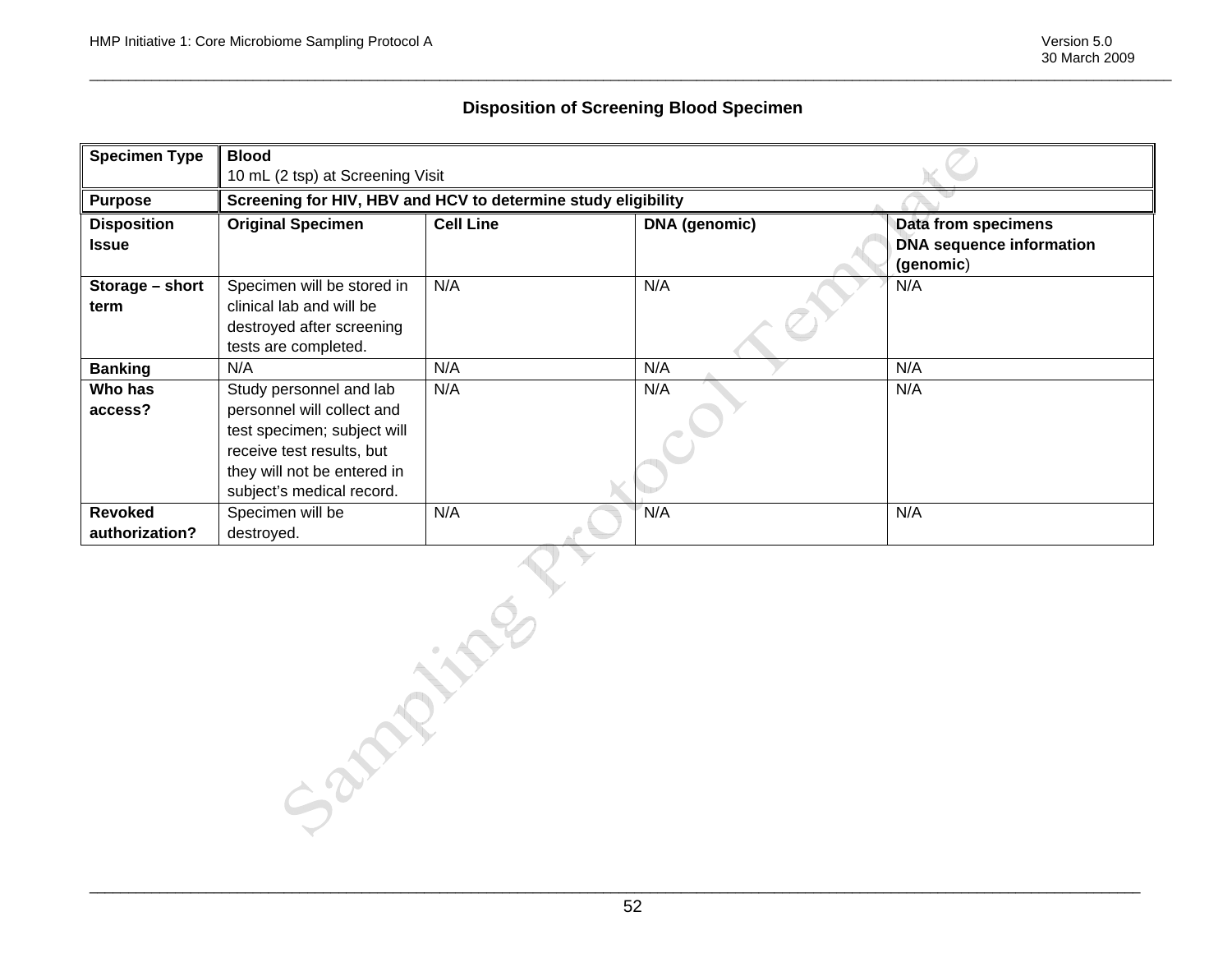#### **Disposition of Blood Specimens, Cell Lines, Human DNA, Human Sequence Data**

| <b>Specimen</b>                    | <b>Blood</b>                                                                                                                                                                                                    |                                                                                                                                                                                                                                                                                                      |                                                                                                                                                                                                                                                                                                              |                                                                                                                                                                                                                             |
|------------------------------------|-----------------------------------------------------------------------------------------------------------------------------------------------------------------------------------------------------------------|------------------------------------------------------------------------------------------------------------------------------------------------------------------------------------------------------------------------------------------------------------------------------------------------------|--------------------------------------------------------------------------------------------------------------------------------------------------------------------------------------------------------------------------------------------------------------------------------------------------------------|-----------------------------------------------------------------------------------------------------------------------------------------------------------------------------------------------------------------------------|
| <b>Type</b>                        | 30 mL (6 tsp) at Visit 1 Baseline Sampling                                                                                                                                                                      |                                                                                                                                                                                                                                                                                                      |                                                                                                                                                                                                                                                                                                              |                                                                                                                                                                                                                             |
| <b>Purpose</b>                     | Genome sequencing and development of cell lines                                                                                                                                                                 |                                                                                                                                                                                                                                                                                                      |                                                                                                                                                                                                                                                                                                              |                                                                                                                                                                                                                             |
|                                    |                                                                                                                                                                                                                 |                                                                                                                                                                                                                                                                                                      | Storage of serum for future use in human microbiome-related studies (or in unrelated studies, with subject's consent)                                                                                                                                                                                        |                                                                                                                                                                                                                             |
| <b>Disposition</b><br><b>Issue</b> | <b>Original Specimen</b>                                                                                                                                                                                        | <b>Cell Line</b>                                                                                                                                                                                                                                                                                     | <b>DNA</b> (genomic)                                                                                                                                                                                                                                                                                         | Data from specimens<br><b>DNA</b> sequence information<br>(genomic)                                                                                                                                                         |
| Storage -<br>short term            | Study personnel will code<br>whole blood specimens and<br>ship them to Coriell Institute<br>for temporary storage, DNA<br>extraction, and cell line<br>development. Serum will be<br>coded and stored at sites. | N/A                                                                                                                                                                                                                                                                                                  | N/A                                                                                                                                                                                                                                                                                                          | N/A                                                                                                                                                                                                                         |
| <b>Banking</b>                     | Coded whole blood<br>specimens will be stored at<br>Coriell Institute until they are<br>processed and lymphocytes<br>are cryo-preserved. Serum<br>will be stored at sites for<br>possible future research.      | Coded lymphoblastoid cell lines<br>may be developed and banked<br>at Coriell Institute repository.                                                                                                                                                                                                   | <b>Extracted DNA will be stored</b><br>indefinitely as coded samples at<br>Coriell Institute repository.                                                                                                                                                                                                     | Genetic sequences will be<br>stored indefinitely.                                                                                                                                                                           |
| Who has<br>access?                 | Serum specimens will be<br>stored in controlled access<br>repositories for future<br>research; specimens will not<br>be available to the subject or<br>the subject's physicians for<br>other testing.           | Any cell lines created will be<br>stored in Coriell controlled<br>access repository, and may be<br>distributed to researchers after<br>Coriell, in consultation with NIH<br>(NHGRI), approves research<br>intent; cell lines will not be<br>available to the subject or the<br>subject's physicians. | Coded DNA samples will be<br>stored in a controlled access<br>repository, and may be distributed<br>to researchers after Coriell, in<br>consultation with NIH (NHGRI),<br>approves research intent; DNA<br>samples will not be available to<br>the subject or the subject's<br>physicians for other testing. | Human sequence data will be<br>available to qualified<br>researchers only through a<br>controlled-access internet<br>database; neither the subject<br>nor the subject's physicians<br>will receive sequence<br>information. |
| <b>Revoked</b><br>authorization?   | Remaining coded blood and<br>serum specimens will be<br>destroyed.                                                                                                                                              | Coded cell lines in repository will<br>be destroyed; attempt will be<br>made to retrieve and destroy any<br>cell lines already distributed to<br>researchers.                                                                                                                                        | Coded DNA samples remaining in<br>repository will be destroyed;<br>attempt will be made to retrieve<br>and destroy any DNA samples<br>already distributed to researchers.                                                                                                                                    | Sequence data will be deleted<br>from future database versions;<br>however, data previously<br>released on the internet<br>database cannot be retracted.                                                                    |

\_\_\_\_\_\_\_\_\_\_\_\_\_\_\_\_\_\_\_\_\_\_\_\_\_\_\_\_\_\_\_\_\_\_\_\_\_\_\_\_\_\_\_\_\_\_\_\_\_\_\_\_\_\_\_\_\_\_\_\_\_\_\_\_\_\_\_\_\_\_\_\_\_\_\_\_\_\_\_\_\_\_\_\_\_\_\_\_\_\_\_\_\_\_\_\_\_\_\_\_\_\_\_\_\_\_\_\_\_\_\_\_\_\_\_\_\_\_\_\_\_\_\_\_\_\_\_\_\_\_\_\_\_\_\_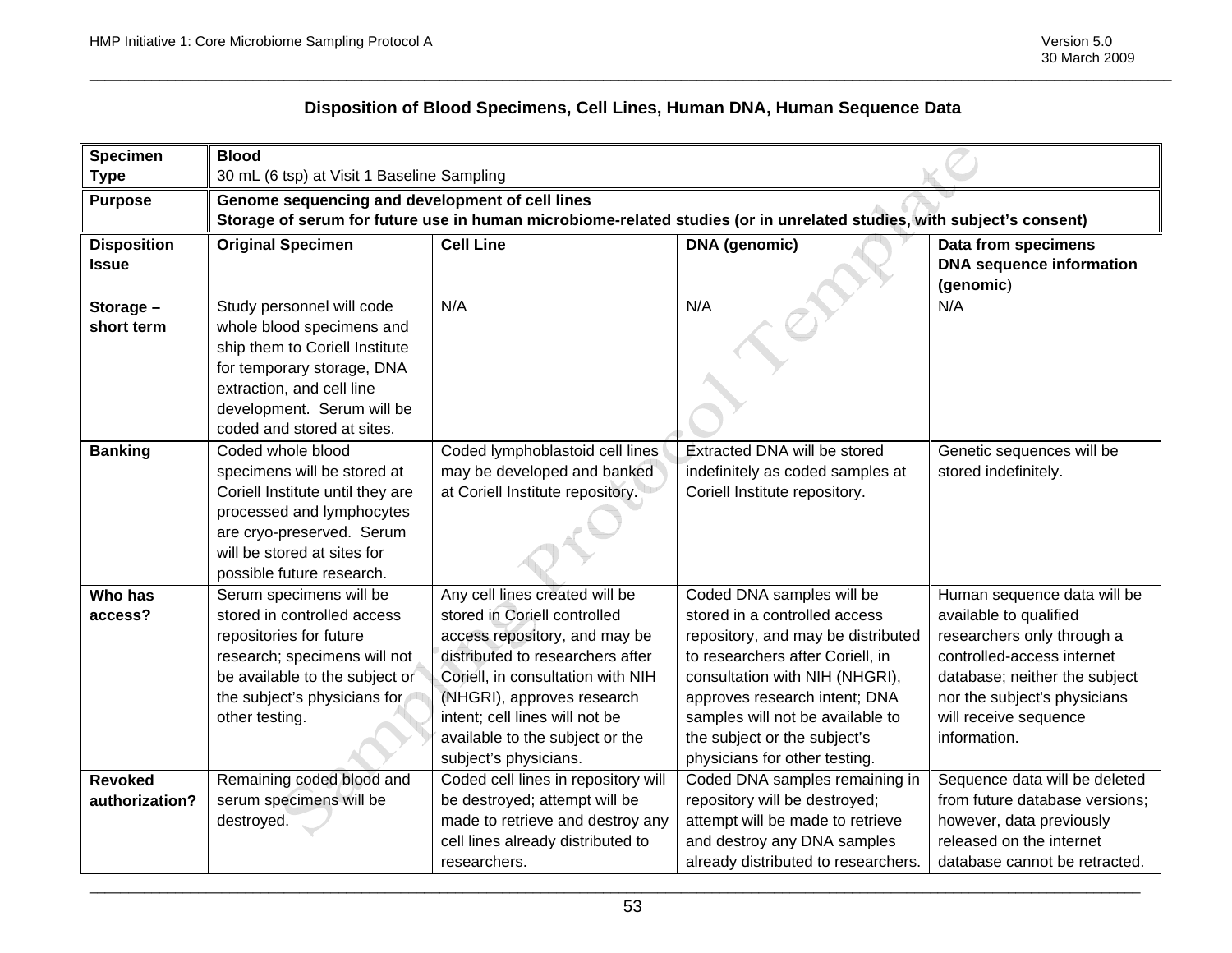#### **Disposition of Body Site Specimens, Microbial DNA\*, Microbial Sequence Data**

| <b>Specimen Type</b> | Oral cavity swabs                    |                                                |                                                |
|----------------------|--------------------------------------|------------------------------------------------|------------------------------------------------|
|                      | <b>Skin scrapings</b>                |                                                |                                                |
|                      | <b>Nasal swabs</b>                   |                                                |                                                |
|                      | <b>Stool specimens</b>               |                                                |                                                |
|                      | <b>Vaginal swabs</b>                 |                                                |                                                |
| <b>Purpose</b>       | <b>Metagenome sequencing</b>         |                                                |                                                |
|                      |                                      |                                                |                                                |
| <b>Disposition</b>   | <b>Original Specimen</b>             | <b>DNA</b> (metagenomic)                       | Data from specimens                            |
| <b>Issue</b>         |                                      |                                                | DNA sequence information (metagenomic)         |
| Storage - short      | Specimens will be stored and         | N/A                                            | N/A                                            |
| term                 | processed for DNA extraction at the  |                                                |                                                |
|                      | site clinical lab/tissue procurement |                                                |                                                |
|                      | bank.                                |                                                |                                                |
| <b>Banking</b>       | N/A                                  | Coded samples of DNA for metagenome            | Genetic sequences will be stored indefinitely. |
|                      | (Any specimen remaining after        | sequencing will be stored indefinitely in      |                                                |
|                      | nucleic acid extraction and          | controlled access repositories at the clinical |                                                |
|                      | sequencing will be destroyed.)       | sites.                                         |                                                |
| Who has              | Clinical lab/tissue procurement bank | Coded DNA samples will be stored in a          | Microbial sequence data will be available      |
| access?              | personnel will have access to        | controlled access repository; they will be     | through an open-access internet database.      |
|                      | specimen for processing.             | provided to sequencing centers for             |                                                |
|                      |                                      | metagenome sequencing and may be               |                                                |
|                      |                                      | distributed to other researchers after the     |                                                |
|                      |                                      | clinical center (Baylor College of Medicine    |                                                |
|                      |                                      | or Washington University) approves             |                                                |
|                      |                                      | research intent; DNA samples will not be       |                                                |
|                      |                                      | available to the subject or the subject's      |                                                |
|                      |                                      | physicians.                                    |                                                |
| <b>Revoked</b>       | If consent is withdrawn prior to DNA | Coded DNA samples remaining in                 | Sequence data will be deleted from future      |
| authorization?       | extraction, specimen will be         | repository will be destroyed; attempt will be  | database versions; however, data previously    |
|                      | destroyed. No specimen will remain   | made to retrieve and destroy any DNA           | released on the internet database cannot be    |
|                      | after nucleic acid extraction and    | samples already distributed to researchers.    | retracted.                                     |
|                      | sequencing.                          |                                                |                                                |

**\*and possibly microbial RNA, depending on specimen availability** 

\_\_\_\_\_\_\_\_\_\_\_\_\_\_\_\_\_\_\_\_\_\_\_\_\_\_\_\_\_\_\_\_\_\_\_\_\_\_\_\_\_\_\_\_\_\_\_\_\_\_\_\_\_\_\_\_\_\_\_\_\_\_\_\_\_\_\_\_\_\_\_\_\_\_\_\_\_\_\_\_\_\_\_\_\_\_\_\_\_\_\_\_\_\_\_\_\_\_\_\_\_\_\_\_\_\_\_\_\_\_\_\_\_\_\_\_\_\_\_\_\_\_\_\_\_\_\_\_\_\_\_\_\_\_\_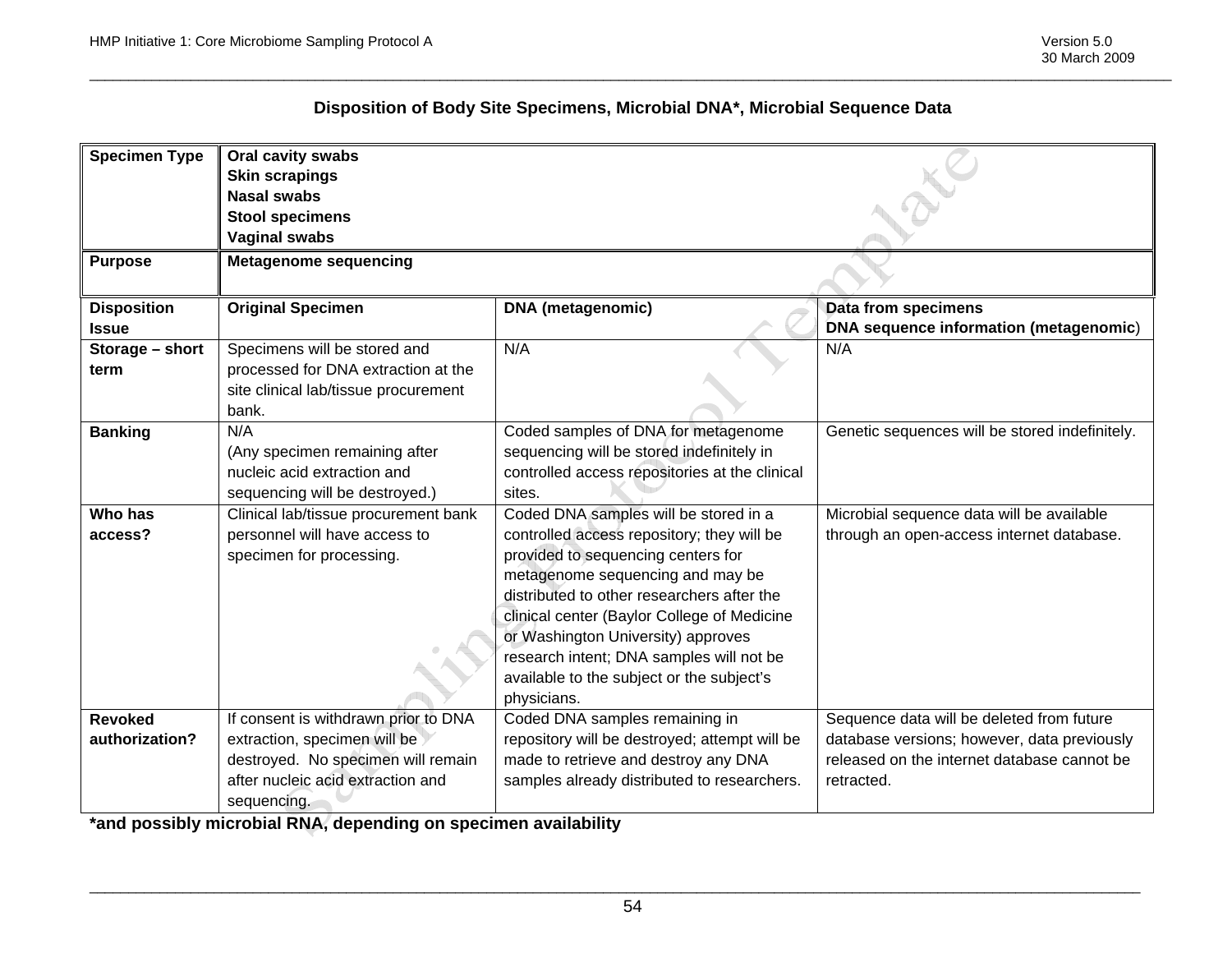#### **APPENDIX B: HMP SPECIMEN FLOWCHART**

 $\overline{a}$  , and the state of the state of the state of the state of the state of the state of the state of the state of the state of the state of the state of the state of the state of the state of the state of the state o

| Sampling Protocol Templat |  |  |
|---------------------------|--|--|